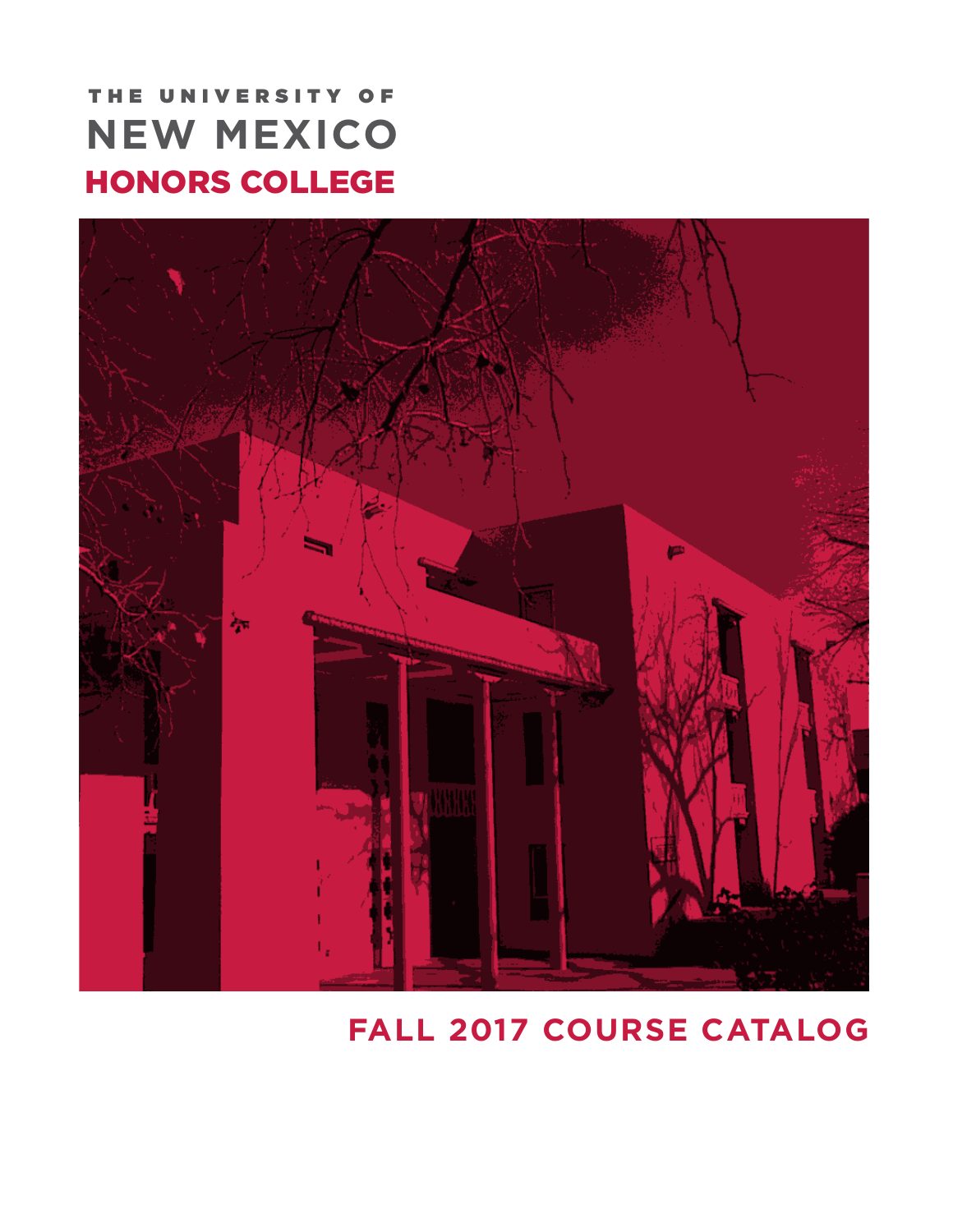<span id="page-1-0"></span>

| 100 Level                                                            |                   |                    |             |                  |
|----------------------------------------------------------------------|-------------------|--------------------|-------------|------------------|
| <b>Course Title</b>                                                  | Core              | <b>Instructor</b>  | <b>Days</b> | <b>Times</b>     |
| UHON 121.001 Legacy of Storytelling                                  | <b>Humanities</b> | Ketcham            | TR.         | 11:00am-12:15pm  |
| UHON 121.002 Legacy of Comedy                                        | <b>Humanities</b> | <b>Szasz</b>       | TR.         | 08:00am-9:15am   |
| UHON 121.003 Legacy of Comedy                                        | Humanities        | Szasz              | TR.         | 12:30pm-1:45pm   |
| UHON 121.004 Legacy of Darwin                                        | <b>Humanities</b> | Moore              | <b>MW</b>   | 1:00pm-2:15pm    |
| UHON 121.005 Legacy of Dreams                                        | <b>Humanities</b> | Higdon             | <b>TR</b>   | 9:30am-10:45am   |
| UHON 121.006 Legacy of Exploration: Rites of<br>Passage              | <b>Humanities</b> | Collison           | M           | $1:00$ pm-3:30pm |
| UHON 121.007 Legacy of Exploration: Explorers of<br><b>Mountains</b> | <b>Humanities</b> | Lovata             | TR.         | 12:30pm-1:45pm   |
| UHON 121.008 Legacy of Failure                                       | <b>Humanities</b> | Swanson            | <b>MW</b>   | 9:00am-10:15am   |
| UHON 121.009 Legacy of Gender and Race                               | <b>Humanities</b> | Karmiol            | <b>MW</b>   | 11:00am-12:15pm  |
| UHON 121.010 Legacy of Gender and Race                               | <b>Humanities</b> | Karmiol            | <b>MW</b>   | 1:00pm-2:15pm    |
| UHON 121.011 Legacy of Power                                         | <b>Humanities</b> | Faubion            | <b>TR</b>   | 8:00am-9:15am    |
| UHON 121.012 Legacy of Power                                         | <b>Humanities</b> | Faubion            | <b>TR</b>   | 12:30pm-1:45pm   |
| UHON 121.013 Legacy of Rebellion                                     | Humanities        | Walsh-Dilley       | TR          | 3:30pm-4:45pm    |
| UHON 121.014 Legacy of Science & Society                             | <b>Humanities</b> | Johnson            | <b>TR</b>   | 9:30am-10:45am   |
| UHON 121.015 Legacy of Science & Society                             | Humanities        | Johnson            | TR.         | 11:00am-12:15pm  |
| UHON 121.016 Legacy of Social Justice                                | Humanities        | Stracener          | TR          | 2:00-3:15pm      |
| UHON 121.017 Legacy of Success                                       | <b>Humanities</b> | Obenauf            | <b>MW</b>   | 11:00am-12:15pm  |
| UHON 121.018 Legacy of Success                                       | <b>Humanities</b> | Obenauf            | <b>MW</b>   | 1:00pm-2:15pm    |
| UHON 121.019 Legacy of the Renegade                                  | <b>Humanities</b> | Hickey             | <b>MW</b>   | 9:00am-10:15am   |
| UHON 121.021 Legacy of Aztlán                                        | <b>Humanities</b> | Gómez              | <b>TR</b>   | 8:00am-9:15am    |
| UHON 121.022 Legacy of Monsters & Marvels                            | <b>Humanities</b> | Donovan            | <b>TR</b>   | 11:00am-12:15pm  |
| UHON 121.023 Legacy of Dissent & Democracy                           | <b>Humanities</b> | Chávez-<br>Charles | <b>TR</b>   | 11:00am-12:15pm  |
| UHON 121.024 Legacy of Material Culture                              | Humanities        | Jacobs             | TR          | 12:30pm-1:45pm   |
| UHON 121.026 Legacy of Exploration: Explorers of<br><b>Mountains</b> | Humanities        | Lovata             | <b>TR</b>   | 2:00pm-3:15pm    |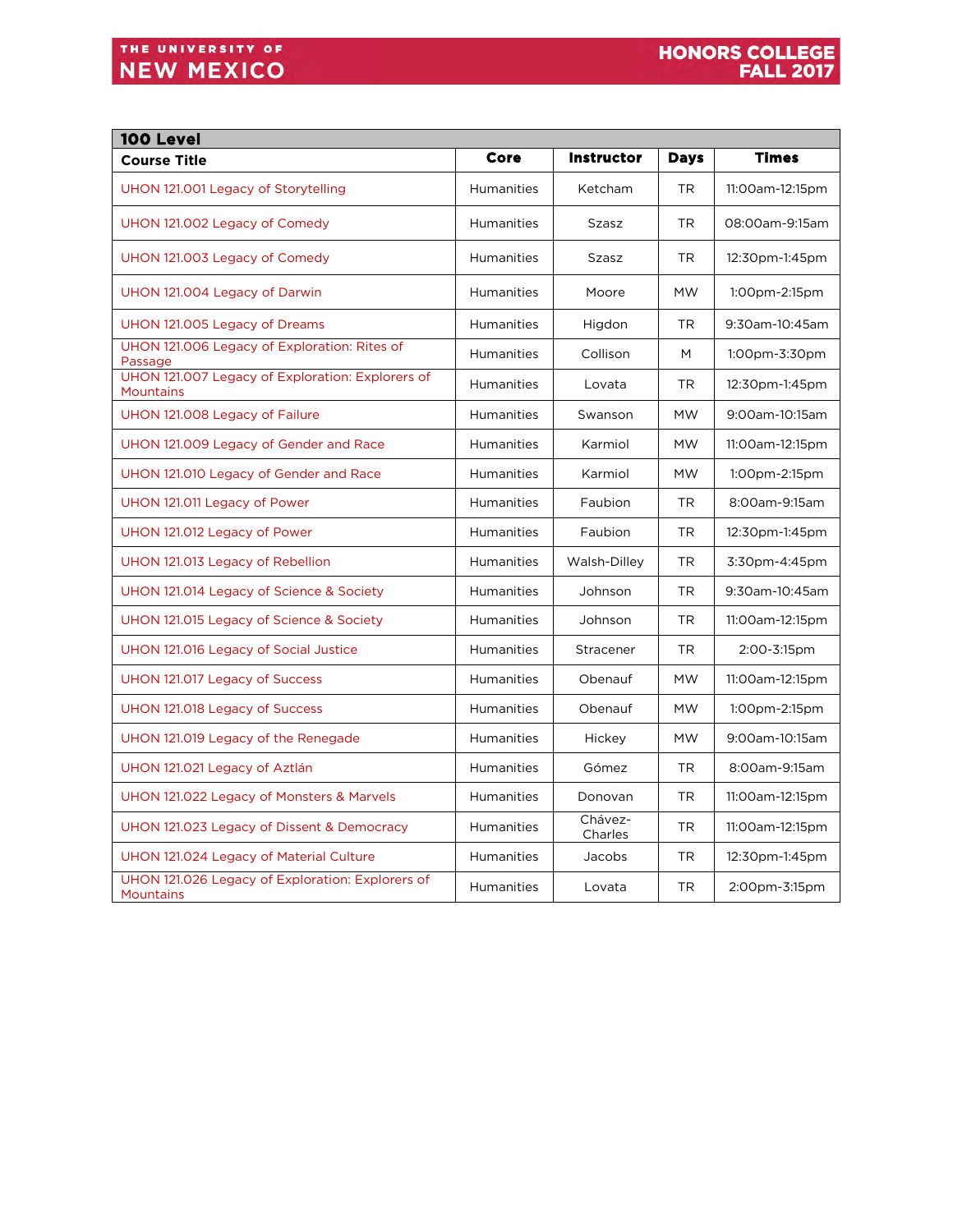<span id="page-2-0"></span>

| 200 Level                                                                   |                       |                          |             |                  |
|-----------------------------------------------------------------------------|-----------------------|--------------------------|-------------|------------------|
| <b>Rhetoric and Discourse</b>                                               | Core                  | <i><b>Instructor</b></i> | <b>Days</b> | <b>Times</b>     |
| UHON 201.001 Becoming a Better Writer                                       | Writing &<br>Speaking | <b>Brewer</b>            | M           | 3:00pm-5:30pm    |
| UHON 201.002 Mirror of My Own: Female Comics &<br>Poetry                    | Writing &<br>Speaking | Hickey                   | <b>MW</b>   | $1:00$ pm-2:15pm |
| UHON 201.003 Speculative Poetry From the Middle<br><b>Ages to Modernity</b> | Writing &<br>Speaking | Odasso                   | W           | 5:30pm-8:00pm    |
| Mathematics in the 21st Century                                             |                       |                          |             |                  |
| UHON 202.001 Statistics for Career and Life                                 | Mathematics           | Sorge                    | <b>MW</b>   | 11:00am-12:15pm  |
| Science in the 21st Century (Physical and Natural Sciences)                 |                       |                          |             |                  |
| UHON 203.001 Physics is Everywhere: Rainbows to<br>Refrigerators            | P&NS                  | Sorge                    | <b>MW</b>   | 9:00am-10:15am   |
| UHON 203.003 Physics is Everywhere with Lab                                 | P&NS                  | Sorge                    | <b>MW</b>   | 9:00am -11:00am  |
| The Individual and the Collective (Social and Behavioral Sciences)          |                       |                          |             |                  |
| UHON 204.001 Globalization and Human Rights                                 | <b>S&amp;BS</b>       | Cargas                   | W           | 3:00pm-5:30pm    |
| <b>Humanities in Society and Culture</b>                                    |                       |                          |             |                  |
| UHON 205,001 Atomic Bomb Culture                                            | <b>Humanities</b>     | Gómez                    | <b>MW</b>   | 9:00am-10:15am   |
| <b>Fine Art as Global Perspective</b>                                       |                       |                          |             |                  |
| UHON 207.001 The Art of Visual Literacy                                     | Fine Arts             | Meredith                 | <b>TR</b>   | 3:30pm-4:45pm    |
| UHON 207.002 Musical Theatre in America                                     | Fine Arts             | Szasz                    | TR.         | 9:30am-10:45am   |
| 300 Level                                                                   |                       |                          |             |                  |
| <b>Course Title</b>                                                         |                       | <b>Instructor</b>        | <b>Days</b> | <b>Times</b>     |
| UHON 301.001 The Publication Process (Scribendi Part I)                     |                       | Ketcham                  | TR.         | 2:00pm-3:15pm    |
| UHON 301.002 Forensic Ecology                                               |                       | Moore                    | M           | 3:00pm-5:30pm    |
| UHON 301.003 Global Art                                                     |                       | Jacobs                   | TR.         | 11:00am-12:15pm  |
| UHON 301.004 Through Another's Eyes                                         |                       | Chávez-<br>Charles       | M           | 2:00pm-3:15pm    |
| UHON 301.005 World Building                                                 |                       | James                    | R           | 2:00pm-4:30pm    |
| UHON 301.006 Is Everybody Really Equal: The Politics of Education           |                       | Stracemer                | Τ           | 3:30pm-6:00pm    |
| UHON 301,007 Food and Society                                               |                       | Walsh-Dilley             | TR.         | 12:30pm-1:45pm   |
| UHON 301.008 Things That Make Us Smart                                      |                       | Holden                   | TR.         | 11:00am-12:15pm  |
| UHON 301.009 Meet the Authors: Exploring the Creative Process               |                       | <b>Brewer</b>            | W           | $1:00$ pm-3:30pm |
| UHON 301.010 Getting Away With Murder                                       |                       | Faubion                  | TR.         | 9:30am-10:45am   |
| UHON 301.011 Artifact and Image                                             |                       | Lovata                   | Τ           | 2:00pm-4:30pm    |
| UHON 301.012 Sex and Gender in Popular Culture                              |                       | DeBlassie                | W           | 3:00pm-5:30pm    |
| UHON 301.013 Student Athlete                                                |                       | Swanson                  | M           | 5:00pm-7:30pm    |
| UHON 301.014 Assessing the Work of Bob Dylan                                |                       | Thomas                   | W           | 3:00pm-5:30pm    |
| UHON 301.015 Environmental Philosophy                                       |                       | Schwartz                 | TR          | 12:30pm-1:45pm   |
| UHON 301.016 What Good Is Tolerance?                                        |                       | Obenauf                  | <b>MW</b>   | 9:00am-10:15am   |
| UHON 301.017 Researching Areu Part I                                        |                       | Lorenzo                  | ARR         | ARRANGED         |
| UHON 301.018 Curanderismo Part I                                            |                       | Torres                   | Online      | Online           |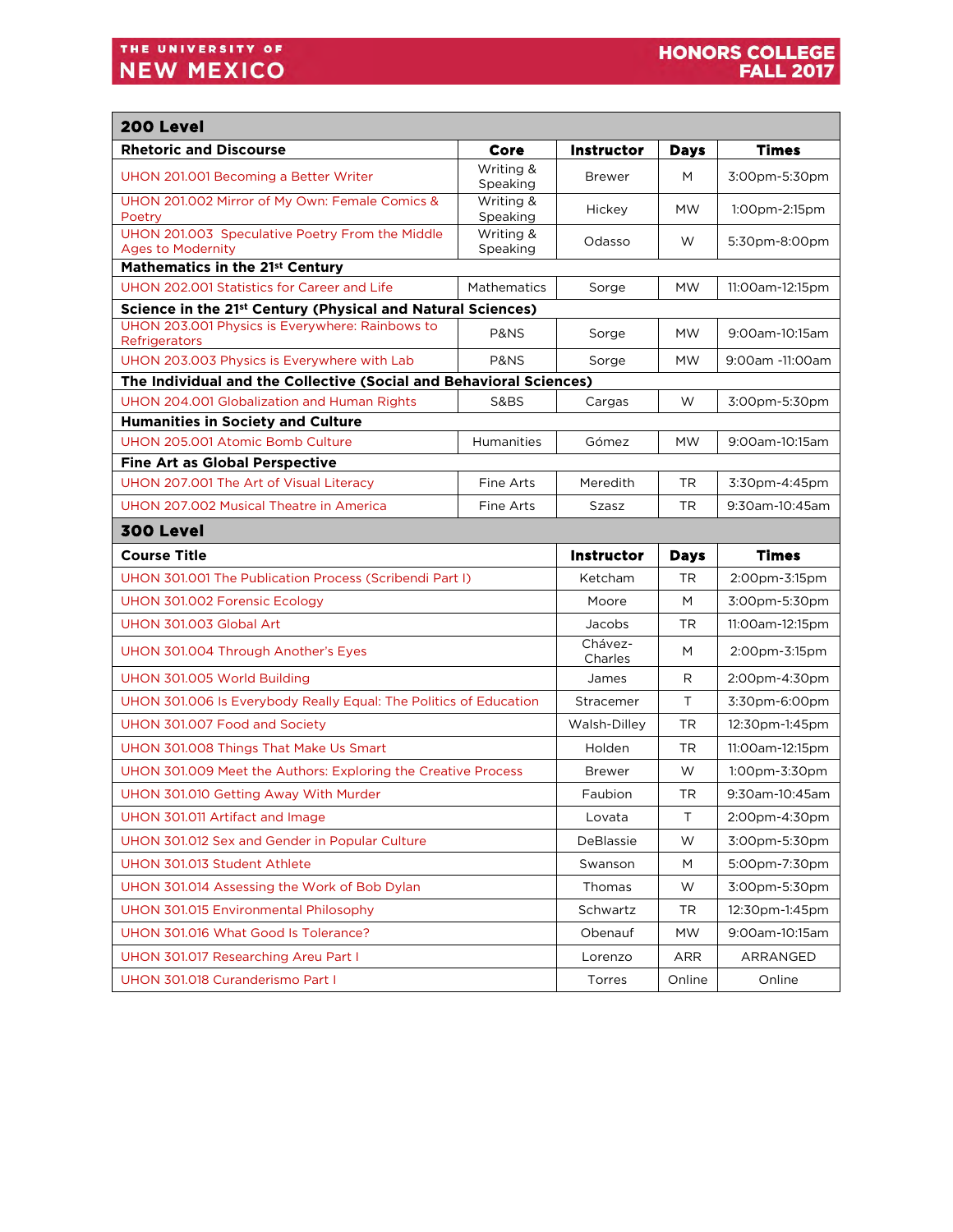<span id="page-3-0"></span>

| 400 Level                                      |                   |             |                  |  |
|------------------------------------------------|-------------------|-------------|------------------|--|
| <b>Course Title</b>                            | <b>Instructor</b> | <b>Days</b> | <b>Times</b>     |  |
| UHON 401.002 Hollywood and the Holocaust       | Karmiol           | <b>MW</b>   | 3:00pm-4:15pm    |  |
| UHON 401.003 Ethics: Making the Right Decision | Fornell           | M           | 6:00pm-8:30pm    |  |
| UHON 401,004 Local Games                       | Holden            | <b>TR</b>   | 2:00pm-3:15pm    |  |
| UHON 401.005 Post War Studies: Iraq            | Goloversic        | W           | 5:30pm-800pm     |  |
| UHON 401,006 Art and Human Nature              | Schwartz          | <b>MW</b>   | 11:00am-12:15pm  |  |
| UHON 401.007 What Worlds May Come              | Donovan           | TR.         | 3:30pm-4:45pm    |  |
| UHON 401.008 Species, Space, Survival          | Banerjee          | F           | 9:00am-11:45am   |  |
| UHON 401.009 Art and Ecol Computantnl Sust     | Polli             | M           | $1:00$ pm-3:45pm |  |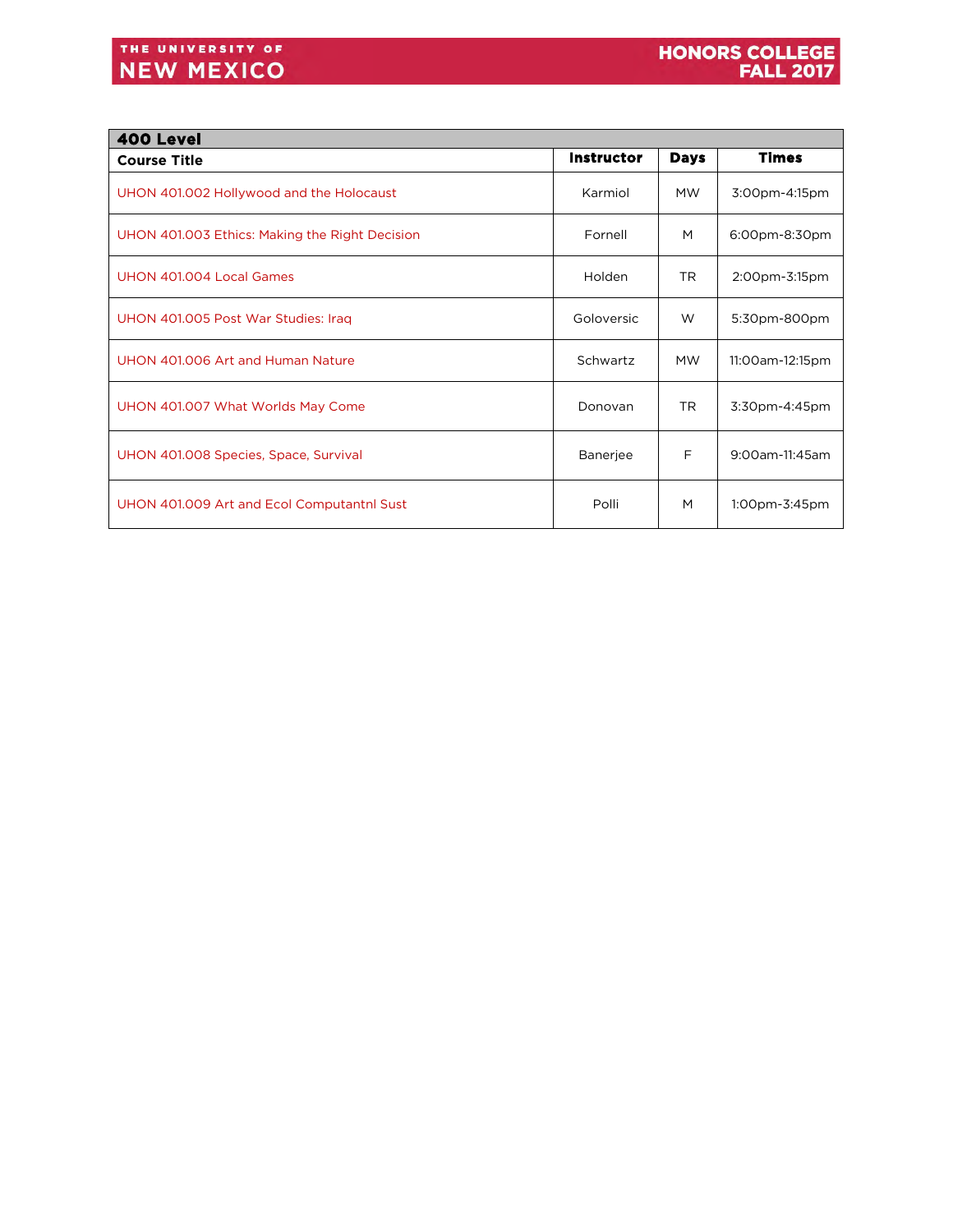### <span id="page-4-0"></span>**UHON 121.001 LEGACY OF STORYTELLING** [\[Return to Table of Contents\]](#page-1-0)

Amaris Ketcham, [ketchama@unm.edu](mailto:ketchama@unm.edu) Core: Humanities

### **COURSE DESCRIPTION**

In the 1970s, a new genre of writing came into the scene of American literature. This genre featured factual information, but it stole scenes and narrative structure from fiction, lyricism and experimentation from poetry. The author could be subjective and could refer to him or herself with the pronoun "I" within the text; they could allow their mind to work on the page, to explore the question "What do I know?" instead of assert knowledge. The writing was artful and often unforgettable. There was debate among writers and scholars about what to call this "fourth genre": literature of fact, literary nonfiction, or narrative nonfiction…before tentatively agreeing on "creative nonfiction." But creative nonfiction isn't really new—one of the earliest texts dates back to 2700 B.C.E. Through the origins of creative nonfiction, this course will tour the world and learn about ancient peoples' day-to-day realities, beliefs, and styles of self-expression. We will land in America in 1969, where we will follow the journey of the literary essay to the present day. Students will have the opportunity to contribute to this rich history by writing their own works of of creative nonfiction.

### **READINGS AND TEXTS**

A course reader that spans from "The List of Ziusudra" from 2700 B.C.E. Sumer, Shonagon's "The Pillow Book" from 11th century Japan, de Sahagun's "Definitions of Earthly Things" from colonial Mexico, Montaigne's 15th century "assays" in France, to contemporary greats such as John McPhee, Anne Lamott, John D'Agata, and Barry Lopez. We will also review a selection of Creative Nonfiction magazines.

### **STUDENT REQUIREMENTS**

Students are required to come to class and generously participate in class discussions, write an imitation essay and research paper, perform one class presentation, and write one short research paper.

### **ABOUT THE INSTRUCTOR**

Amaris Ketcham earned her M.F.A. in Creative Writing from the Inland Northwest Center for Writers at Eastern Washington University. Amaris has published essays, poetry, and short fiction in a variety of magazines, anthologies, and online venues. Her teaching interests include creative writing, fine arts, graphic design, and print and digital production. She currently serves as the Faculty Advisor for Scribendi, the Honors College and Western Regional Honors Council literature and arts magazine.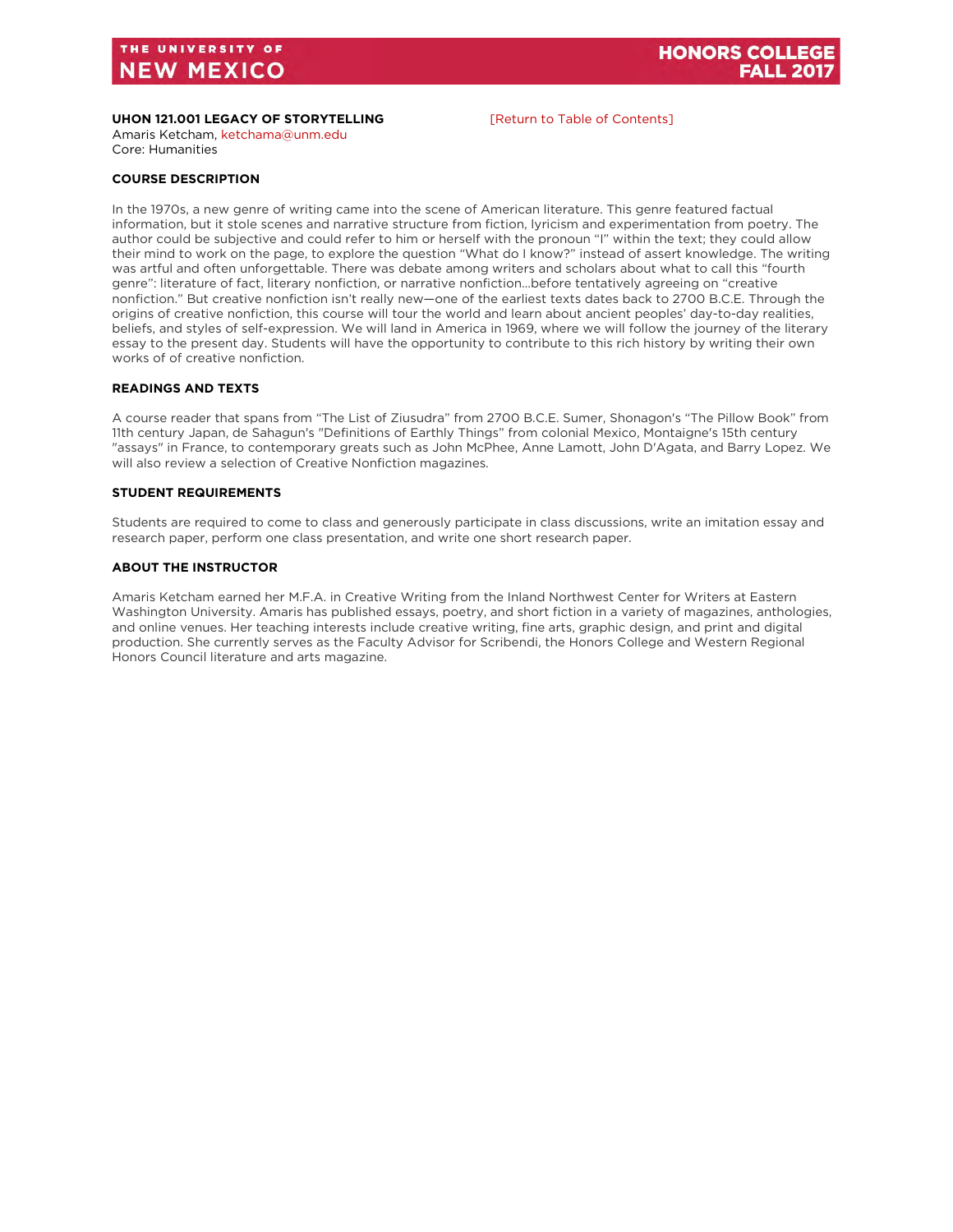### <span id="page-5-0"></span>**UHON 121.002/003 LEGACY OF COMEDY**

Maria Szasz, deschild@unm.edu **beider and Exercise Contents** [Return to Table of Contents] Core: Humanities

### **COURSE DESCRIPTION**

"We know what makes people laugh. We do not know why they laugh." W. C. Fields

The Legacy of Comedy explores the complex, varied, and rich history of theatrical comedy. A fundamental question of the class is "how has humor changed over time?" We begin our search for the answers with the Greek and Roman comedies of Aristophanes and Plautus, followed by *A Midsummer Night's Dream*, one of Shakespeare's classic romantic comedies. We then explore the scandalous social critique underlying the satire in both Molière's seventeenth-century French plays and Wycherley's English Restoration plays, which we will compare to Congreve's gentle eighteenth-century humor. Next, we investigate why Oscar Wilde was one of the Victorian Era's best loved wits, and why his humor still delights audiences today. Our exploration into twentieth-century theatre includes a vast array of talented comedic playwrights from around the world, such as the French writer Yasmina Reza, Irishmen John Millington Synge and George Bernard Shaw, and one of the finest examples of American musical comedy from the 1950s, *Guys and Dolls*.

As we proceed through the history of theatrical comedy, the class will explore the evolution and definitions of specific types of comedy, such as vaudeville, high comedy, low comedy, comedy of humors, comedy of manners, puns, theatrical pantomime, satire, farce, black comedy, stand-up comedy, and improvisation. Finally, we will contemplate the true meaning and purpose behind comedy. Does most comedy, as Arthur Koestler says, "contain elements of aggression and hostility, even savagery"? Or is comedy, as Paul Johnson and Shakespeare insist, "jolly and forgiving," ultimately showing us the better aspects of being human? Or is comedy's main function, in the words of theatre critic Ben Brantley, "to defuse bombs that in real life often explode and destroy"? Consider taking this Legacy of Comedy to help us find out!

### **READINGS AND TEXTS**

Aristophanes, *Lysistrata* Plautus, *The Brothers Menaechmus* William Shakespeare, *A Midsummer Night's Dream* Molière, *Tartuffe* (1664) William Wycherley, *The Country Wife* (1675) William Congreve, *She Stoops to Conquer* (1773) Oscar Wilde, *The Importance of Being Earnest* (1895) John Millington Synge, *The Playboy of the Western World* (1907) George Bernard Shaw, *Pygmalion* (1913) Frank Loesser, Jo Swerling and Abe Burrows, *Guys and Dolls* (1950) Tom Stoppard, *Rosencrantz and Guildenstern Are Dead* (1966) Yasmina Reza, *'Art'* (1994)

### **FILMS AND OTHER COURSE MATERIALS**

*Lysistrata;* a taped version of a live production *The Comedy of Errors*; based on the Roman farce *The Brothers Menaechmus The Boys from Syracuse*; a musical version of the Roman farce *A Midsummer Night's Dream*; two versions: Max Reinhardt's 1935 film and the 1999 film *Tartuffe*; taped live on stage *The Country Wife*; two versions, both taped live on stage *She Stoops to Conquer*; taped live on the National Theatre stage in London *The Playboy of the Western World*; staged and filmed by the Druid Theatre company in Galway, Ireland *My Fair Lady*; the 1964 film based on *Pygmalion Guys and Dolls*; the 1952 film with Marlon Brando and Frank Sinatra *Guys and Dolls*: Off the Record; a filmed recording session from the 1992 Broadway revival *Rosencrantz and Guildenstern Are Dead*; Tom Stoppard's tragic comedy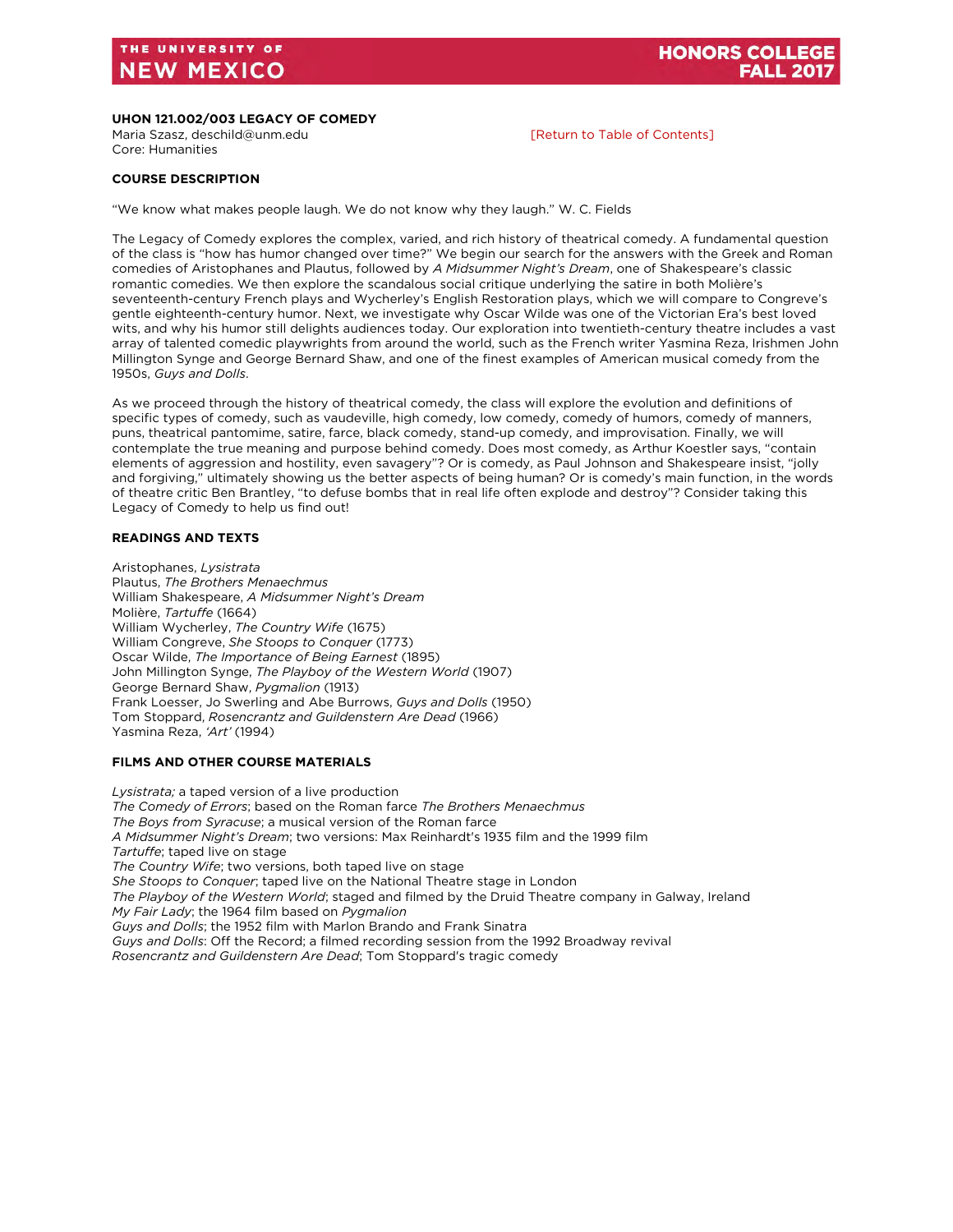### **STUDENT REQUIREMENTS**

Reliable and eager attendance; careful, consistent reading and thoughtful contributions to class discussions; three short response papers (two to three pages each); attendance at a local production of a comedy; attendance at one Legacy Lectures and a one to two page review of the lecture; a one page proposal for a research paper and a ten minute conference with the instructor to discuss the proposal; a four to six page research paper; and a group project: a short (15-20) minute performance of one or two scenes from one of the plays we read this semester.

#### **ABOUT THE INSTRUCTOR**

Maria Szasz's main interests, in addition to comedy, include American and Irish Theatre, Musical Theatre, and Theatre and Human Rights.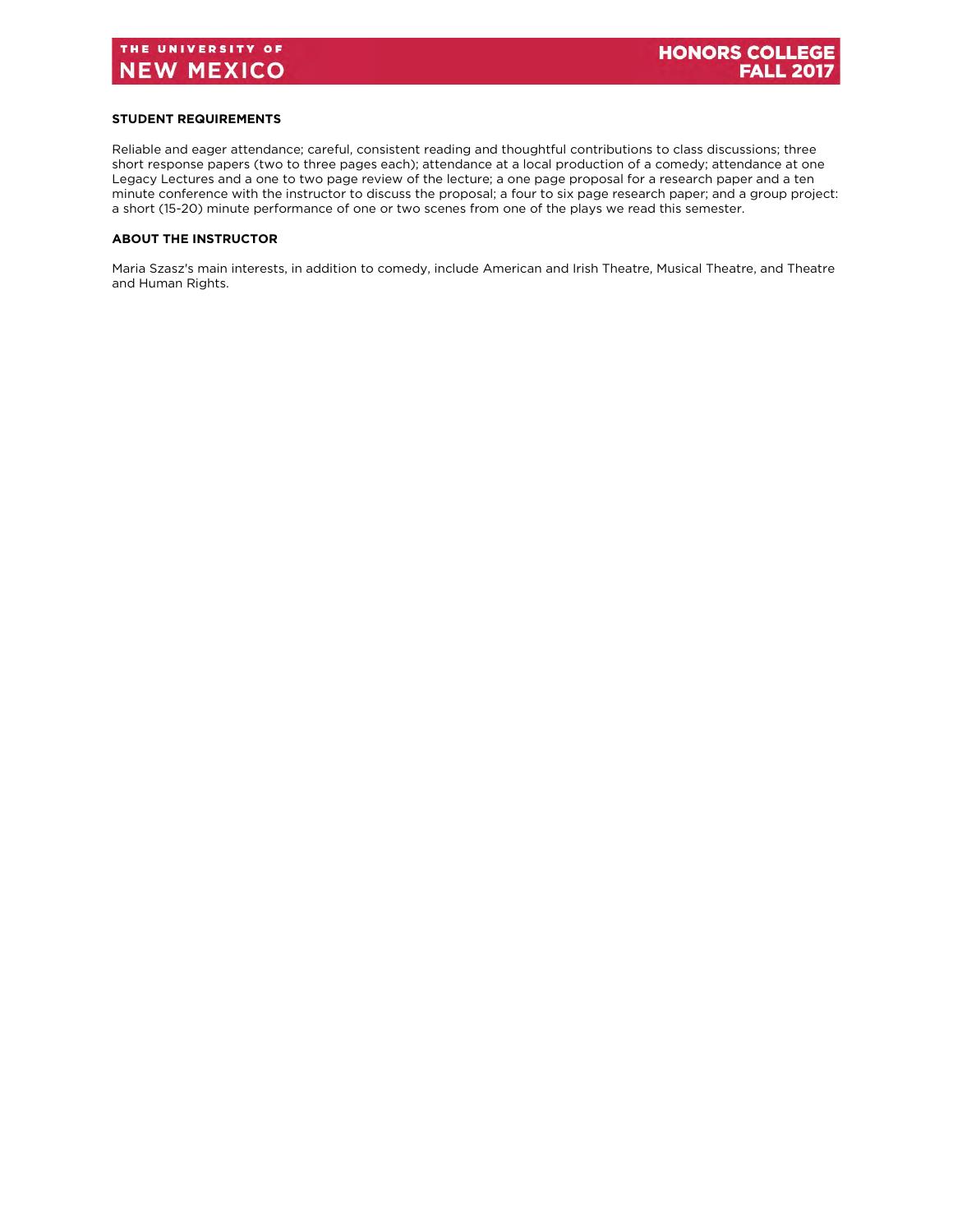### <span id="page-7-0"></span>**UHON 121.004 LEGACY OF DARWIN Example 20 AU 21.000 LEGACY OF DARWIN Example 20 AU 21.000 LEGACY OF DARWIN**

Jason Moore, [jrm@unm.edu](mailto:jrm@unm.edu) Core: Humanities

### **COURSE DESCRIPTION**

Arguably the most important scientific discovery of the last 200 years was that of evolution, the credit for which most often falls squarely on the shoulders of Charles Darwin. After 150 years of dedicated research evolution is now one of the, if not the most thoroughly tested and reliably demonstrated of scientific facts. The insights provided by the development of this discovery have not only revolutionized our understanding of biology and medicine, but have also transformed many other subject areas, including linguistics, computer science, information science, music and art. It is also the reason that you need a new flu jab every year...

In this course we will learn what evolution is, the historical context behind the development of the idea (and the preceding ideas on which Darwin built his work), and how our understanding of evolution has developed since the first edition of the "Origin." We will then take this background of evolution and examine the history of some of the advances that have come about courtesy of evolutionary principles, how these ideas that developed in biology have been so successfully co-opted into other disciplines, and the causes behind the controversies that evolutionary thinking has sometimes provoked. Finally, we will look at some of the most recent developments of evolutionary biology and how they have impacted, and will continue to impact modern society.

### **READINGS AND TEXTS**

**TBD** 

### **STUDENT REQUIREMENTS**

Students must attend all classes and participate actively. Students will be expected to keep up with the class readings and contribute to every in-class discussion.

Students will write four short and one long essay discussing different aspects of the development of evolutionary ideas through the last 200 years.

At the end of the semester, students will give a short presentation on how evolutionary ideas have been applied to a modern field outside of biology, and the advances that has produced.

### **ABOUT THE INSTRUCTOR**

Dr. Moore received his Ph.D. from the University of Cambridge, where he studied paleontology. He studies how vertebrate ecosystems change through time in response to climate, disaster, or biological perturbation. He is fascinated by the power and simplicity of the evolutionary process that underpins not only his research, but everything that we can observe about living systems on Earth and beyond.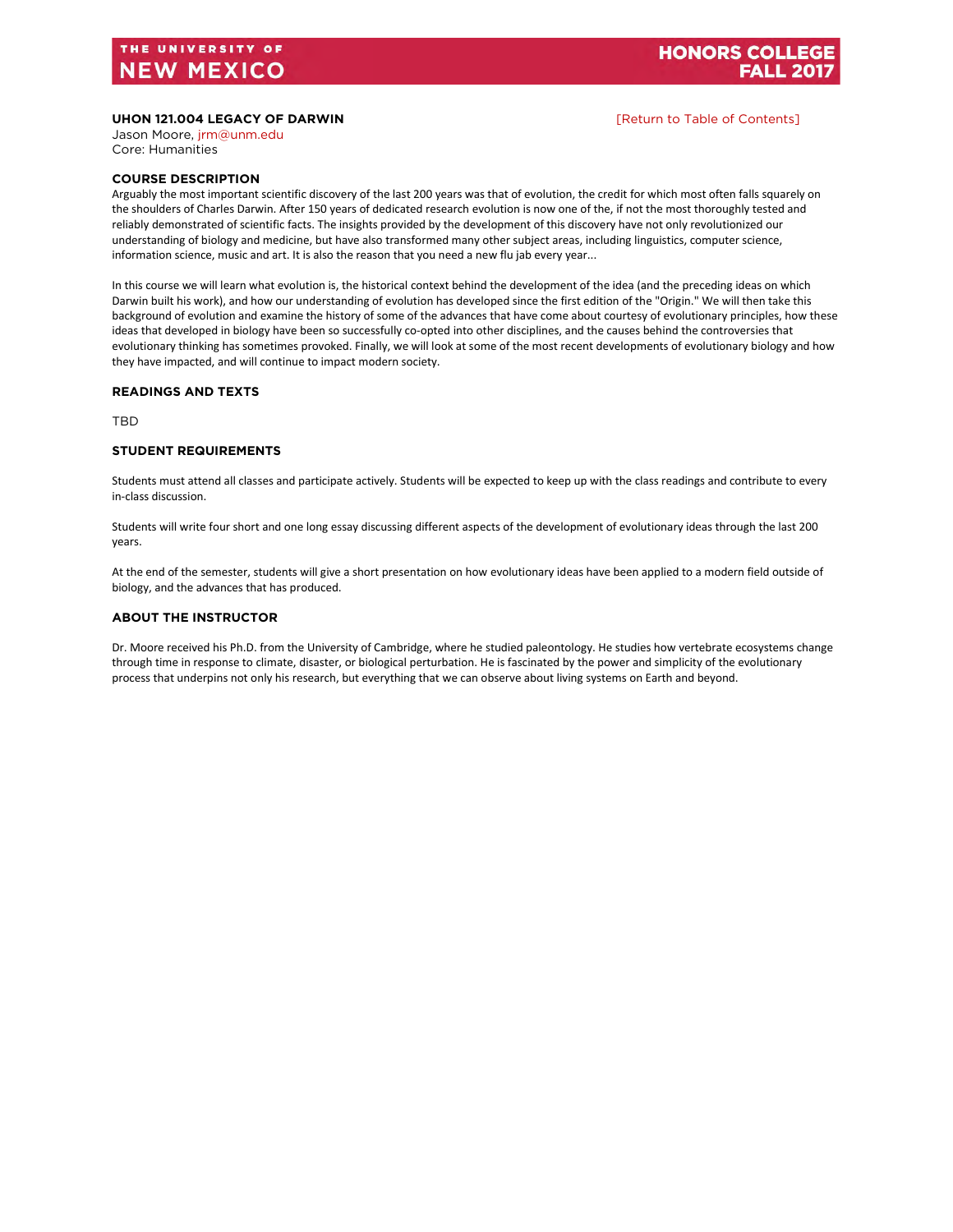#### <span id="page-8-0"></span>**UHON 121.005 LEGACY OF DREAMS** [\[Return to Table of Contents\]](#page-1-0) David Leon Higdon, [dleonhigdon@q.com](mailto:dleonhigdon@q.com)

### **COURSE DESCRIPTION**

Legacy of Dreams will attempt to answer a number of questions about dreams. Why are dreams peculiar to mammals? Why exactly to we dream? Is dreaming both psychological and physiological? Do dreams have uses? Do dreams actually have meaning? To explore and evaluate answers given to these questions by theorists and dreams through the ages, we will study a range of drams from the oldest recorded dream from Sumer to dreams we individually experience. The study will sweep us through five thousand years, six disciplines, and both Western and Eastern cultures.

### **READINGS AND TEXTS**

Sigmund Freud, *On Dreams*. (1901) New York: W. W. Norton, 1980. C. G. Jung. *The Undiscovered Self*. (1950) Princeton: Princeton University Press, 1990. J. Allan Hobson. *The Dreaming Brain*. New York: Basic Books, 1988. *The Course Reader: A Selection of Dreams and Essays*, 2017.

### **FILMS AND OTHER COURSE MATERIALS**

Victor Fleming. *Wizard of Oz* (1939) A Selection of Film Clips

### **STUDENT REQUIREMENTS**

Two short essays on assigned topics One group oral presentation A dream journal with an accompanying interpretative essay

### **ABOUT THE INSTRUCTOR**

David Leon Higdon holds the M.A. and Ph.D. degrees (University of Kansas, 1964, 1968), concentrating his studies on the history and theory of narrative with a focus on nineteenth and twentieth century British fiction. A very active dreamer since childhood, he has studied ancient, classical, medieval, Enlightenment, and modern dreams and theories. He was appointed the Paul Whitfield Horn Professor at Texas Tech University where he taught from 1971 to 2002. He developed "Legacy of Dreams" for the Honors College in 2009. He is the author of *Time and English Fiction* (1977), *Shadows of the Past in Contemporary British Fiction* (1984), *Wandering into Brave New World* (2013), as well as 135 scholarly essays on authors as diverse as Geoffrey Chaucer to Irvine Welsh. Currently he is working on a study of the circadian novel, many of which involve dreaming. All of these activities have taken him far away from his farm days raising Shorthorn cattle, playing the accordion rather well, and having an agricultural journalism major obliterated by his first university English courses.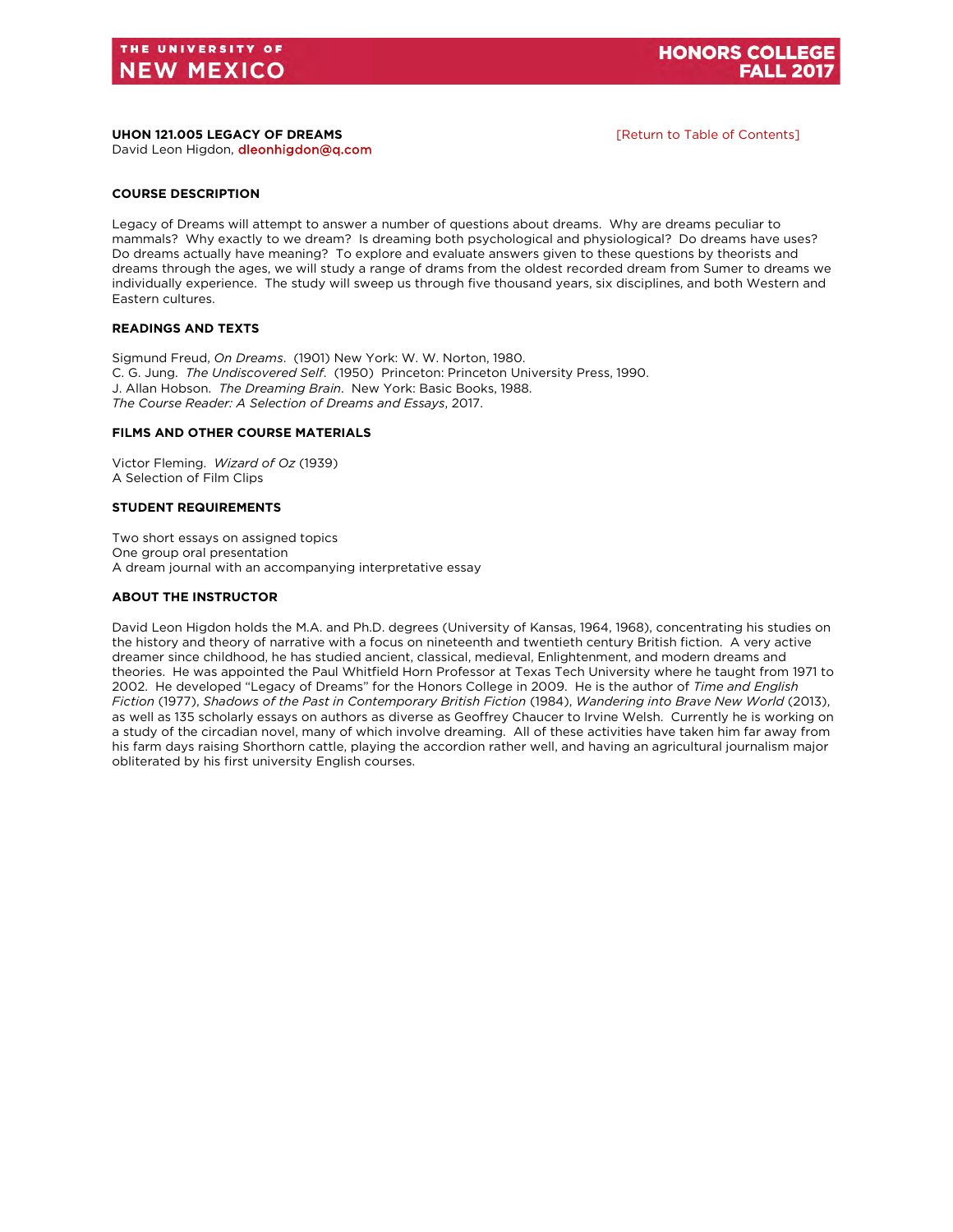<span id="page-9-0"></span>**UHON 121.006 LEGACY OF EXPLORATION: RITES OF PASSAGE & COMING OF AGE JOURNEYS**

Kathryn Collison[, malakuvenus@hotmail.com](mailto:malakuvenus@hotmail.com) [\[Return to Table of Contents\]](#page-1-0) Core: Humanities

### **COURSE DESCRIPTION**

In its most basic sense, a rite of passage is the transition from one state to another—it is the process when one moves from innocence to experience, from ignorance to knowledge, from adolescence to adulthood. But, the journey of selfdiscovery and identify formation is complicated, involving more than just biological factors. Indeed, coming of age is marked by numerious legal, religious, cultural, historical, and psychological milestones, and there is no one predominant or exclusive rite of passage when a child becomes an adult. Further, contemporary rites of passage and the maturation process are clearly much different from ancient pathways—how we reach the moment of adulthood now is much different from Spartan "baptism by fire" in the Agoge for instance. How boys become men and girls become women, how students become teachers, how initiates become members is a complex process that varies from time period to time period, region to region, class structure to class structure. What ties us all together across these varying time periods, regions, and interdisciplinarity is that we all come of age, one way or another.

We all embark on the journey of maturation, we all sooner or later get initiated into adulthood. Once we reach adulthood, though, this journey doesn't stop. There are still many coming of age moments ahead of us as we never truly learn all there is or experience everything. In this class, we will look at a variety of rites of passage and coming of age journeys from around the world and from varying moments in life. We will also explore multiple interdisciplinary contexts of coming of age themes, including text and film, and consider other initiatory processes. Students will write analytical and reflective papers addressing how/why rites of passage are important. Students will also work in groups to select additional rites of passage for the class. For the final project, students will choose between creative or interview options to understand their place in their own rite of passage moments.

### **READINGS AND TEXTS**

Required Reading:

*Antigone*, Sophocles (will be provided to students) *The Taming of the Shrew*, Shakespeare *Ender's Game*, Orson Scott Card

Selections from:

*Coming of Age in America: A Multicultural Anthology*, ed. Mary Frosch; Coming of Age Around the World: A *Multicultural Anthology*, ed. Faith Adiele; *Into the Widening World: International Coming-of-Age Stories*, ed. John Loughery

In group projects, the class will choose three additional texts

### **FILMS AND OTHER COURSE MATERIALS**

*Stand by Me Now and Then Father of the Bride*

### **STUDENT REQUIREMENTS**

Attendance, active participation in class (discussion, in-class activities,), attendance of lectures/writing lab/House event, two short argumentative papers, group project with a reflective paper, and a final self-directed and studentdetermined rite of passage project with a final presentation.

### **ABOUT THE INSTRUCTOR**

Kathryn Collison earned an M.F.A. in creative writing from Eastern Washington University and a B.A. in English from UNM. She has taught in the Honors since 2007 and was the Scribendi 2007-2008 Faculty Advisor. She also teaches creative writing classes online at the University of Phoenix. She has taught poetry in prison, high school, and community college. Her poetry has been published in The Furnace Review, New Works Review, and The Pedestal Magazine. Her forthcoming poetry collection, *Like Rain Returing Home*, is expected in 2018 by FutureCycle Press.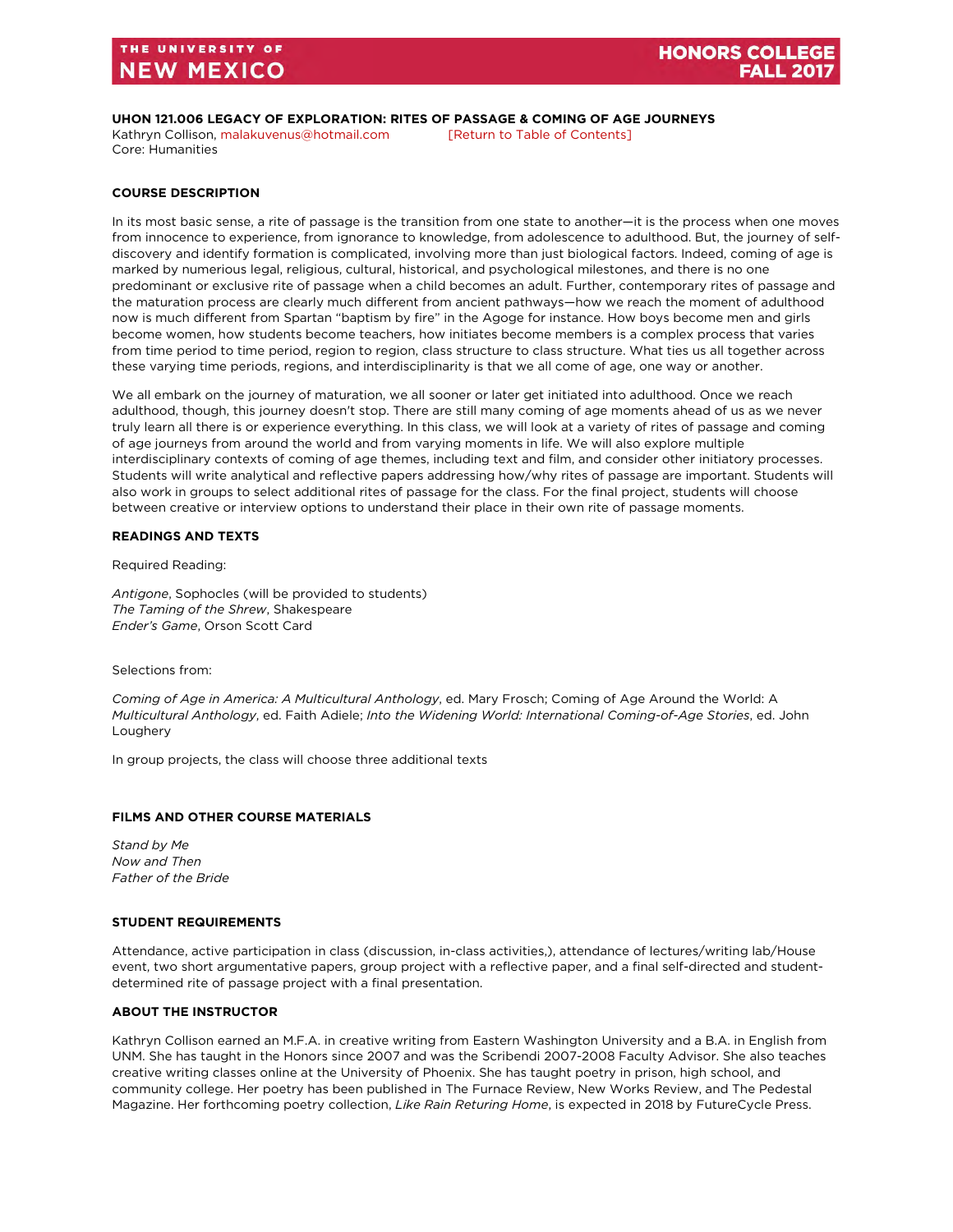### <span id="page-10-0"></span>**UHON 121.007 THE LEGACY OF EXPLORATION: EXPLORERS OF MOUNTAINS**

Troy Lovata[, lovata@unm.edu](mailto:lovata@unm.edu) [\[Return to Table of Contents\]](#page-1-0) Core: Humanities

### **COURSE DESCRIPTION**

"We have climbed the mountain, There's nothing more to do. It is terrible to come down To the valley Where, amidst many flowers, One thinks of snow." --Donald Justice

Explorers have ventured many places over the centuries, but mountains have had a special draw. Mountains have been viewed as both foreboding obstacles that divide peoples and spiritually significant points worthy of pilgrimage. Mountains have held both the promise of untold riches and the possibility of unforgiving terror. Some have been lured to the mountains for science, some for religion, some for personal glory, and others to harvest the earth's bounty. Whichever the reason, pioneering mountaineer Elizabeth Knowlton noted that, "to those men who are born for mountains, the struggle can never end, until their lives end." This course examines why people have explored mountains and the draw of reaching high altitude. Students will study first-hand accounts, literature, and primary sources of both historic and contemporary mountain journeys from around the world and compare them to their own experiences here in the Mountain West.

This course unfolds in both the classroom and the field. There are two required and one optional field trips into the mountains outside normal class time. The required excursions include a hike up the La Luz Trail to the summit of the Sandia Mountains and a walk up the pilgrimage trail of Tome Hill in Los Lunas. Dr. Lovata will lead an optional field trip up TWA Canyon in the Sandia Mountains. The required trips are scheduled for Friday, Saturday or Sunday the second weekend of September and first or second weekend in November (dates to be finalized the first week of class). The optional hike will be in mid-October. There is a course fee to cover the cost of these excursions.

### **READINGS AND TEXTS**

Books

*The Shameless Diary of an Explorer: A Story of Failure on Mt. McKinley* by Robert Dunn

*A Lady's Life in the Rocky Mountains* by Isabella Bird

*Into Thin Air* by John Krakauer

*Nature Writings* by John Muir

*The Ice Maiden: Inca Mummies, Mountain Gods, and Sacred Sites in the Andes* by Johan Reinhard

### **FILMS AND OTHER COURSE MATERIALS**

*Touching the Void* by Kevin Macdonald, director

### **COURSE FEE**

\$45.00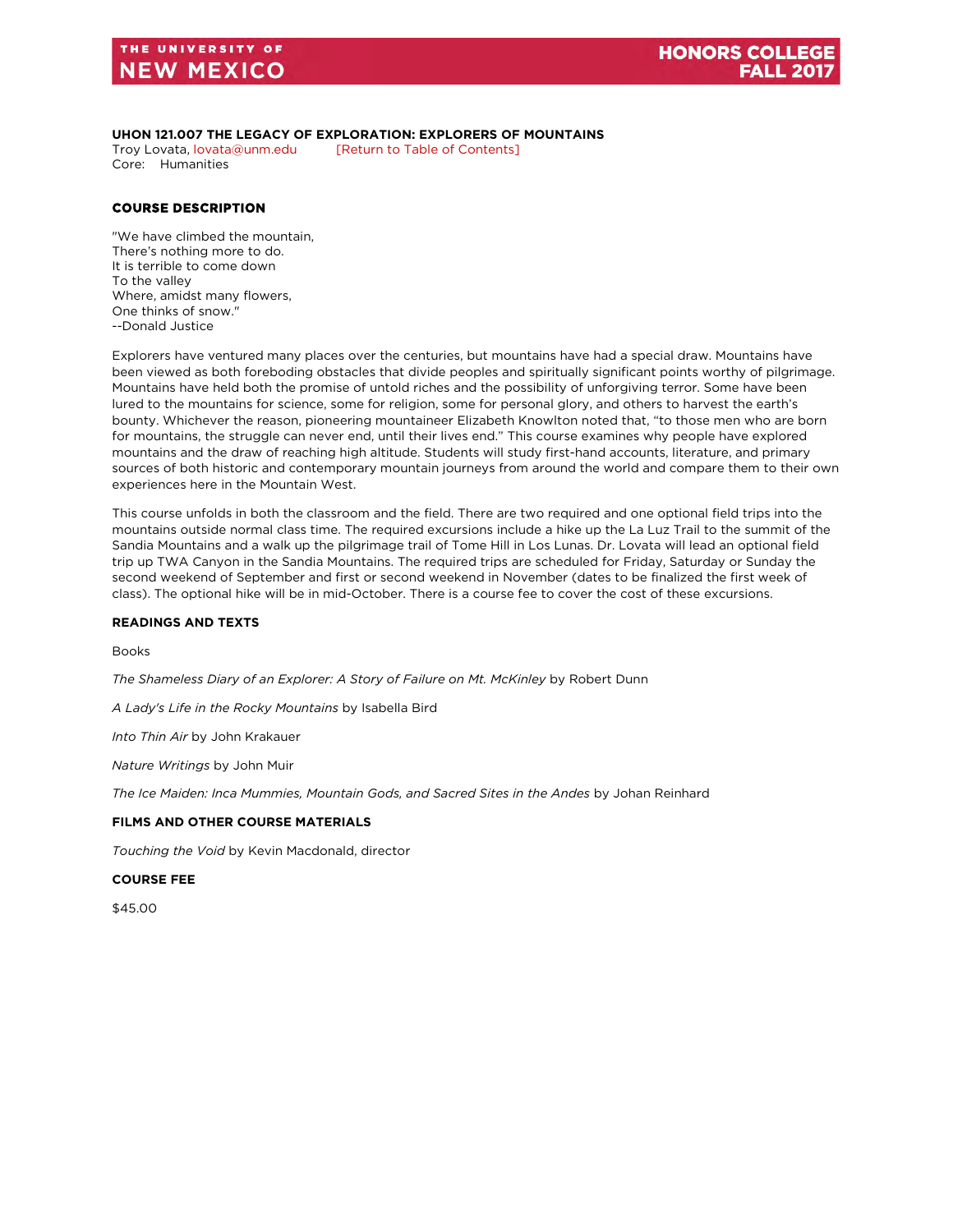### **STUDENT REQUIREMENTS**

This course will be conducted both in the classroom and in the field as students participate in seminar discussions and complete a series of written projects. There will be two required and one optional field trip into the mountains outside normal class time. The required excursions include a hike up the La Luz Trail to the summit of the Sandia Mountains and a walk up the pilgrimage trail of Tome Hill in Los Lunas. Dr. Lovata will lead an optional field trip up TWA Canyon in the Sandia Mountains. The required trips are scheduled for Friday, Saturday or Sunday the second weekend of September and first or second weekend in November (dates to be finalized the first week of class). The optional hike will be in mid-October. There is a course fee to cover some of the cost of these excursions.

There are no specific prerequisites for this course, but because this course contains significant field components students must be physically able to travel to and walk across sites located outdoors. They also must be willing and able to spend significant amounts of time outside in a variety of weather conditions. Students are expected to provide proper clothing, based on instructor recommendations, for such excursions.

### **ABOUT THE INSTRUCTOR**

Troy Lovata, Ph.D. is a tenured, Associate Professor in the Honors College. His courses explore our cultural relationship with the world around us and examine our connections to the past. Dr. Lovata holds a Doctorate in Anthropology, with a focus on Archaeology, from the University of Texas.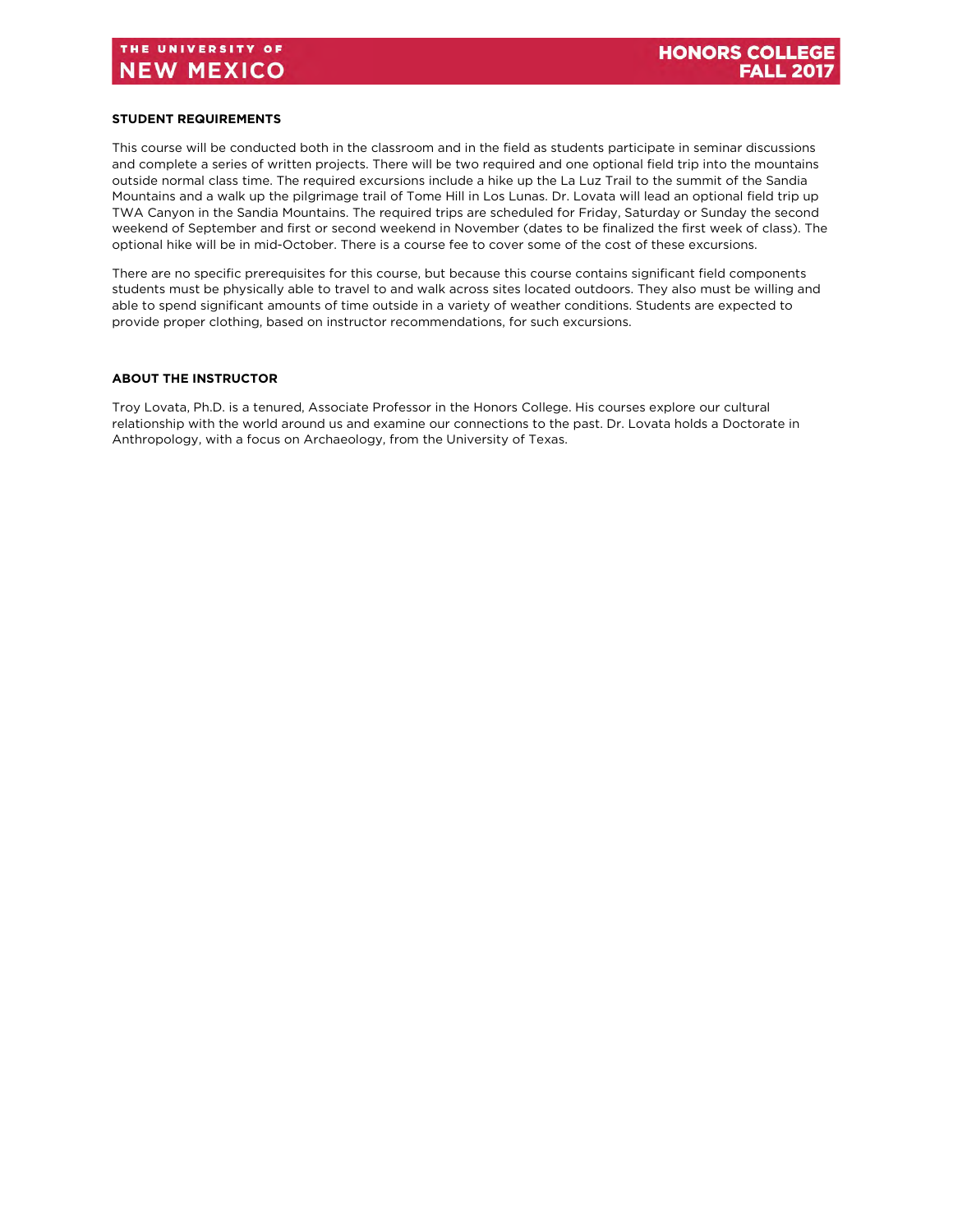### <span id="page-12-0"></span>**UHON 121.008 THE LEGACY OF FAILURE**

Ryan Swanson[, swansonr@unm.edu](mailto:swansonr@unm.edu) [\[Return to Table of Contents\]](#page-1-0)

Core: Humanities

### **COURSE DESCRIPTION**

This course investigates notable failures, past and present. The course will weave together economics, history, and psychology in order to address how and why these failures occurred. Just as significantly, we will study how the rejections were received and the very definition of failure itself.

### **READINGS AND TEXTS**

*My Losing Season, Born Losers: A History of Failure; The Glass Castle*

### **FILMS AND OTHER COURSE MATERIALS**

Many films, Many primary documents.

### **ABOUT THE INSTRUCTOR**

Ryan Swanson has been a faculty member at the Honors College since 2013. He is a historian by trade and, having experienced many failures, is excited to be teaching this course.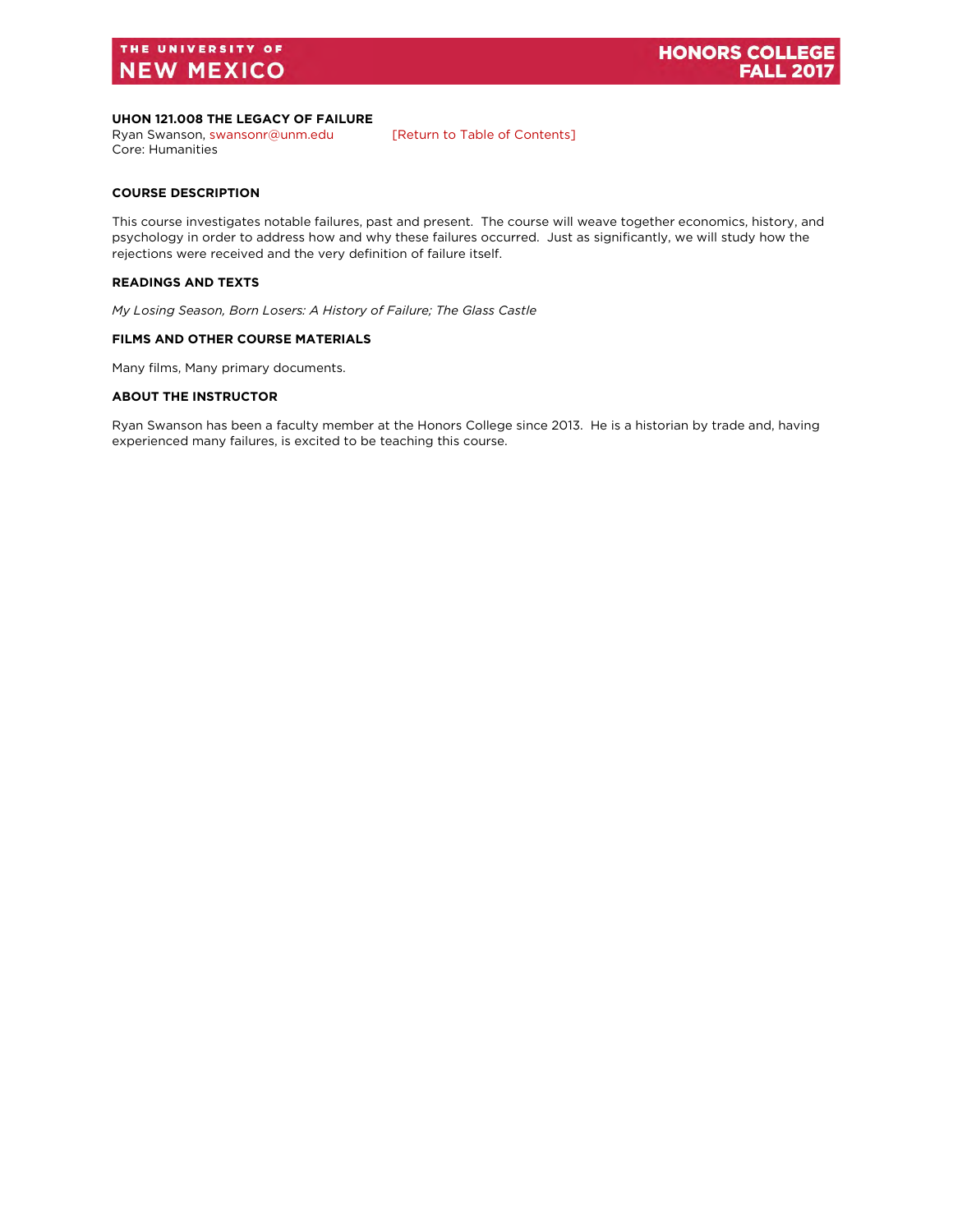### <span id="page-13-0"></span>**UHON 121.009/010 LEGACY OF GENDER, RACE, AND CLASS**

Dr. Sheri Karmiol[, metzger@unm.edu](mailto:metzger@unm.edu) [\[Return to Table of Contents\]](#page-1-0)

### **COURSE DESCRIPTION**

Consider the ways in which we are the same but different. This class deals with "isms," those words that help to define difference—race, ethnicity, class, gender. Our construction of difference is longstanding. The Greeks defined themselves as different from the Spartans. Christians were different from the Jews or pagans. In our own world, women are different from men and black is different from white and both are different from brown. This legacy class will examine the ways in which difference—whether gender, ethnicity, class, or race—is depicted in literature and film. We will consider a variety of topics, but be prepared to discuss how ethnicity, race, gender and social class define our lives and how these differences reflect the past and inform the future.

### **READINGS AND TEXTS**

Charlotte Brontë, (*Jane Eyre)*

Toni Morrison, (*The Bluest Eye)*

A Reading Packet that includes: Pericles, fairy tales, John Stuart Mill, plus a selection of short stories and poetry by Langston Hughes, Alice Childress, Alice Walker, Sherman Alexie, Leslie Marmon Silko, N. Scott Momaday, Paula Gunn Allen, and Grace Paley.

### **FILMS AND OTHER COURSE MATERIALS**

Excerpts from (*The Magdalene Sisters)*, (*Jane Eyre)*, (*Suffragette)*, (*A Class Divided)*, (*Smoke Signals)*, *(Crash)*.

#### **STUDENT REQUIREMENTS**

One 3.5 page location paper or a 3.5 page analytical/major concepts paper, three informal 2-page papers, 2 oral presentations, a final research project on how race, ethnicity, gender, and class impact economic, educational, and social outcomes.

### **ABOUT THE INSTRUCTOR**

Sheri Karmiol has a Ph.D. in British literature. Much of Dr. Karmiol's academic research had focused on behavioral and social anthropology and the ethical and philosophical decisions that people make to adapt to changes in their lives. Most of the classes that she teaches have centered on issues of social inequity, prejudice, and how society marginalizes difference. Dr. Karmiol has been honored with an award for her teaching and has received two fellowships, including one for study at the United States Holocaust Memorial Museum. She also teaches classes on the Holocaust and on intolerance.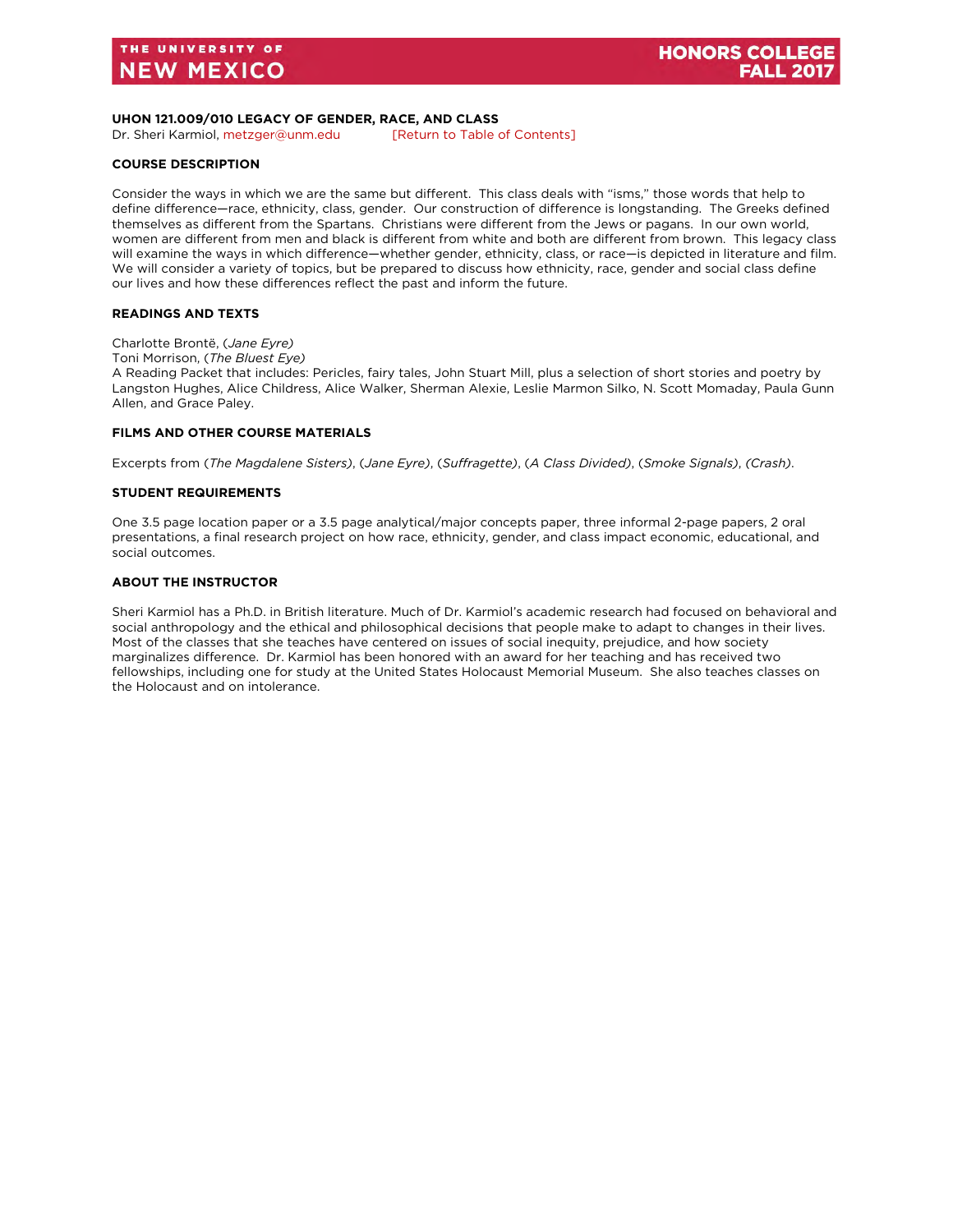### <span id="page-14-0"></span>**UHON 121.011/012 LEGACY OF POWER: BUILDING THE PERFECT GOVERNMENT**

Renee Faubion, [sanren@unm.edu](mailto:sanren@unm.edu) [\[Return to Table of Contents\]](#page-1-0) Core: Humanities

### **COURSE DESCRIPTION**

At its most ideal, the American system allows individuals to exercise their rights unimpeded by others. But as recent debates over issues such as gun control and the right to contribute to campaigns suggest, while Americans share a government, they buy into a wide range of dramatically differing values—values so divergent that sometimes it is difficult to understand how we might reconcile their competing claims to forge meaningful law and policy. To better understand this problem, we will explore theories about the role of government. Aristotle, for example, argues that every community aims at some good; what might our "good" be, and how can we best achieve it?

To help refine our ideas, we will consider Locke's *Second Treatise on Civil Government* and Mill's *On Liberty*, both fundamental to understanding our own system, as well as Yevgeny Zamyatin's science fiction novel *We*, which asks whether it is better to be "happy" than to be "free." We will also consider the premises and sources of some of our values, the role of property in the civil state and the distinction between violence and power suggested by Hannah Arendt. Over the course of the semester, we will create our own presidential candidates, fictional figures with developing platforms who will compete against one another in a class election. Through readings, discussion, and exercises both fanciful and grounded in reality, we will make ourselves more thoughtful, better-informed participants in our political system.

### **READINGS AND TEXTS**

U. S. Constitution and Amendments Aristotle, *The Politics* Locke, *Second Treatise of Government* Cesare Beccaria, *On Crimes and Punishments*  John Stuart Mill, *On Liberty* Yevgeny Zamyatin, *We* Hannah Arendt, *On Violence*

### **STUDENT REQUIREMENTS**

Analytic essay; a final research project involving the writing of a policy paper; short homework assignments; active participation in seminar sessions, including the election project; attendance at Legacy lectures, as stipulated by Honors College policy

### **ABOUT THE INSTRUCTOR**

After receiving degrees in Russian from Trinity University and the University of Kansas, Renée Faubion earned a second M.A. and a Ph.D. in English at UNM. She has published articles on H.D. and Tim O'Brien and has won four awards for excellence in teaching.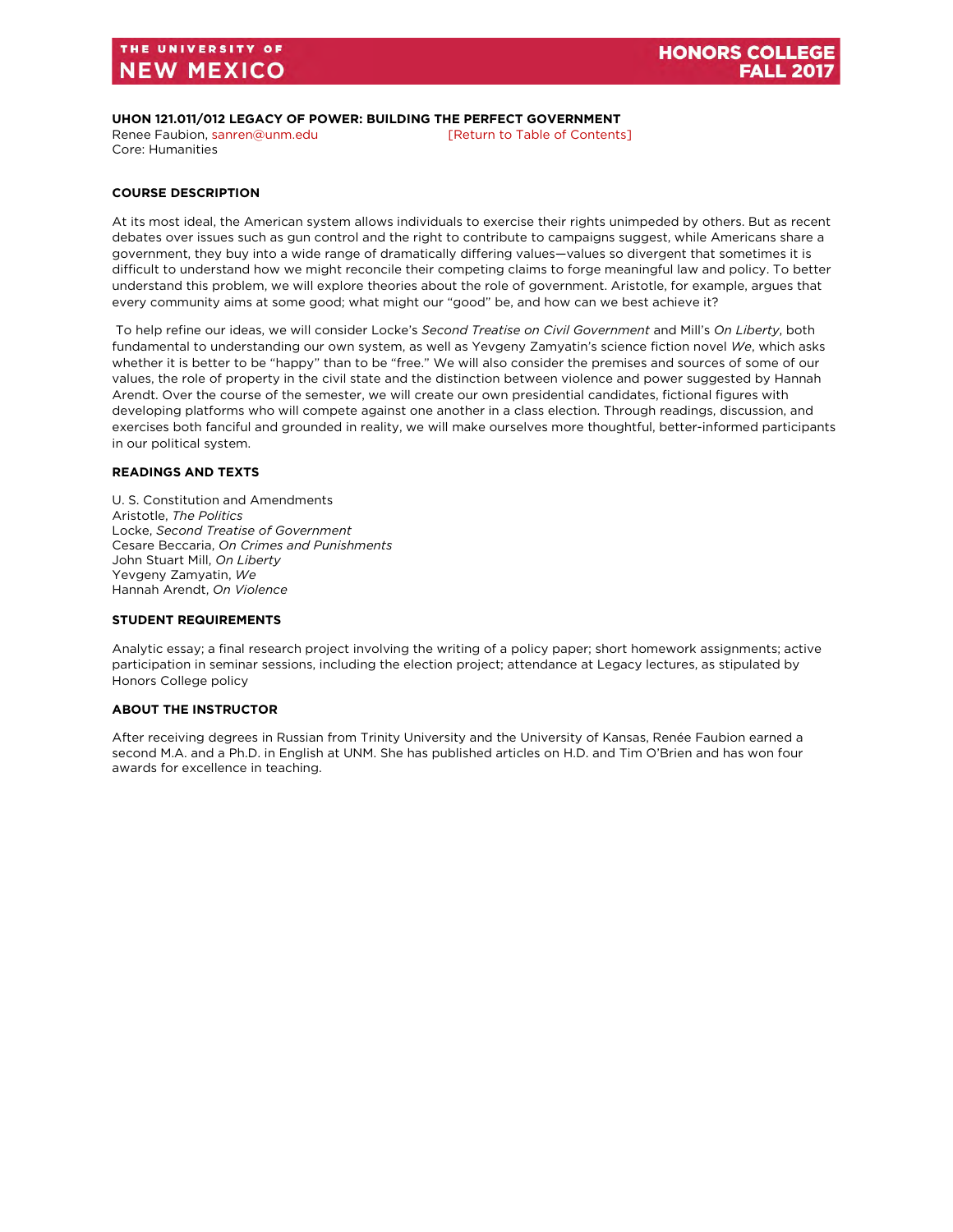### <span id="page-15-0"></span>**UHON 121.013 LEGACY OF REBELLION**

Marygold Walsh-Dilley, [marygoldwd@unm.edu](mailto:marygoldwd@unm.edu) [\[Return to Table of Contents\]](#page-1-0) Core: Humanities

### **COURSE DESCRIPTION**

In 1781, Tupac Katari was brutally executed by quartering, and his severed arms and legs sent by the Spanish to the four corners of the former Inca Empire as a warning to others. Katari had led a rebellion against the Spanish Viceroyalty in what is now Bolivia, laying siege to the city of La Paz that lasted 184 days before it was broken. Born Julián Apasa Nina, Tupac Katari took his name in honor of two previous rebels against Spanish rule, Tupac Amaru and Tupac Amaru II, some of the last descendants of the Inca "god-king" who had ruled over the Inca Empire until the Spanish conquest. Upon his death, Tupac Katari is reported to have said: "I die but will return tomorrow as thousand thousands."

This class examines the legacy of Tupac Amaru, Tupac Amaru II, Tupac Katari, and the "thousand thousands" indigenous rebels and fighters that resisted Spanish colonization in the Andean region, and later marginalization and dispossession under the emergent nations of Bolivia and Peru. We begin by understanding the world of the early years of the Viceroyalty of Peru, reading directly from the first chronicles of the time, which describe the indigenous culture and population before and in the early years under the Spanish empire. We will then explore the emergence of resistance movements and rebellions throughout the region. From Tupac Amaru onward, Latin American history is filled with rebellious fighters, insurgent Indians, and dangerous pacts across ethnic lines. We will read about some of the most notorious of these, including the various Tupacs, Pablo Zarate Willca, and more recent rebels including Che Guevarra. This class traces the influence of these resistance fighters up to contemporary indigenous politics in the region, where the memory of Tupac Katari, his wife and rebel in her own right, Bertolina Sisa, and other indigenous insurgents remain strong. We will end by examining the broader global impact of Tupac Amaru and other Andean rebels, looking to the Black Panther movement in the United States, the music of hip-hop artist Tupac Shakur, and stories of rebellion from around the world. What can we learn by paying attention to these stories of rebellion? Who is a true rebel, why do they rebel, and how has rebellion contributed to the world we know?

### **READINGS AND TEXTS**

**TBD** 

### **STUDENT REQUIREMENTS**

**TBD** 

### **ABOUT THE INSTRUCTOR**

<span id="page-15-1"></span>Marygold Walsh-Dilley is Assistant Professor of Social and Behavioral Sciences in the Honors College at UNM. She holds a PhD in Development Sociology from Cornell University. Her research focuses on rural development, food and agricultural systems, and indigenous politics, primarily in the Andean region of Bolivia. She has extensive experience living, working, and conducting research in Bolivia, and has studied Quechua for 3 years.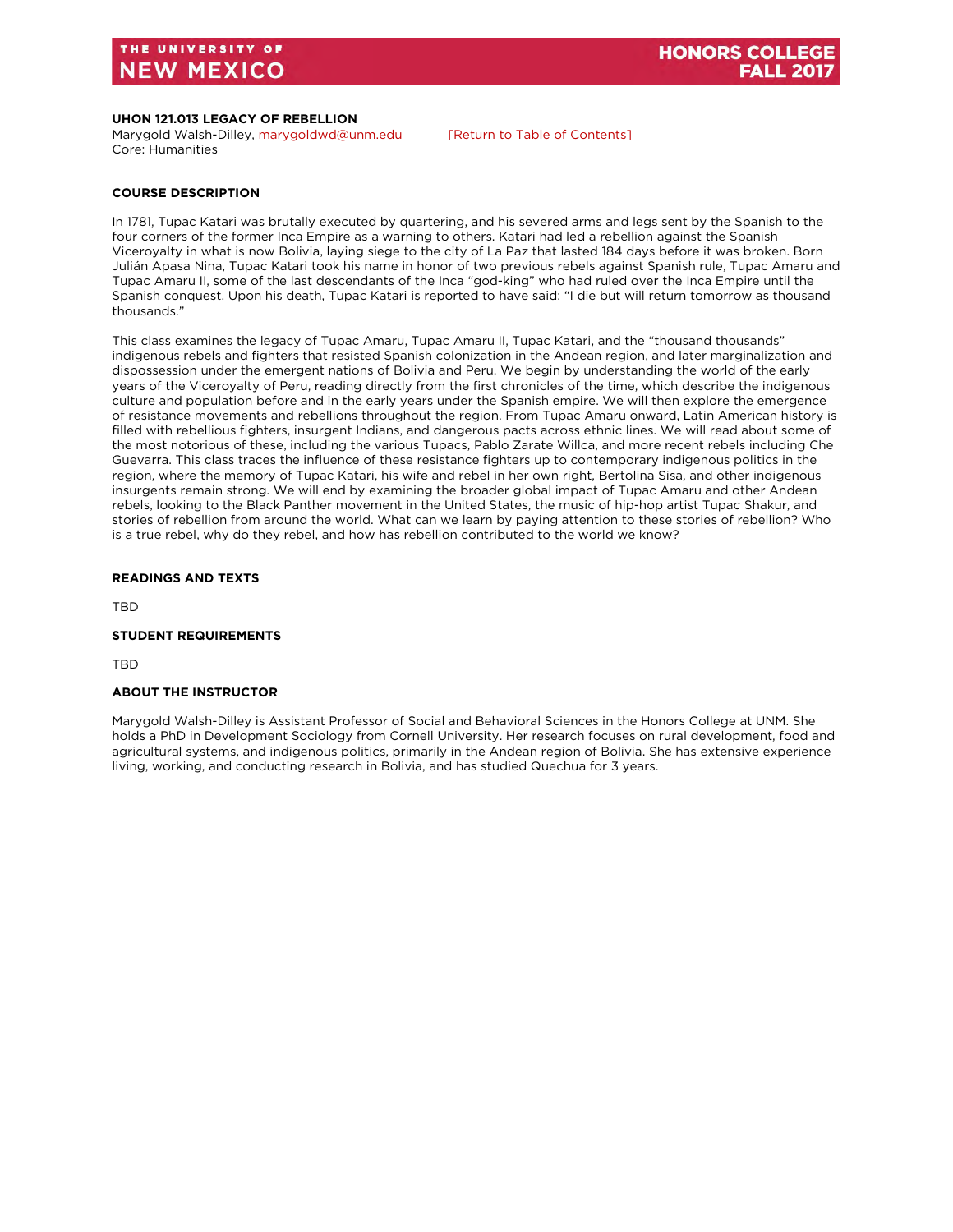### **UHON 121.014 LEGACY OF SCIENCE AND SOCIETY**

Dr. Lizabeth Johnson[, lizjohnson@unm.edu](mailto:lizjohnson@unm.edu) [\[Return to Table of Contents\]](#page-1-0) Core: Humanities

### **COURSE DESCRIPTION**

In modern society, we are accustomed to the discussion of scientific theories and discoveries, as well as debates over the appropriate use of that scientific knowledge. For example, we frequently hear about debates over the teaching of evolution in schools versus the teaching of creationism, a subject which has carried over into our political campaigns and court system. Similarly, since the discovery of the nature of DNA in the 1950s, interest in and information about genetics has spilled over from scientific research facilities and into popular culture, even appearing in movies such as the X-Men. However, this interest in and concern over scientific theories and discoveries is not unique to modern society. Since the birth of science as a philosophical and practical pursuit in the ancient Greek world, scientists and ordinary people have debated the study and use of scientific knowledge. The work of ancient Greek scientists and natural philosophers was parodied in plays, such as Aristophanes' The Clouds. While Roman scientists and physicians debated astronomical and medical theories among themselves, philosophers such as Lucretius forwarded the theory of atomism, drawing the ire of all those who accepted traditional Roman polytheism. In the medieval period, those societies that inherited Greco-Roman scientific and medical knowledge made few advances on that knowledge, but scientists and physicians faced resistance from religious figures, both Catholic and Muslim, because much of Greco-Roman science hailed from a pagan past.

With the beginning of the Scientific Revolution in the 17th century, however, not only did scientists begin to question the received wisdom of the Greco-Roman world, they also began to question the limitations placed on scientific discovery by religious authorities. Since that time, science has advanced tremendously, but the old debate over the development and use of scientific knowledge has remained. While scientists have argued among themselves the potential applications of and ethical issues regarding their work, aspects of that argument have appeared in literature as well, such as in the works of Mary Shelly and H.G. Wells. In the 20th century, the debate over the use of scientific knowledge has only become more prominent in issues such as the conflict over evolution and creationism, the use of genetic information and materials and the protection of individuals' genetic identities, the development and use of atomic weapons, and even the use of taxpayer money to fund space exploration. In this course, we will examine works of science from these different eras and societies, as well as works which describe debates over or fears of new scientific discoveries, in order to come to a better understanding of how scientific discoveries, theories, and debates have changed the study of science over time and have shaped modern society itself.

### **READINGS AND TEXTS**

Dava Sobel. Longitude: The True Story of a Lone Genius Who Solved the Greatest Scientific Problem of His Time. Walker Books, reprint ed., 2007. ISBN 978-0007790166.

H.G. Wells, The Island of Dr. Moreau. Dover Thrift Editions, Dover Publications, 1996. ISBN 978-0486290270.

Philip K. Dick, Do Androids Dream of Electric Sheep? Del Rey, 1996. ISBN 978-0345404473.

Rebecca Skloot, The Immortal Life of Henrietta Lacks. Reprint edition. Broadway, 2011. ISBN 978-1400052189.

Students will also be required to purchase a course reader from the Honors main office. The reader will contain many of the shorter readings for class.

### **STUDENT REQUIREMENTS**

- Active participation in daily discussions
- One 10-minute presentation on a subject of the student's choice
- Two analytical papers of 3-4 pages each
- One synthesis paper of 5-7 pages
- Participation in a group project on modern scientific debates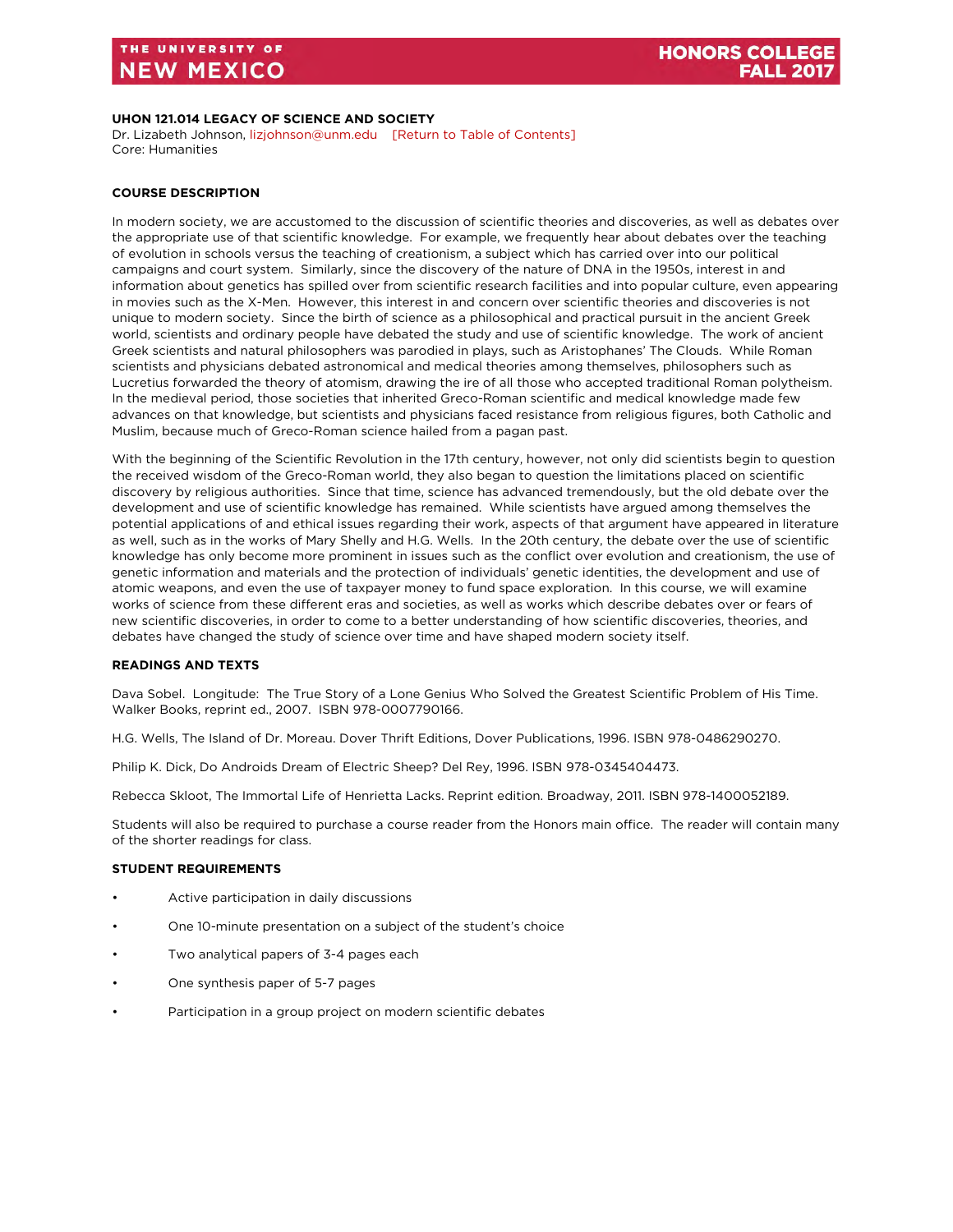### **ABOUT THE INSTRUCTOR**

Dr. Lizabeth Johnson has a B.S. in Biology and an M.A. and Ph.D. in Medieval History. She teaches courses on law, gender, science, the environment, and social responses to disease outbreaks. She has published several articles and book reviews on medieval British history, specifically in the area of women's activities in courts of law.

She teaches courses on law, gender, science, the environment, and social responses to disease outbreaks. She has published several articles and book reviews on medieval British history, specifically in the area of women's activities in courts of law.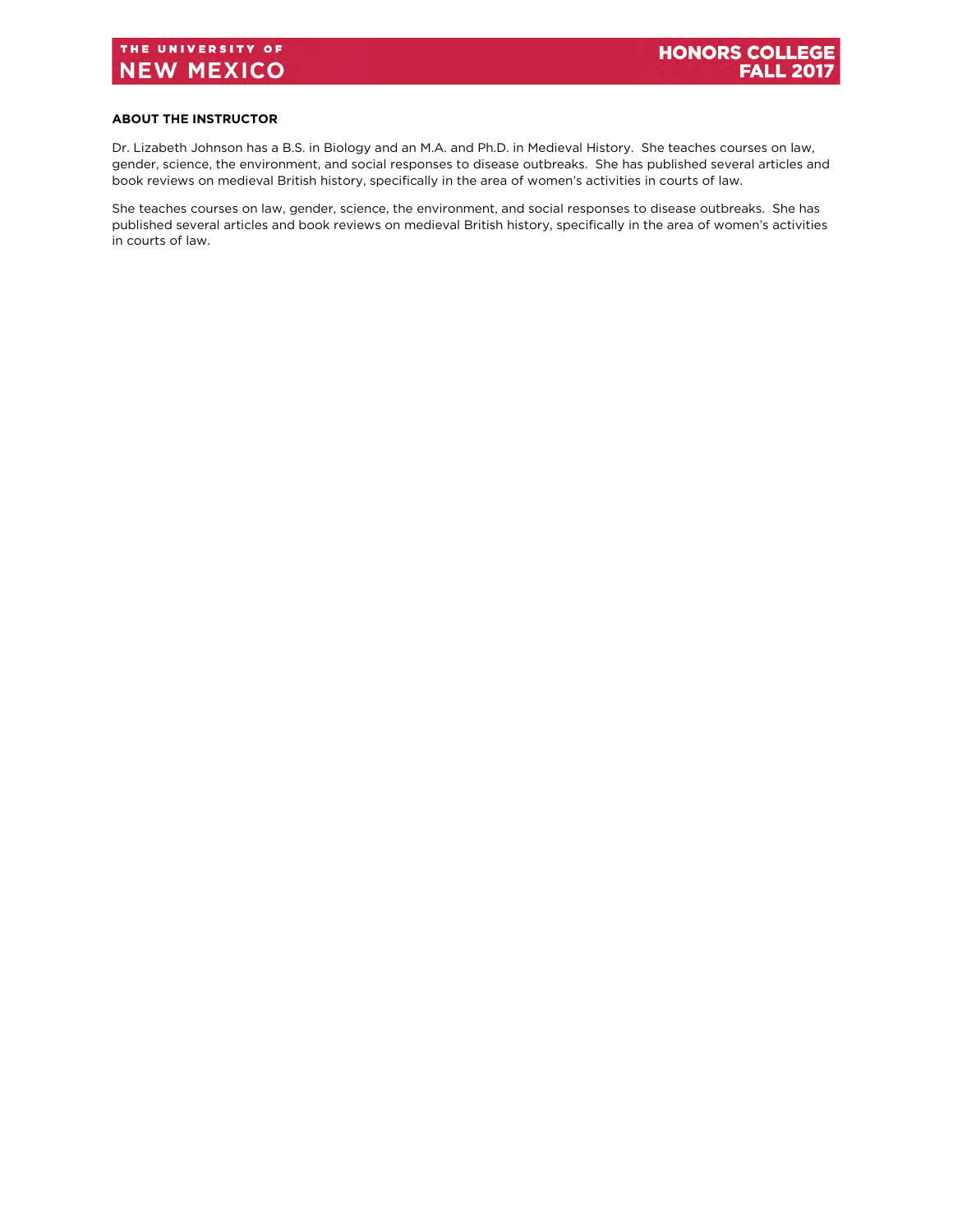### <span id="page-18-0"></span>**UHON 121.015 LEGACY OF SOCIAL JUSTICE: HISTORICAL & CONTEMPORARY TOPICS IN SOCIAL JUSTICE THEORY**

Dawn Stracener, [dawns@unm.edu](mailto:dawns@unm.edu) [\[Return to Table of Contents\]](#page-1-0) Core: Humanities

### **COURSE DESCRIPTION**

Western culture has a long history of what constitutes justice and the role of a power hierarchy in society. Plato believed that if ruler intellectually understood good, he would be good and work for the benefit of society. Aristotle, on the other hand, felt that a ruler would become good only if he engaged in the practice of just and virtuous actions. Classical republicanism stressed that the primary purpose of government was to promote the common good of the whole society and that civic virtue was a necessary characteristic of citizens. Yet with the Enlightenment, came a paradigm shift from the idea of ruler to the concept of leader and embedded in these new ideas was the notion of social justice.

With the advent of the American and French Revolutions, the 'new leaders', philosophers, and innovative thinkers, both men and women, began to examine what constitutes social justice in a democratic society. Students in this seminar will investigate how the legacy of 'other' constructed strict class divisions that helped maintain the status quo, shaped gendered rules of conduct, and constructed racially prejudiced views to maintain westernized power structures. Our present world is a reflection of this legacy we will explore literature that speaks with our Western voice and the voices of marginalized populations to recognize how social justice was shaped by an understanding of the essential components of democratic civic responsibility. Students will develop an intellectual understanding of critical social justice theory past and present in order to develop their own theory on what constitutes social justice in society.

### **READINGS AND TEXTS**

"Is everyone really equal?": An introduction to Key Concepts in Social Justice Education, Ozlem Sensoy and Robin DiAngelo

*Gulliver's Travels*, Jonathan Swift

*The French Revolution and Human Rights*, Lynn Hunt

*The Communist Manifesto*: A Modern Edition, Friedrich Engels and Karl Marx

*Peoples Movements, People's Press: The Journalism of Social Justice Movements*, Bob Ostertag

*A Cup of Water Under my Bed,* Daisy Hernandez

The Seneca Falls Declaration

The Universal Declaration of Human Rights 1948

Intersectionality 101, Olena Hankivsky

### **STUDENT REQUIREMENTS**

All students are expected to voluntarily and regularly contribute to class discussions. Effective participation is dependent on you keeping up with all the reading assignments. Various short in-class assignments will be given often, i.e. free writes, role play, debates. These assignments are designed to generate class discussions and/or give you a place to start when analyzing texts or doing written assignments. In addition to participation and assigned readings students will also be given the following assignments for assessment: one group presentation which will include an individual 2 page paper; two analytical essays on the assigned readings; attend 2 Legacy Lectures (students must turn in a 1 page summary paper for each lecture) and a final synthesis paper.

### **ABOUT THE INSTRUCTOR**

Dawn Stracener has a Ph.D. in Language, Literacy and Sociocultural Studies with a focus on how issues of gender, race, and class define social environments, create identities, and construct communities. Her MA is in Modern European history with an emphasis on how cultural and gender issues have shaped modern day Western societies. Dawn has spent 18 years developing learning environments to address issues of social injustice in our communities.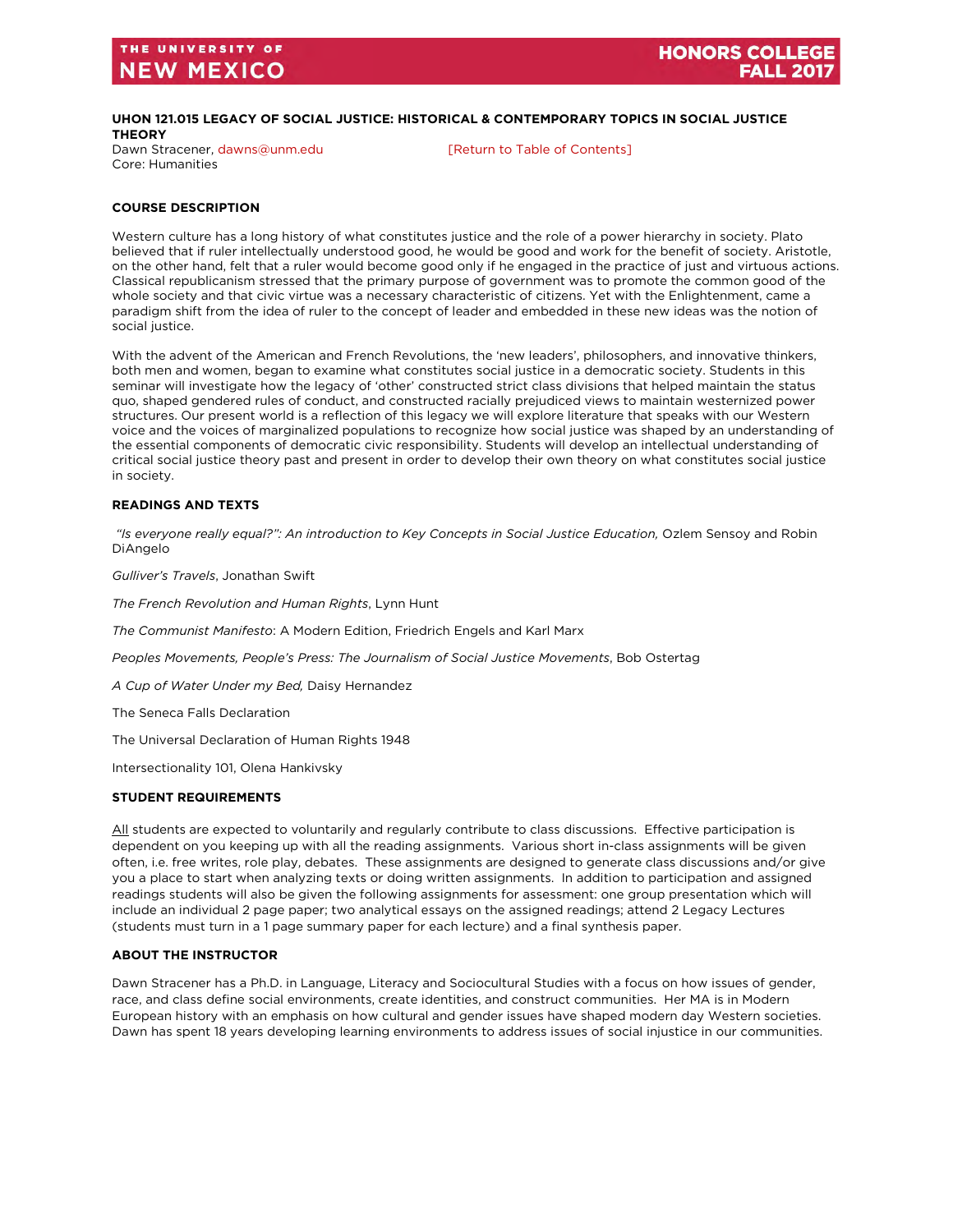### <span id="page-19-0"></span>**UHON 121.017/018 LEGACY OF SUCCESS**

Richard Obenauf[, obenauf@unm.edu](mailto:obenauf@unm.edu) [\[Return to Table of Contents\]](#page-1-0) Core: Humanities

### **COURSE DESCRIPTION**

How do you measure success?

Money? Power? Fame? Sex? Friendship? Love? Freedom? Happiness?

Although success is universally valued, there is no universal concept of success. In this course we will examine how success and other human values are defined within the works we read, and how they manifest through various characters, themes, and forms. We will focus on how these values both reflect and affect the values not only of the cultures that produced them but also of our own culture. Along the way, you will develop a deeper knowledge of literature, of history, and of yourself.

### **READINGS AND TEXTS**

Our lively reading list will include a Kurt Vonnegut short story, Roman satires, medieval romances, a medieval morality play, Doctor Faustus, an eighteenth-century Oriental tale, a Mozart opera, autobiographies by Benjamin Franklin and Frederick Douglass, and two great American novels from 1925, The Great Gatsby and Gentlemen Prefer Blondes. We may also read the selection for the "Lobo Reading Experience."

### **STUDENT REQUIREMENTS**

Consistent attendance and active participation are required. Students are expected to keep a reading journal, which will form the basis for a series of ungraded one-page response papers. There will be two short analytical essays, a longer personal or creative paper, and a group presentation.

### **ABOUT THE INSTRUCTOR**

Dr. Richard Obenauf, a fourth-generation Lobo, graduated from the University Honors Program at UNM before pursuing graduate studies at Loyola University Chicago. He recently defended his dissertation, Censorship and Intolerance in Medieval England. He teaches interdisciplinary literature courses centered on the history of ideas.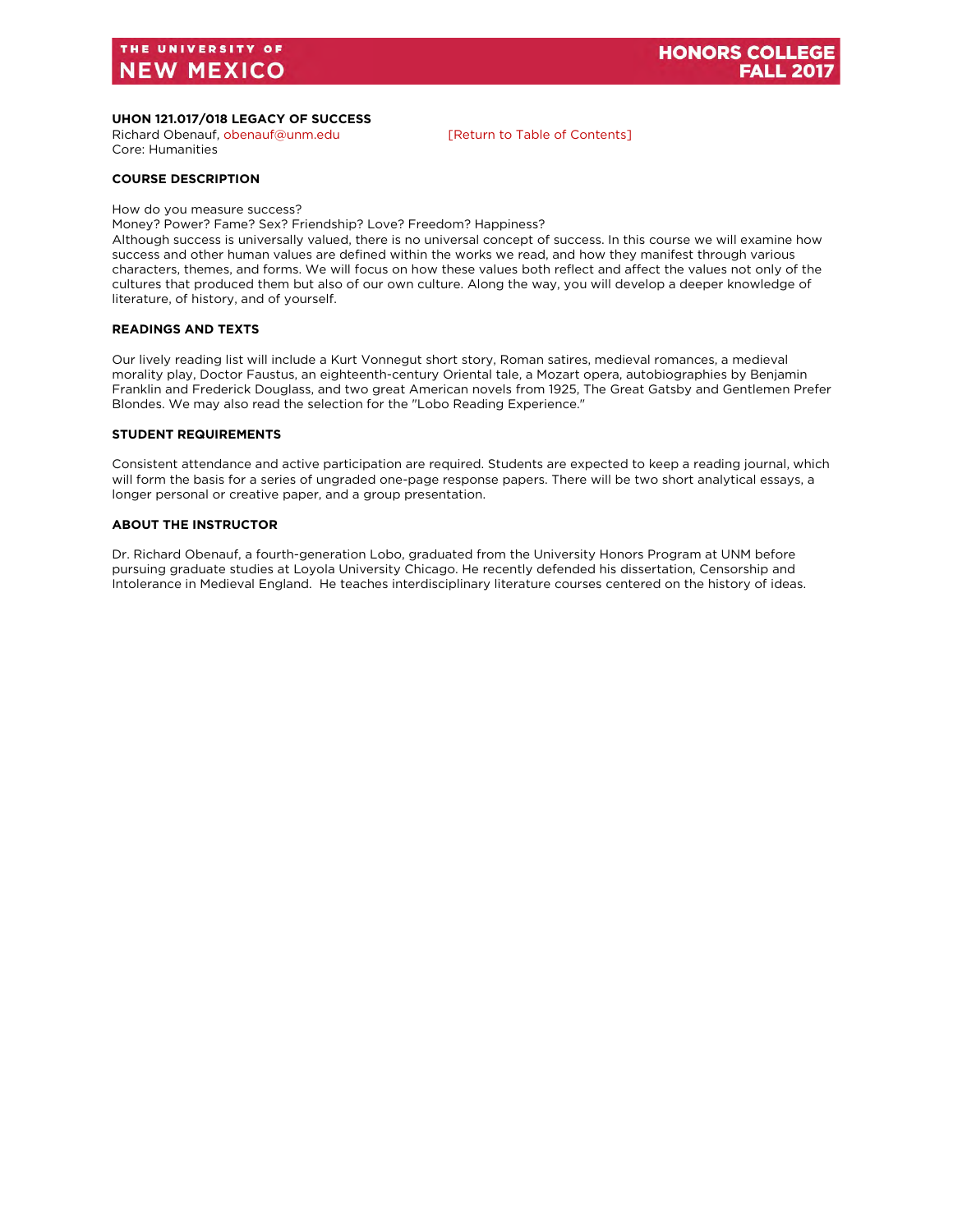### <span id="page-20-0"></span>**UHON 121.019 LEGACY OF THE RENEGADE**

Nora Hickey, [hickey.nora@gmail.com](mailto:hickey.nora@gmail.com) [\[Return to Table of Contents\]](#page-1-0) Core: Humanities

### **COURSE DESCRIPTION**

What is a renegade? Outsider? Pioneer? In this course, we will explore the trajectory of the renegade in American Arts and Literature from the 19th century emergence of Jazz, to the modern tale of Chris McCandless as told in Jon Krakauer's Into the Wild.

Our studies will focus on the construction of identity in these literary and cultural texts. In particular, we will examine how these works portray and celebrate the diversity and dynamism of those that forged their own, new paths in modern American frontiers. We'll focus on renegades who have reached "success," and also study those that have met worse fates, in part due to their unwillingness to conform to societal standards.

Through our critical written and oral examinations of renegades, we will be able to articulate aspects of our own desires to buck the system.

### **READINGS AND TEXTS**

Books: Jon Krakauer – Into the Wild Leslie Marmon Silko – Ceremony Art Spiegelman – Maus Tim O'Brien - The Things They Carried

Essays: Malcolm X Margaret Atwood James Baldwin David Foster Wallace Ruth Ozeki Frederick Jackson Turner

### **FILMS AND OTHER COURSE MATERIALS**

Grizzly Man – Werner Herzog Crumb – Terry Zwigoff

### **STUDENT REQUIREMENTS**

You will be required to write academic papers, give two presentations (one - individual, one - group) and participate in class discussions. Students must attend three legacy lectures. For the final project, each student must prepare and write a major research paper investigating a person they consider to be a modern day renegade. Be prepared to actively discuss events of yesterday and today!

### **ABOUT THE INSTRUCTOR**

After receiving my BA in English Literature at Kalamazoo College, I attended the MFA program in Creative Writing at UNM. My main focus was poetry, although I enjoy writing and reading widely. My poetry appears in numerous journals. I currently write for the Weekly Alibi, the local alternative weekly in Albuquerque, and teach freshman about composition and creative writing. I am very much looking forward to teaching my first Honors College course on women in poetry and comics in spring 2015.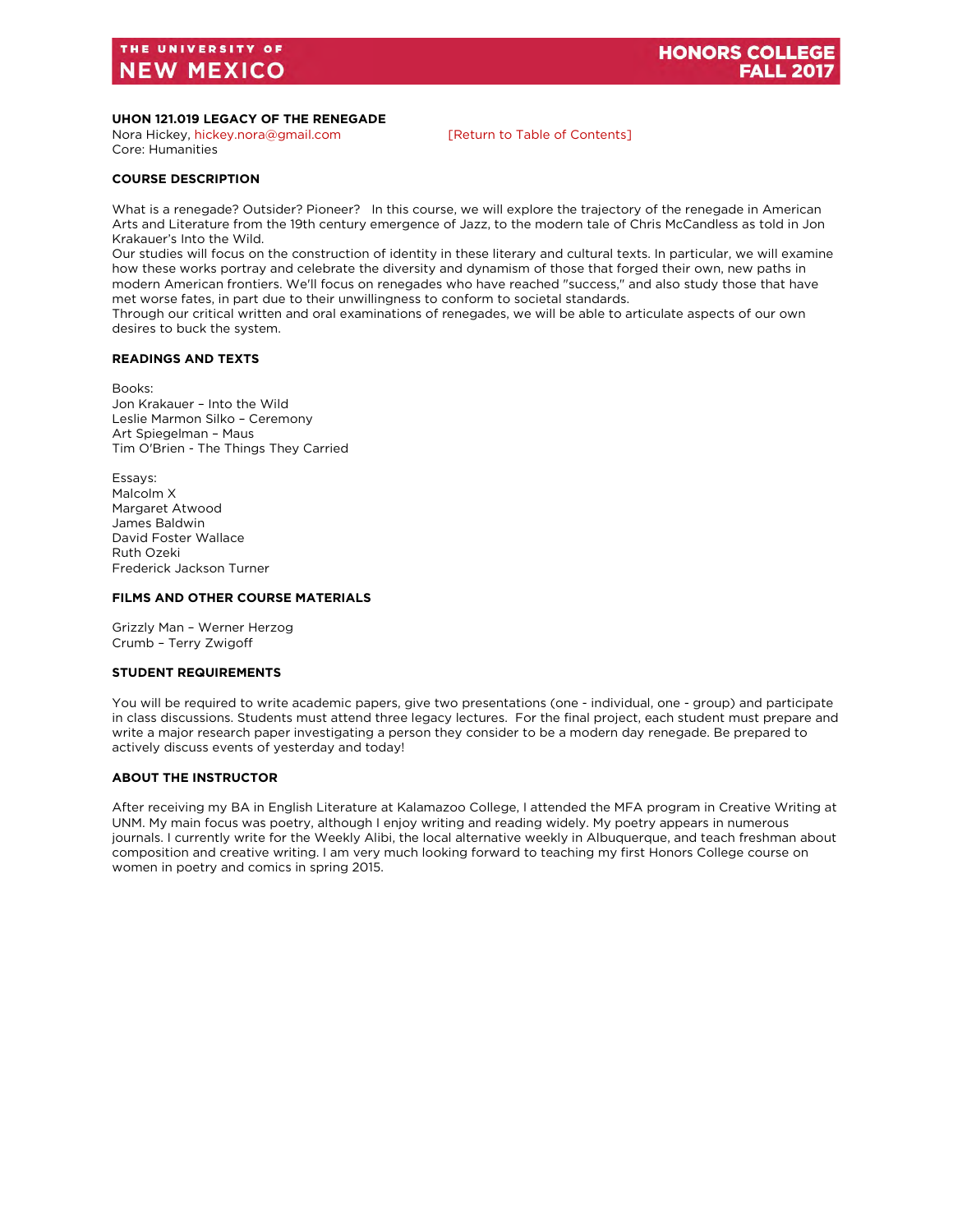### <span id="page-21-0"></span>**UHON 121.021 LEGACY OF AZTLÁN**

Myrriah Gómez, [myrriahg@unm.edu](mailto:myrriahg@unm.edu) [\[Return to Table of Contents\]](#page-1-0) Core: Humanities

### **COURSE DESCRIPTION**

Aztlán is interpreted as either the ancestral homeland of the Aztec people of México or the contemporary homeland of Chicanas/os in the United States. Some people believe that Aztlán is simply a mythical place that is referenced in origin stories of Pre-Columbian peoples. Aztlán represents an imaginary place around which a unique spatial poetics has formed. It is a homeland to people who recognize Indigenous and Spanish ancestry and the complex colonial histories of Mexico and the United States. Migration stories, political histories, and cultural production have all shaped and been shaped by this eternal place, which has served as the influential homeland of a diverse group of people who maintain ties to their history and culture in the U.S. today.

In this class we will examine primary texts beginning in the Spanish Colonial period of the Aztec (Mexica) people in Tenochtítlan (modern-day Mexico City). We will examine the Aztec codices as well as read the colonizers' documents. We will move throughout a 500-year history to discuss contemporary issues affecting Chicanas/os in the U.S. today. We will examine questions of race, gender, class, and sexuality throughout this course. We will pair the larger literary productions with contemporary music, poetry, and art—among other creative mediums— to understand the political, historical, and sociocultural significance of Aztlán.

### **READINGS AND TEXTS**

Required Books

1. *Letters from Mexico.* Hernan Cortes and Anthony Pagden (translator).

2. *Maltintzin's Choices: An Indian Woman in the Conquest of Mexico.* Camilla Townsend.

3. *Aztlán: Essays on the Chicano Homeland.* Rudolfo Anaya and Francisco Lomeli (editors).

4. *Heart of Aztlán,* Rudolfo Anaya.

5. *Borderlands/La Frontera: The New Mestiza.* Gloria Anzaldúa.

### **FILMS AND OTHER COURSE MATERIALS**

Films *The Last Conquistador.* John Valadez and Cristina Ibarra *I Am Joaquin*. Luis Valdéz *…And the Earth Did Not Swallow Him*. Severo Pérez

### **STUDENT REQUIREMENTS**

Students will be expected to read five (5) primary texts; participate in discussions and activities during class; analyze poetry, artwork, and music; write a review of a museum exhibit; lead a class discussion with a group; and write an analytical essay.

### **COURSE FEE**

I don't think there will be one. In the past I have negotiated free museum trips at NHCC and IPCC. This may change by the time I teach the course. In that event, I'll change this.

### **ABOUT THE INSTRUCTOR**

Myrriah earned her Ph.D. in English with an emphasis in Latina/o Studies. Before coming to the Honors College, Myrriah previously taught courses in the Department of Chicana/o Studies at UNM. She writes about home and the idea of the Chicana/o homeland. She has a forthcoming essay in a book called Querencia: Essays on the New Mexico Homeland.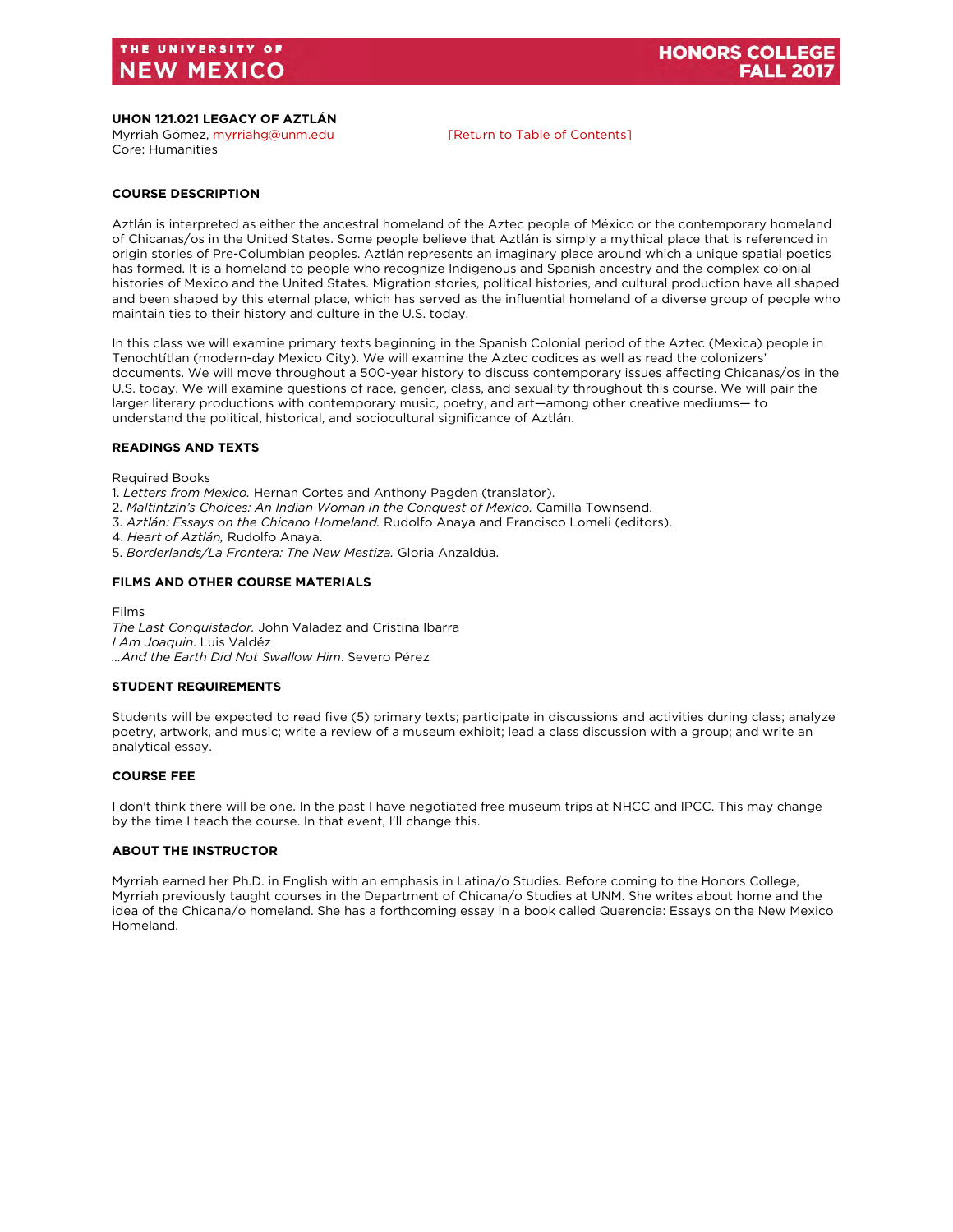### <span id="page-22-0"></span>**UHON 121.022 LEGACY OF MONSTERS AND MARVELS THROUGH THE AGES**

Leslie Donovan, Idonovan@unm.edu [\[Return to Table of Contents\]](#page-1-0) Core: Humanities

### **COURSE DESCRIPTION**

Many a culture's most fascinating and compelling stories involve monstrous characters or the marvelous realms of the otherworld. Goblins and fairies, Grendel and Circe, dragons and gargoyles, for instance, are all creations from earlier periods of western culture that have inspired the imaginations of writers and artists since ancient times and continue to engage contemporary audiences. This course studies how conceptions of imaginary creatures and worlds both reflect and comment on cultural ideologies important to earlier peoples. Although removed from "real life," the fantastical visions we explore open onto vast vistas of historical ideas, social constructs, cultural patterns, and spiritual themes. For example, we may discuss whether werewolves are always evil and fairies always morally good, whether believing in dragons makes us more or less human, whether fantasy serves us best as purely escapist entertainment or offers potent metaphors for how we live our lives, and whether modern people care more about vampires and unicorns than ancient peoples. Students will be introduced to the historical, literary, artistic, and even architectural traditions of monsters and marvels as these are reflected in epic literature, Celtic sculpture, multicultural fairy tales, gothic novels, religious architecture, and courtly romance poetry, among others. Through vigorous discussion, concentrated critical thinking, energetic writing in a variety of modes, and dynamic oral presentations, we will investigate how conventions surrounding supernatural beings and events have become integral to popular culture of the United States in the twenty-first century.

### **READINGS AND TEXTS**

*Gilgamesh*, trans. Stephen Mitchell Maria Tatar, *The Classic Fairy Tales Beowulf* Mary Shelley*, Frankenstein* Robert Louis Stevenson, *The Strange Case of Dr. Jekyll and Mr. Hyde* Gerald Graff and Cathy Birkenstein, *"They Say / I Say": The Moves That Matter in Academic Writing*

### **FILMS AND OTHER COURSE MATERIALS**

William Shakespeare, *The Tempest*

Other likely to be assigned readings to be provided online include: *Monsters* by Price; "Bisclavret," a medieval werewolf story; "The Wasgo and the Three Killer Whales," a Native American Indian shape-shifter legend; "Culhwych and Olwen," a Welsh quest tale featuring King Arthur; readings on Sheela-na-gigs in early Irish architecture, Gothic gargoyle sculptures, medieval bestiaries, and animal fables.

### **STUDENT REQUIREMENTS**

2 analytic papers (5-7 pages), 1 creative project (10-15 pages), 1 multimedia research presentation (10-15 minutes long), weekly online writing, final portfolio (10-15 new pages), attendance and active class participation.

### **ABOUT THE INSTRUCTOR**

<span id="page-22-1"></span>Leslie Donovan earned her B.A. and M.A. in English from UNM and her Ph.D. in Medieval Literature from the University of Washington. Her publications include studies of J. R. R. Tolkien, *Beowulf*, Anglo-Saxon women saints, and Honors teaching. She is also an alumnus of UNM's Honors College.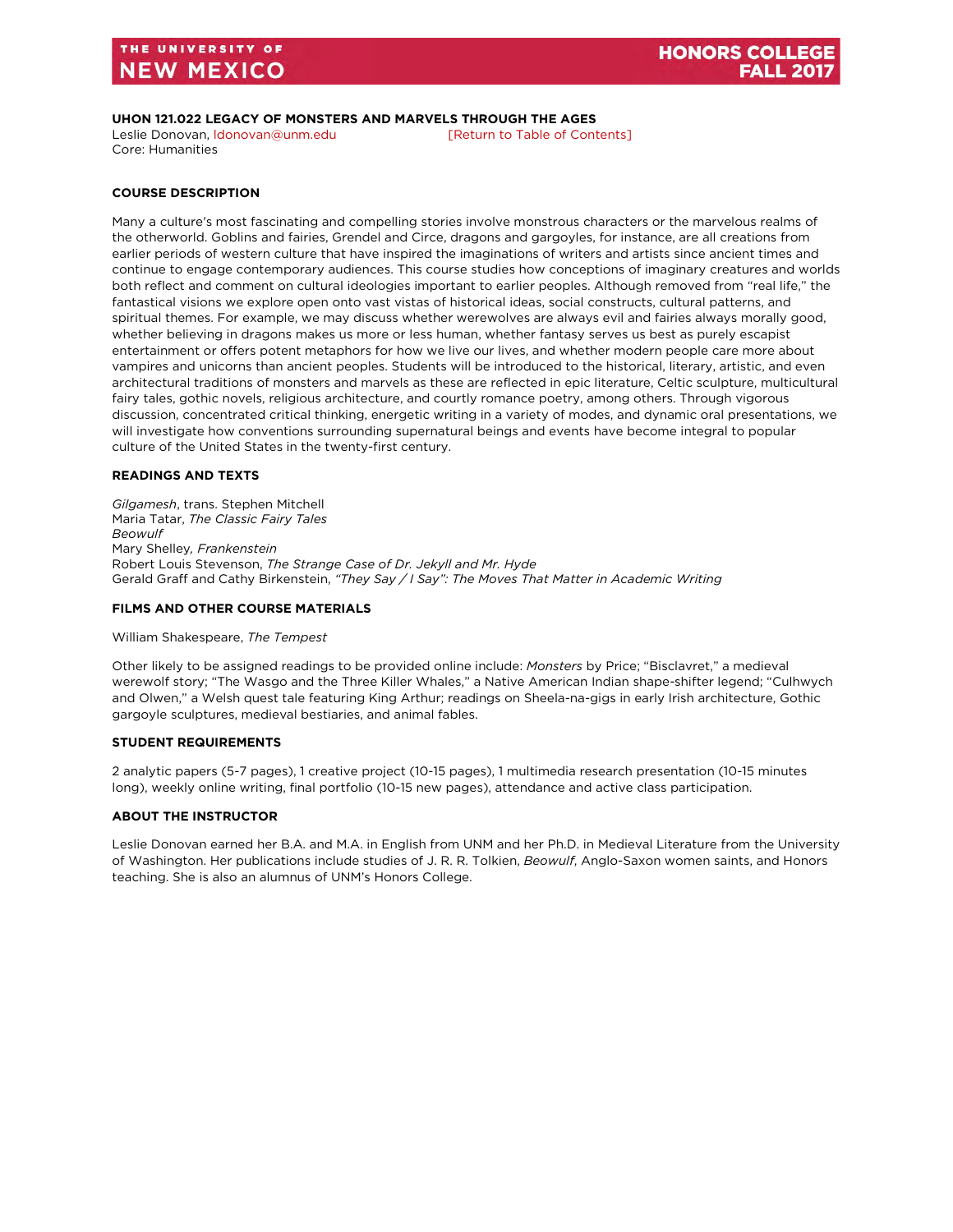### **UHON 121.023 LEGACY OF DISSENT AND DEMOCRACY**

Margo Chavez-Charles, [margocc2126@yahoo.com](mailto:margocc2126@yahoo.com) [\[Return to Table of Contents\]](#page-1-0) Core: Humanities

### **COURSE DESCRIPTION**

This class is an exploration of the tradition of dissent. Beginning with Socrates, we will look at the stories of those individuals or groups of people who spoke up against the status quo to defend something precious to them. We will debate the morality, the practicality and the effectiveness of their dissent and of their means of dissent. Socrates lived in the earliest great democracy, so it is fitting to begin with him as we carry our investigation to our modern times and our modern democracies in which the right to dissent must still be safeguarded. Our exploration will carry us into the meaning of democracy and of freedom. Ultimately, we are interested in applying this knowledge to a current re-assessment of American democracy, and of dissent and its effectiveness.

As with all University Honors classes, an important objective is to develop our skills within the seminar format: the skills of engaged discussion, attentive reading and listening, and clarity in written and oral expression.

### **READINGS AND TEXTS**

- Plato, *The Apology* and excerpts from *Phaedo*
- Sophocles, *Antigone*
- Aristophanes, *Lysistrata*
- Machiavelli, excerpts from *The Prince*
- Gandhi, *Gandhi on Non-Violence*
- Lillian Hellman, *Scoundrel Time*
- Howard Zinn, *The People Speak: American Voices, Some Famous, Some Little Known*
- Andrew J. Bacevich, *The Limits of Power*
- Course Reader purchased from the Honors office with selected readings to include Martin Luther King, Noam Chomsky, Henry David Thoreau and others.

### **STUDENT REQUIREMENTS**

Regular attendance; active listening and participation in discussion; weekly responses or observations; group activities; one 5-page paper; one final paper of 8-10 pages; portfolio with reflective essay.

### **ABOUT THE INSTRUCTOR**

Margo Chavez-Charles uses history and literature in her interdisciplinary classes at the Honors College to create classes revolving around issues of peace and war, social justice, and intercultural communication. She regularly works with the Honors College intensive Spanish language and culture program (Conexiones) in Spain or Latin America.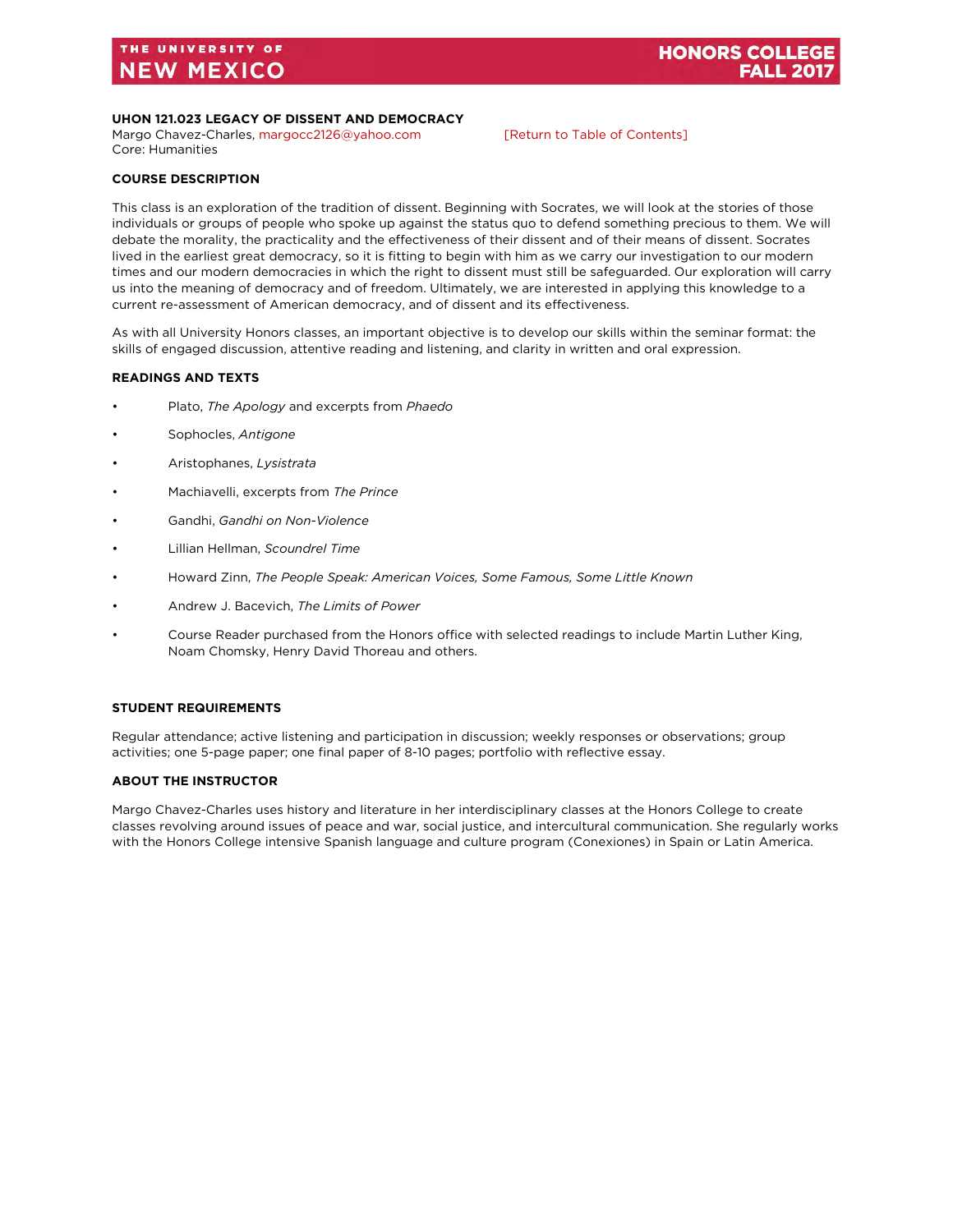### <span id="page-24-0"></span>**UHON 121.024 LEGACY OF MATERIALS CULTURE: THE STORY OF OUR STUFF**

Megan Jacobs[, mejacobs@unm.edu](mailto:mejacobs@unm.edu) [\[Return to Table of Contents\]](#page-1-0) Core: Humanities

### **COURSE DESCRIPTION**

How much stuff do you need to be happy? The material goods we purchase fill our homes, impact our bank accounts, and have vast environmental ramifications on the planet. The average American has more than 300,000 possessions and current homes in the U.S. are three times as large as in the 1950's all the while the personal storage is a 22 billion dollar a year industry. We aren't the first to wonder what part "things" play in the good life. As early as 340 BC Aristotle argues that one must have the "furniture of the good life" in order to truly flourish. He believed that material goods play a role in happiness. We cannot live up to our potential as humans if we have nothing. But how much and what kinds of things do we need to be happy?

We will explore the role of possessions in detail, asking questions such as: Why do we buy things and what role does media take in shaping our material desires? What does the consumption and inevitable disposal of these goods do to the planet? How do material goods express our identities, informing others of our gender, socioeconomic, and ethnic backgrounds? How do our possessions serve as markers of personal or collective memory?

We will read a range of historic and contemporary thinkers, Aristotle, Marx, Ruskin, de Botton, and Humes who explore the effect of stuff in our lives as we try to answer the fundamental question: what role does material culture play in the good life?

### **READINGS AND TEXTS**

Selected readings will be available in a course reader and/or the course website. Selections will be drawn from, among others: Nicomachean Ethics, Aristotle Unto This Last, John Ruskin Capital, vol. 1 The fetishism of commodities and the secret thereof, Karl Marx Consumption and Its Consequences, Daniel Miller Status Anxiety, Alain de Botton Garbology: Our Dirty Love Affair with Trash, Edward Humes

### **FILMS AND OTHER COURSE MATERIALS**

*Story of Stuff People Like Us The True Cost* 

### **COURSE FEE**

\$20

### **STUDENT REQUIREMENTS**

Students will present an oral presentation exploring how artists explore ideas associated with consumption throughout the semester will write a summative (2 page) paper, an argumentative paper (3-5 pages) and a final paper. Regular participation, consisting of reading observation, class discussion, and a legacy lecture reflection, are key component of the class.

### **ABOUT THE INSTRUCTOR**

Megan Jacobs is an Associate Professor of Art in the Honors College. She holds an M.F.A. in Photography from the University of New Mexico. Jacobs' work has been exhibited internationally and explores the delicate relationship between our existence as material and concept. Jacobs' teaching interests include fine art, aesthetics, and cultural preservation through new media.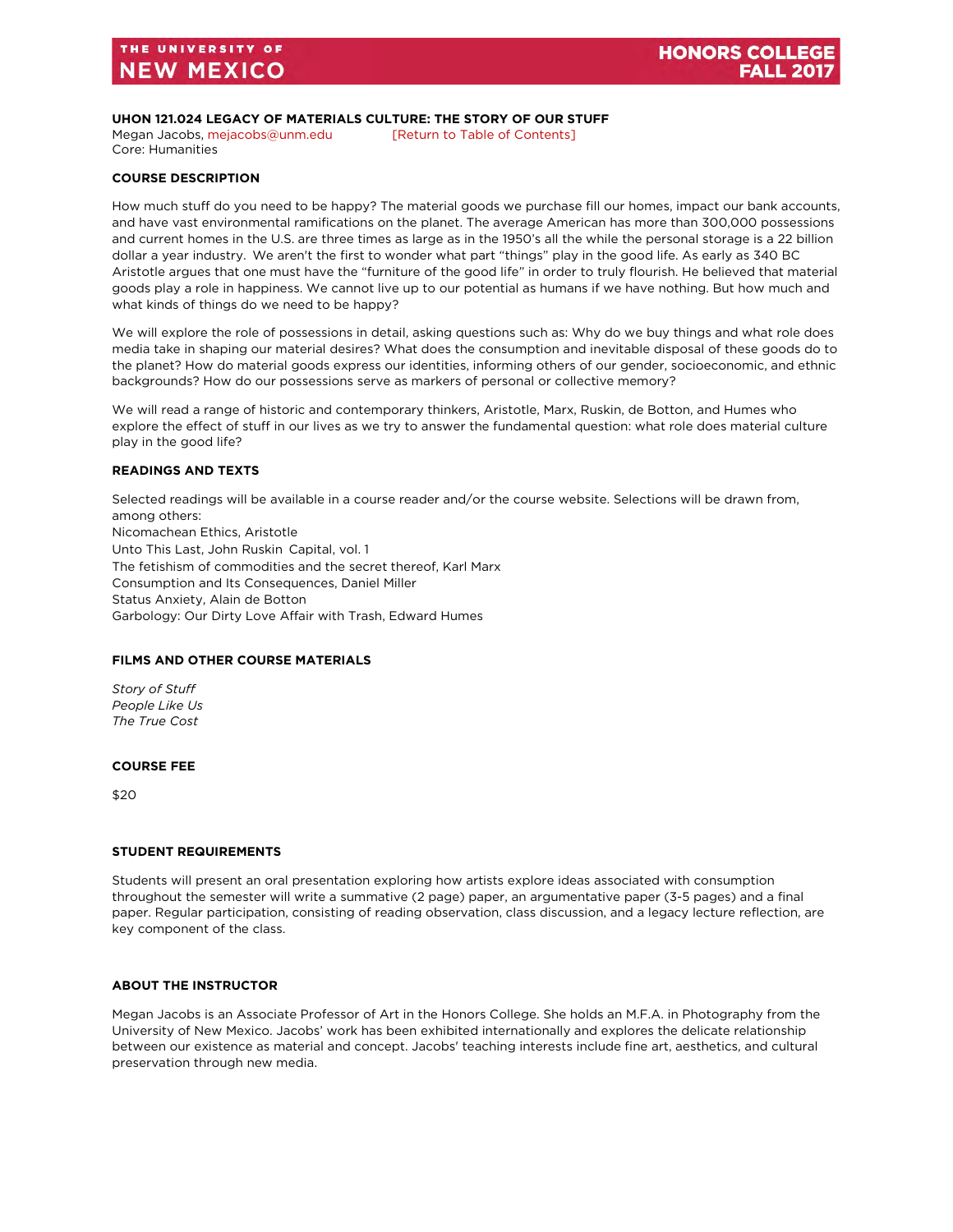### **UHON 121.025 LEGACY OF ARTHURIAN LEGEND**

Dr. Lizabeth Johnson[, lizjohnson@unm.edu](mailto:lizjohnson@unm.edu) [\[Return to Table of Contents\]](#page-1-0) Core: Humanities

### **COURSE DESCRIPTION**

As evidenced by some of the earliest written documents in human history, human beings need heroes. Heroes are the figures, whether male or female, that we admire, respect, view with awe, and, in some cases, rely on for protection from that which threatens us individually or collectively. While the earliest hero tales in Western Civilization originated in the Near East and in Greece between 2800 and 1200 BCE, only one hero has had an extremely long life in terms of the number of stories told about him over time, and those stories themselves show the remarkable degree to which this hero, and his companions, have been modified over time to suit the needs and desires of successive audiences. That hero is King Arthur. The earliest stories about King Arthur surfaced in the early seventh century in Britain and, over the next seven centuries, spread to all parts of Western Europe, such that the original British hero came to have French, Spanish, Italian, Dutch, and Scandinavian personae. Similarly, King Arthur's companions, the Knights of the Round Table, and his wife, Guinevere, became more and more popular over the course of time, such that some of these originally marginal characters came to have their own story cycles and adventure tales.

While the Reformation era saw a decline in interest in the Arthurian legend, that interest was renewed during the Romantic era, in the works of Alfred Lord Tennyson, William Morris, and the pre-Raphaelite painters. This interest continued to be lively into the twentieth century, with authors such as T.H. White and Marion Zimmer Bradley using the Arthurian characters and their, by now, well-known adventures to respond to modern issues, such as world wars and women's rights. In short, few Western heroes have been as loved as Arthur, and none have legends that have proved to be as flexible as that of Arthur, whose legend encompasses ideas that any and all readers can embrace and sympathize with: how our personal choices or actions affect us and those around us; the conflict that can arise between love and loyalty; the search for a higher purpose in life; and the creation and dissolution of friendship. In this class, we'll examine the development of the Arthurian legend over the course of the past 1500 years and how different societies have embraced these heroic figures and used them to express their own hopes, dreams, doubts, and fears.

### **READINGS AND TEXTS**

*King Arthur and His Knights: Selected Tales*, edited by Eugene Vinaver, Oxford University Press, 1975, ISBN 978- 0195019056.

In addition, students must purchase a copy packet from the UNM Copy Center. The copy packet will provide the majority of our early readings in the class.

### **STUDENT REQUIREMENTS**

- Active participation in class discussions
- One 10-minute oral presentation on topic of the student's choice
- Two 3-4 page analytical papers on class readings
- One 5-7 page synthesis paper on class readings
- Participation in a group creative project and presentation

### **ABOUT THE INSTRUCTOR**

Dr. Lizabeth Johnson has a B.S. in Biology and an M.A. and Ph.D. in Medieval History. She teaches courses on law, gender, science, the environment, and social responses to disease outbreaks. She has published several articles and book reviews on medieval British history, specifically in the area of women's activities in courts of law. The Arthurian Legend has long been one of her favorite subjects in medieval history.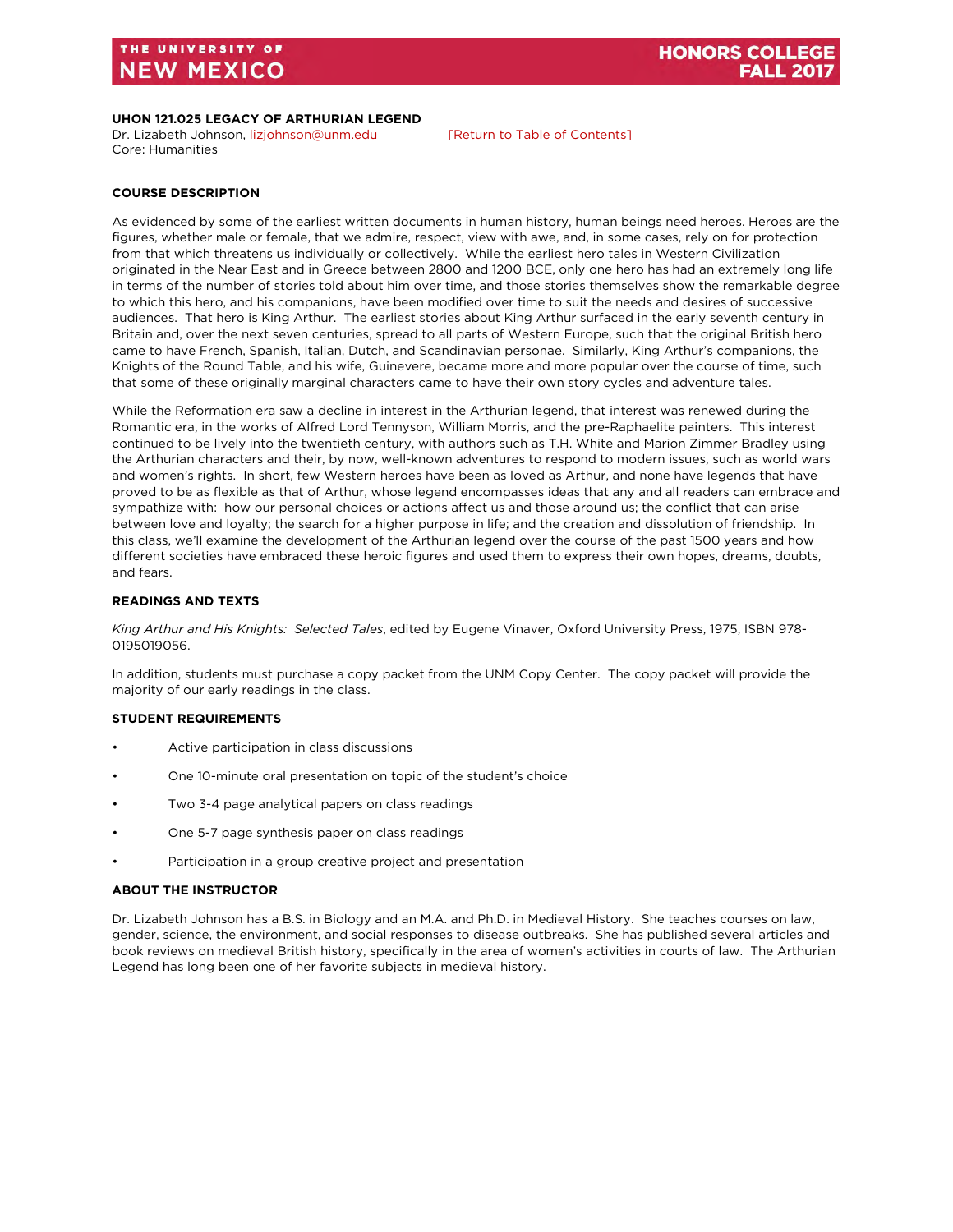### <span id="page-26-0"></span>**UHON 201.001 RHETORIC & DISCOURSE: BECOME A BETTER WRITER**

Steve Brewer, [abqbrewer@gmail.com](mailto:abqbrewer@gmail.com) [\[Return to Table of Contents\]](#page-2-0) Core: Writing & Speaking

### **COURSE DESCRIPTION**

Writing skills are valuable in every career and academic pursuit, so it's imperative that Honors students have all the tools necessary to be excellent writers. In this course, we'll explore the elements of good writing and editing, and get lots of practice in writing and editing nonfiction and short fiction.

### **READINGS AND TEXTS**

*On Writing Well* by William Zinsser

#### **STUDENT REQUIREMENTS**

Students will read from the textbook each week and complete a writing assignment outside of class. These writing assignments typically will be short, but students will be expected rewrite and edit. We'll also write short pieces in class each week, so attendance is mandatory.

### **ABOUT THE INSTRUCTOR**

Steve Brewer, author of 29 books, is a longtime instructor in Honors. A graduate of the University of Arkansas-Little Rock, he is a former journalist and syndicated columnist. His first novel, LONELY STREET, was made into a 2009 Hollywood movie.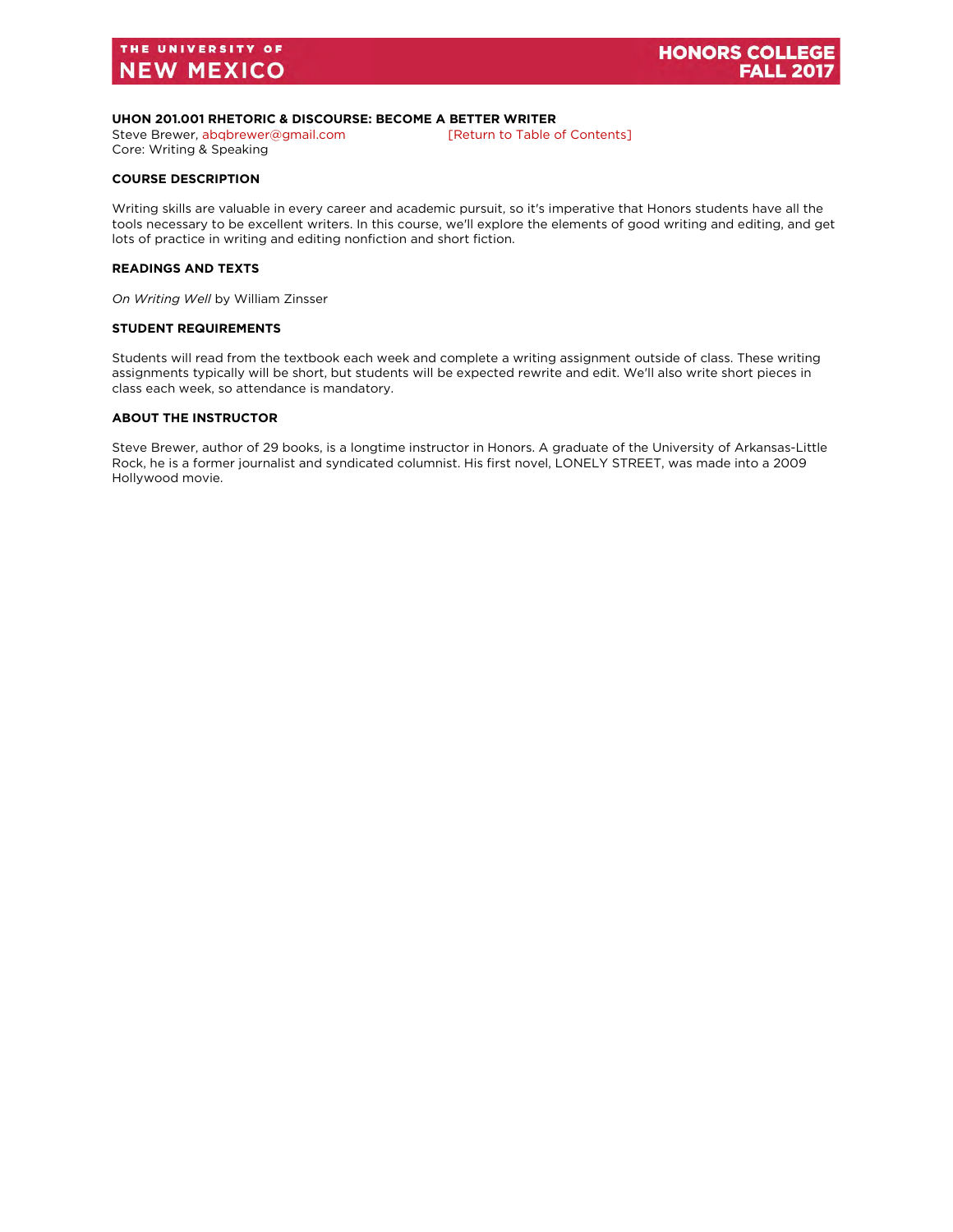### <span id="page-27-0"></span>**UHON 201.002 A MIRROR OF MY OWN: FEMALE SELF-PORTRAITS IN COMICS AND POETRY**

Nora Hickey, [hickey.nora@gmail.com](mailto:hickey.nora@gmail.com) [\[Return to Table of Contents\]](#page-2-0) Core: Writing & Speaking

### **COURSE DESCRIPTION**

In this course, we will examine self-portraits of women in a wide variety of comics and poetry. From the early poems of Sappho to the newest work of Marjane Satrapi, this course will focus on each woman's work as an act of definition. We will critically examine the comics and poems assigned in scope of broader issues facing females during the time of production. How does the intersection of gender, race, class, ethnicity and sexual orientation influence the way these women chose to depict themselves? How is their work responding to the same forces? Placing the pieces in historical and socio-political context will give way to a nuanced examination and understanding of the power of creation as a tool against inequality.

### **READINGS AND TEXTS**

*Persepolis I & II* by Marjane Satrapi *My New York Diary* by Julie Doucet *One Hundred Demons* by Lynda Barry *Citizen* by Claudia Rankine *Relish* by Lucy Knisely *Ms. Marvel* Vol. 1 by G. Willow Wilson

Other readings will come in PDFs and handouts.

#### **STUDENT REQUIREMENTS**

Students are required to read thoroughly and prepare for discussion. Reading journals and papers will ask students to examine the work at hand from a variety of positions. The class will culminate with a 'zine project, where students will create their own work and critical preface.

### **ABOUT THE INSTRUCTOR**

After receiving a BA in English Literature at Kalamazoo College, Nora attended the MFA program in Creative Writing at UNM. Her main focus was poetry, although she enjoys writing and reading widely. She has loved comics ever since she encountered Archie at the grocery store.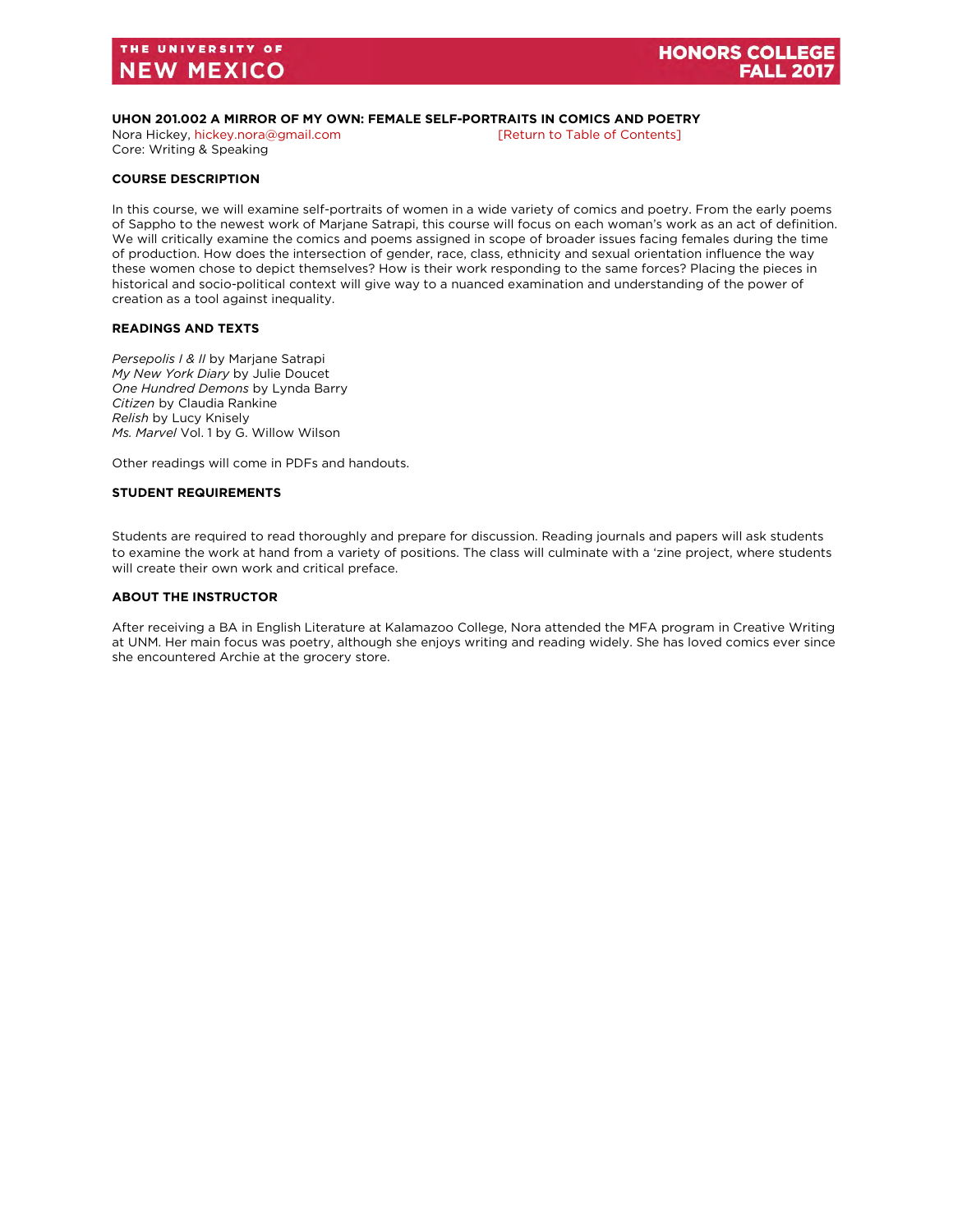#### <span id="page-28-0"></span>**UHON 201.003 "MEMORIES OF PAST AND FUTURE": SPECULATIVE POETRY FROM MEDIEVAL TO MODERN** A.J. Odasso, [ajodasso@unm.edu](mailto:ajodasso@unm.edu) [\[Return to Table of Contents\]](#page-2-0)

Core: Writing & Speaking

### **COURSE DESCRIPTION**

Speculative poetry has been defined as a genre of verse focusing on fantastic, mythological, and science fictional themes. Often labeled "fantastic" or "slipstream," it is distinguished from other poetic genres and movements by its subject matter; form plays little to no part in its classification. While many 19th-century Romantic poets used retellings of myths and folklore as an angle for the exploration of alternative viewpoints and social issues in these accepted narratives, poets during the Middle Ages—*worldwide*— frequently utilized similar approaches and used nontraditional viewpoints (up to and including articulate objects and sentient birds, as seen in the anonymous Exeter Book Riddles and Farid ud-Din Attar's Conference of Birds) to explore their subjects. Although speculative poetry's founding as a genre is often cited as having occurred during the 1960s-1970s (with the emergence of such publications as *Asimov's Science Fiction* and the founding of the Science Fiction Poetry Association by Suzette Haden Elgin), these themes and approaches in literature have been with us for much longer than we think. Beginning with the genre's influences and origins in the verse of the Middle Ages, this writing-intensive course will explore how speculative poetry continues to foster self-expression through fantastic discourse, unexpected viewpoints, and exploration of realms often requiring suspension of disbelief. Where traditional creative writing courses focus on craft and workshopping, this writing-intensive course, in addition to a creative workshop component, will critically examine medieval fantastic poetry alongside modern speculative poetry. It will introduce you to the concept of speculative poetry as a genre, and it will also familiarize you with the multifaceted (and often ancient) origins of its varied, ever-changing styles.

### **READINGS AND TEXTS**

"About Science Fiction Poetry" (Suzette Haden Elgin)

"Notes On a Speculative Poetry" (Anya Johanna DeNiro)

"Speculative Poetry: A Symposium" (Mike Allen, Anya DeNiro, Theodora Goss, and Matthew Cheney)

"Defining Speculative Poetry: Three Manifestos" (A.J. Odasso, Romie Stott, and Sonya Taaffe)

*Li Sao (Encountering Sorrow)* (Qu Yuan, Modern English tr. from Chinese)

*Exeter Book Riddles* (Anonymous, Modern English tr. from Old English)

*Ink Dark Moon* Selections (Ono no Komachi and Izumi Shikibu, Modern English tr. from Japanese)

*Bisclavret* (Marie de France, Modern English tr. from Anglo-Norman)

*The Conference of Birds* (Farid ud-Din Attar, Modern English tr. from Farsi)

*The Knight in Panther Skin* (Shota Rustaveli, Modern English tr. from Georgian)

*Saint Erkenwald* (Anonymous, Modern English tr. from Middle English dialect)

*The Franklin's Tale* (Geoffrey Chaucer, in Middle English)

*Sir Gawain and the Green Knight* (The Pearl-Poet, Modern English tr. from Middle English dialect)

*Heer Ranjha* (Waris Shah, Modern English tr. from Punjabi)

Additionally, each of these historical poems will be paired with a poem from a modern speculative poet; these will always be handed out a week in advance of the class in which we will discuss them.

### **OTHER COURSE MATERIALS**

We will also have in-class discussions of speculative poetry in other media: the Pre-Raphaelite artists' Tennysoninfluenced paintings, for example, as well as modern musical settings of poems from the Middle Ages and Romantic era by recording artists such as Medieval Baebes and Loreena McKennitt.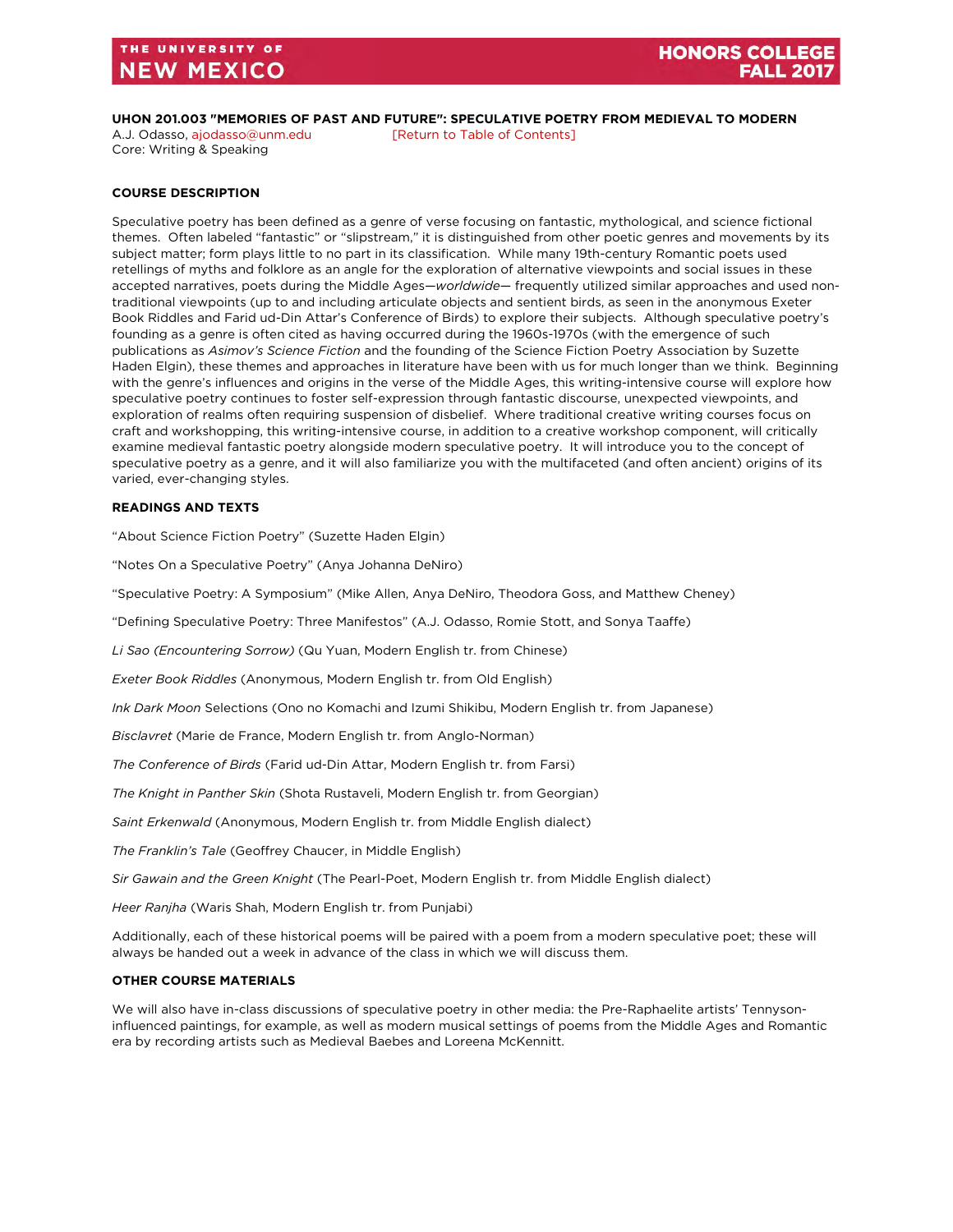### **STUDENT REQUIREMENTS**

You will be required to attend class, participate in discussions to the fullest possible extent, write two 5-8 page essays (one comparison/contrast close reading; one research), and write/workshop between two and four poems (either two short or one long per each individual workshop slot) each. You will also be assigned both out-of-class and in-class short writing reactions to reading assignments.

### **ABOUT THE INSTRUCTOR**

A.J. Odasso holds degrees from Wellesley College (B.A.), University of York (M.A.), and Boston University (M.F.A.), where she spent 2015-16 as a Teaching Fellow in Creative Writing. She is poet (*Lost Books* and *The Dishonesty of Dreams* from Flipped Eye Publishing) and writer of short fiction; she also serves as Senior Poetry Editor at *Strange Horizons* magazine. Her interests include creative writing, editorial practice, Middle English alliterative verse, modern poetry, and SF/F/Speculative literature.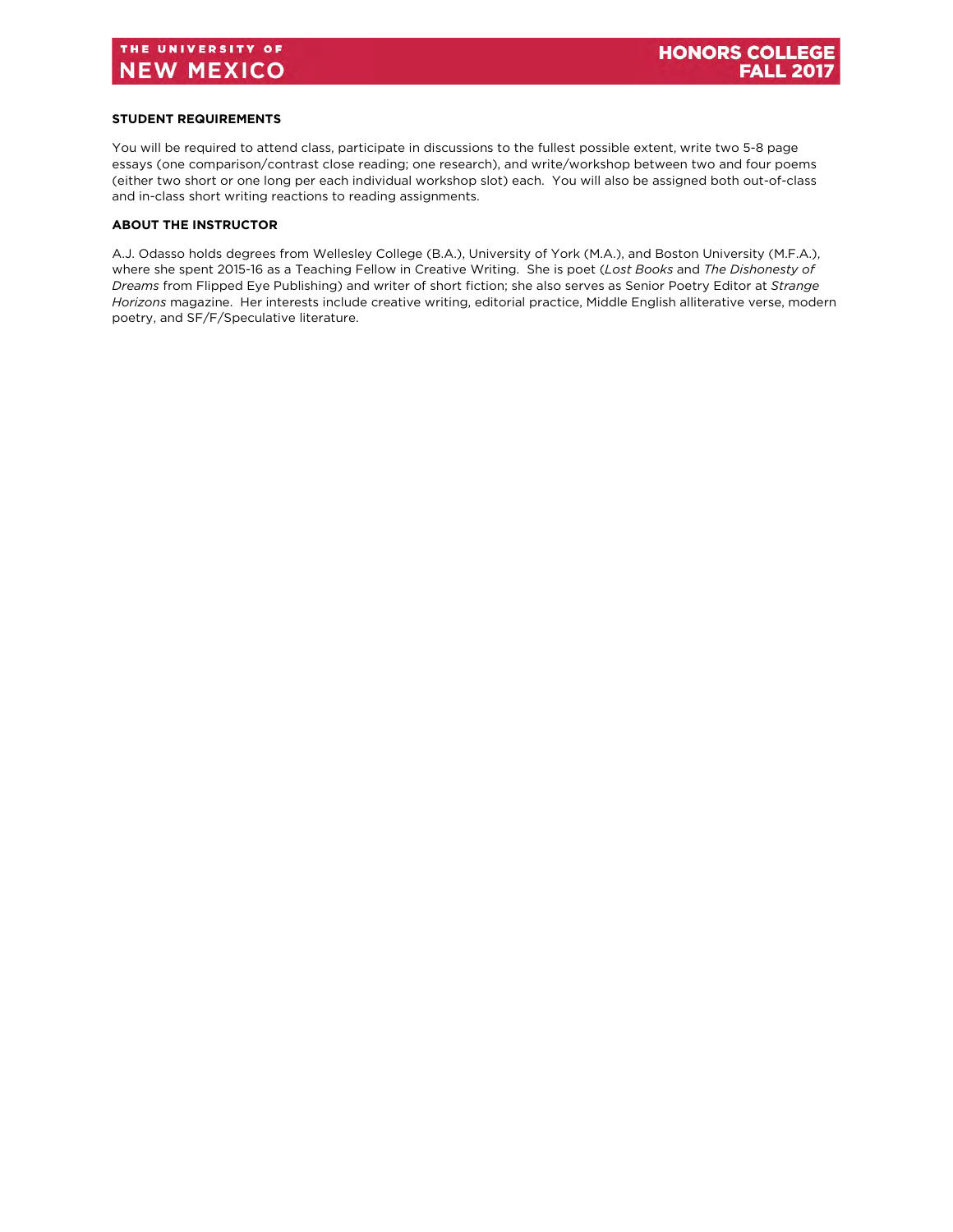### <span id="page-30-0"></span>**UHON 202.001 MATH IN THE 21ST CENTURY: STATISTICS FOR CAREER AND LIFE**

Carmen Sorge[, csorge@unm.edu](mailto:csorge@unm.edu) [\[Return to Table of Contents\]](#page-2-0) Core: Mathematics

**COURSE DESCRIPTION**

Statistical Thinking will one day be as necessary for efficient citizenship as the ability to read and write.- H.G. Wells That day is now. Have you ever wondered why first the newspaper tells you that coffee prevents cancer, and the next day the headlines proclaim coffee will kill you? Are you aware that some stock fund statistics are technically true, but presented in a way designed to manipulate you? When a doctor tells you that a test for a disease is 99 percent accurate (and you just tested positive) what questions should you ask?

This course is designed to equip you with the statistical tools and knowledge to interpret and analytically analyze data. We will cover graphing techniques for presenting data, data sampling techniques, descriptive techniques, confidence intervals, regression toward the mean and central limit theory, basic probability, estimation and tests of significance as well as other topics. Mastering this material will provide you with the ability to interpret statistics related to public policy, education, business, and the social, health, and physical sciences. You will understand that statistics provides useful information for decision making but will also learn to recognize when the data is being manipulated in order to confuse or obscure the truth.

Understanding statistics allows you to make rational decisions in your own life and to think critically about potential outcomes. If you have taken the equivalent of College Algebra (Math 121) you certainly have the math skills for this class. If you have not taken an algebra class, please contact me before signing up.

### **READINGS AND TEXTS**

Required texts will include "Naked Statistics: stripping the dread from data" by Charles Wheelan "What is a p-value anyway? 34 Stories to Help You Actually Understand Statistics by Andrew J. Vickers" and the optional "The Cartoon Introduction to Statistics" by Grady Klein.

We will also be reading provided selections from "Damned Lies and Statistics"by Joal Best and "The Drunkard's Walk: How Randomness Rules our Lives" by Leonard Mlodinow as well as selections from other books, current journals and media. These will be available online.

### **FILMS AND OTHER COURSE MATERIALS**

We will also be watching some shorter videos in class and you will watch a few longer documentaries online on your own, including the Joy of Stats.

### **COURSE FEE (if applicable)**

\$5. Consumables (We learn some statistical concepts by testing foods. For example, are there statistically fewer chips in off brand cookies when compared to brand name cookies?)

### **STUDENT REQUIREMENTS**

You will be learning basic statistics techniques and completing homework assignments demonstrating your mastery of these topics. Some of these assignments will include the collecting, interpreting and presenting of your own collected data.

You will write two major papers. The first paper will involve analyzing a research study for issues relating to data collection, ethical behavior, applicability and adherence to reasonable statistical methods. You will chose a research paper in your own area of interest with my help and approval. Your paper will address the validity of the results, the limitations of the study and any problems with good research you encounter with the method in which the study was conducted. The second paper will involve a critical analysis of previously published research and/or data of your own choice and collection. You may choose the topic based on your own interests or major. For example, an education major might want to investigate how NMPED is evaluating teachers or a health student might want to look into data about hormone replacement. You will create a presentation on your conclusions for both papers.

You will be participating in hands on experiments in the classroom demonstrating statistics principles and writing up mini labs using the data. Most days you will have a short reflection due on the assigned reading which we will discuss in class. You will also write a final short reflection paper at the conclusion of the class.

### **ABOUT THE INSTRUCTOR**

Carmen taught both physics and mathematics from middle school level through college. She has a Ph.D in Educational Psychology, a M.S. in Science Education and a B.S. in Physics. Carmen runs her own business as a statistical consultant. But what should really matter to you is that she has experience in making math and science useful, exciting and interesting.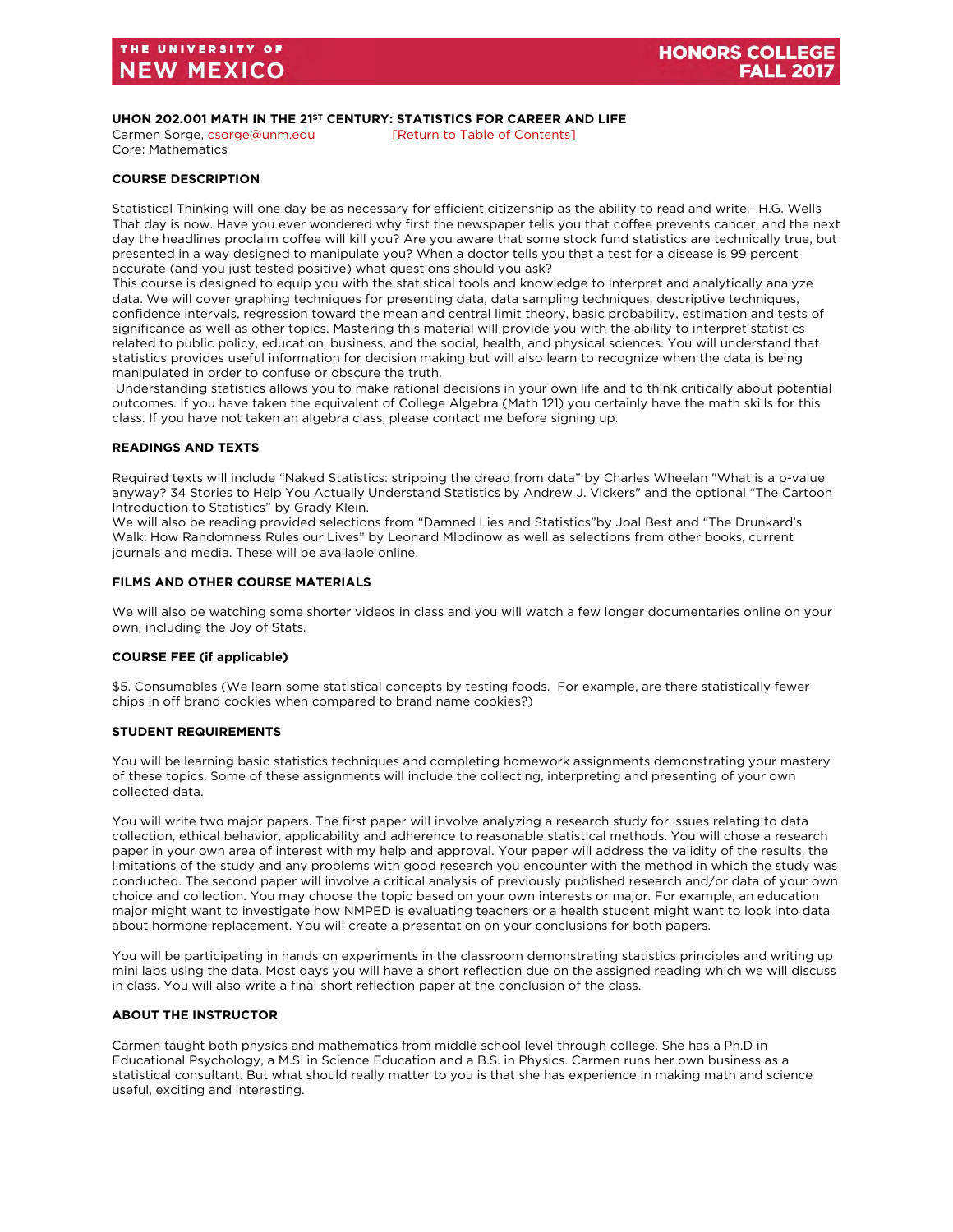### <span id="page-31-0"></span>**UHON 203.001 SCIENCE IN THE 21ST CENTURY: PHYSICS IS EVERYWHERE: RAINBOWS TO REFRIGERATORS**

Core: Physical and Natural Sciences

Carmen Sorge[, csorge@unm.edu](mailto:csorge@unm.edu) [\[Return to Table of Contents\]](#page-2-0)

### **COURSE DESCRIPTION**

The most exciting phrase to hear in science, the one that heralds new discoveries, is not 'Eureka!' (I've found it!), but 'That's funny...' - Isaac Asimov

This course is about understanding physics in the world around you. Many students have the impression that science (physics in particular) is a bunch of rules discovered a long time ago by a bunch of boring dead white guys. Nothing could be further from the truth. Physics has a huge impact upon our daily lives, many issues including energy use, safety procedures and government regulations are based on physics principles. Understanding basic physics and learning to read and interpret scientific information critically will allow you to make decisions based on sound scientific reasoning. You might be thinking physics is just another name for math class. Not in this class. We will use math in the class, but nothing above basic algebra and a teeny bit of trigonometry. The ability to plug numbers into an equation, and chomp through them is not physics. You will need use a little math in this course, but this course is not ABOUT math.

Scientists are not handed a lab worksheet to fill in when doing research. Like scientists, you will utilize the scientific method to produce hypotheses based on experimentation. You will design the experiment, record the information needed and then analyze the data in order to produce and defend your hypothesis. This course is for students who want to DO science and understand how to critically read and discuss scientific concepts (rather than memorize science facts). Our topics will vary and will include both basic physics fundamentals such as optics, radioactivity, motion and energy conservation and others. The course also includes readings in science and critical interpretation of articles in current journals which relate to physics.

The 3 hour course does not include a separate lab section; for the three hour class section, labs will be done during class.

A one hour lab is available as a SEPARATE class to be held outside of the regular class hours on the same days that class meets. The separate lab class is optional, if you need four hours of science credit, you can add the lab class to the three hour class. You will be designing and conducting your own experiments and demos and presenting them to the class. There is an additional course fee of \$25 for the lab section. Contact me for further information.

### **READINGS AND TEXTS**

The required book is For the Love of Physics: From the End of the Rainbow to the Edge Of Time - A Journey Through the Wonders of Physics by Walter Lewin

We will be reading sections from texts such as those listed below as well as from current scientific journals. These will be available online.

Richard A. Muller, Physics for Future Presidents: The science behind the headlines

Richard Feynman, Six Easy Pieces: Essentials of Physics explained by its most brilliant teacher

Christopher P. Jargodzki and Frankin Potter, Mad about Physics: Brain twisters, Paradoxes and Curiosities Paul G. Hewitt, Conceptual Physics Fundamentals

Students in the separate one hour lab class will have additional readings on lab design.

### **FILMS AND OTHER COURSE MATERIALS**

We will be watching some videos in class demonstrating physics principles that are too expensive (no access to a space) or dangerous (your teacher is too scared to skydive) for class demonstrations. You will also be watching some longer videos on your own time online.

### **COURSE FEE**

A course fee of \$10.00 will be collected, this will cover materials used for in class experiments such as straws, liquid soap, a few simple Lego sets, aluminum foil, superballs, balloons and other such materials which are simpler to buy as a group. Students may also be asked to bring in some materials from home such as empty 2 liter soda bottles. An additional fee of \$25 will be required for the 1 hour class for the lab section.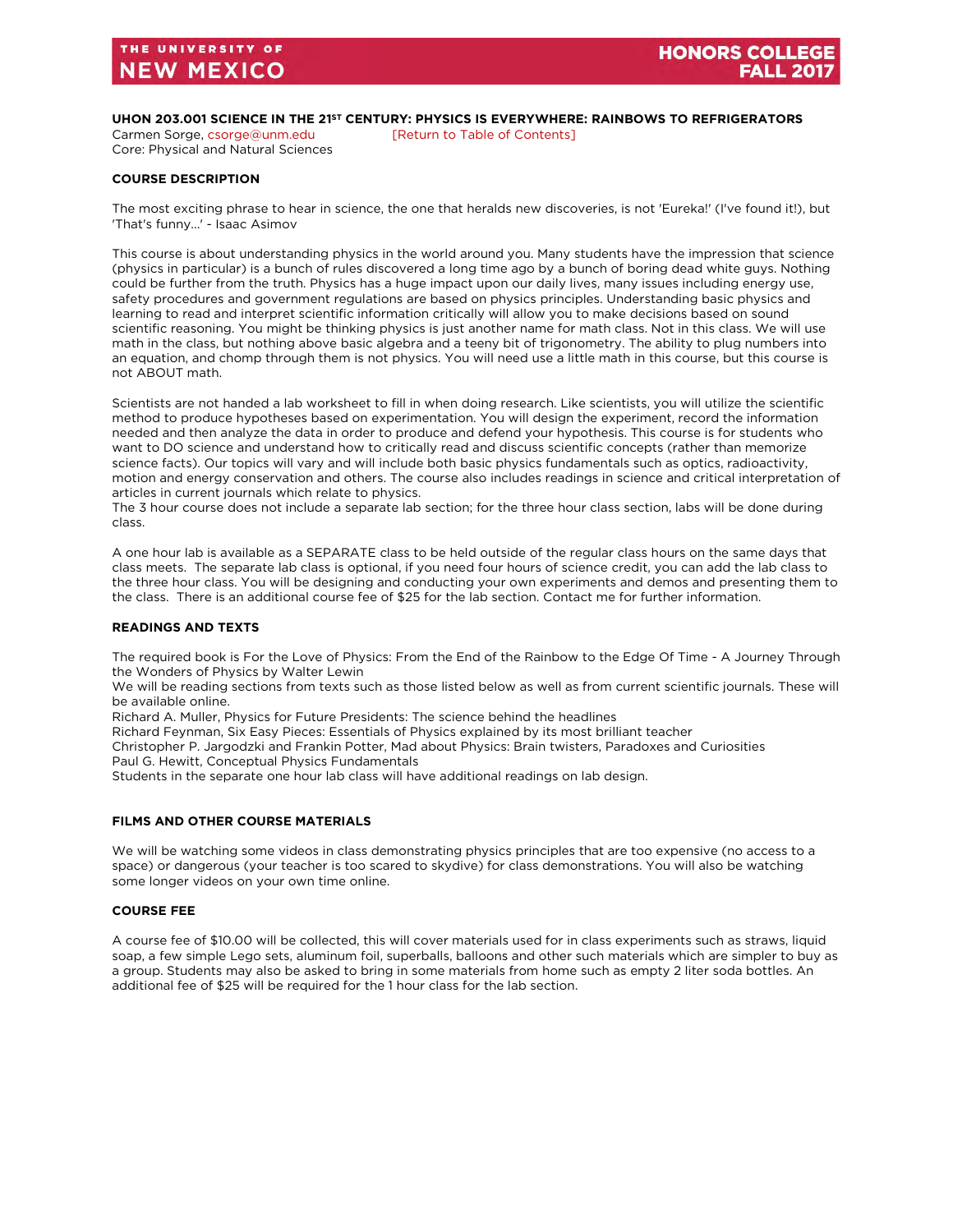### **STUDENT REQUIREMENTS**

Regular attendance, active in class participation and weekly reading assignments are expected.

Three short class presentations are required. One is on examining physics observable in the real world. The second involves finding physics demonstrations and concepts on the web. The third is a physics demonstration for your classmates. You will be participating in hands on experiments in the classroom demonstrating physics principles and writing up a report on each lab. Most days you will have a short reflection due on the assigned reading which we will discuss in class.

You will also evaluate a current article relating to physics. You may choose the topic based on your own interests or major. You will write a paper about this article.

You will also write a final short reflection paper at the conclusion of the class.

If you choose the extra one hour lab option you will be meeting with me to design and execute your own labs/demos and presenting the material to the rest of the class. These labs will be in addition to those done during class time.

### **ABOUT THE INSTRUCTOR**

Carmen has taught both physics and mathematics from middle school level through college. She has a Ph.D in Educational Psychology, a M.S. in Science Education and a B.S. in Physics. But what should really matter to you is that she has experience in making science useful, exciting and interesting.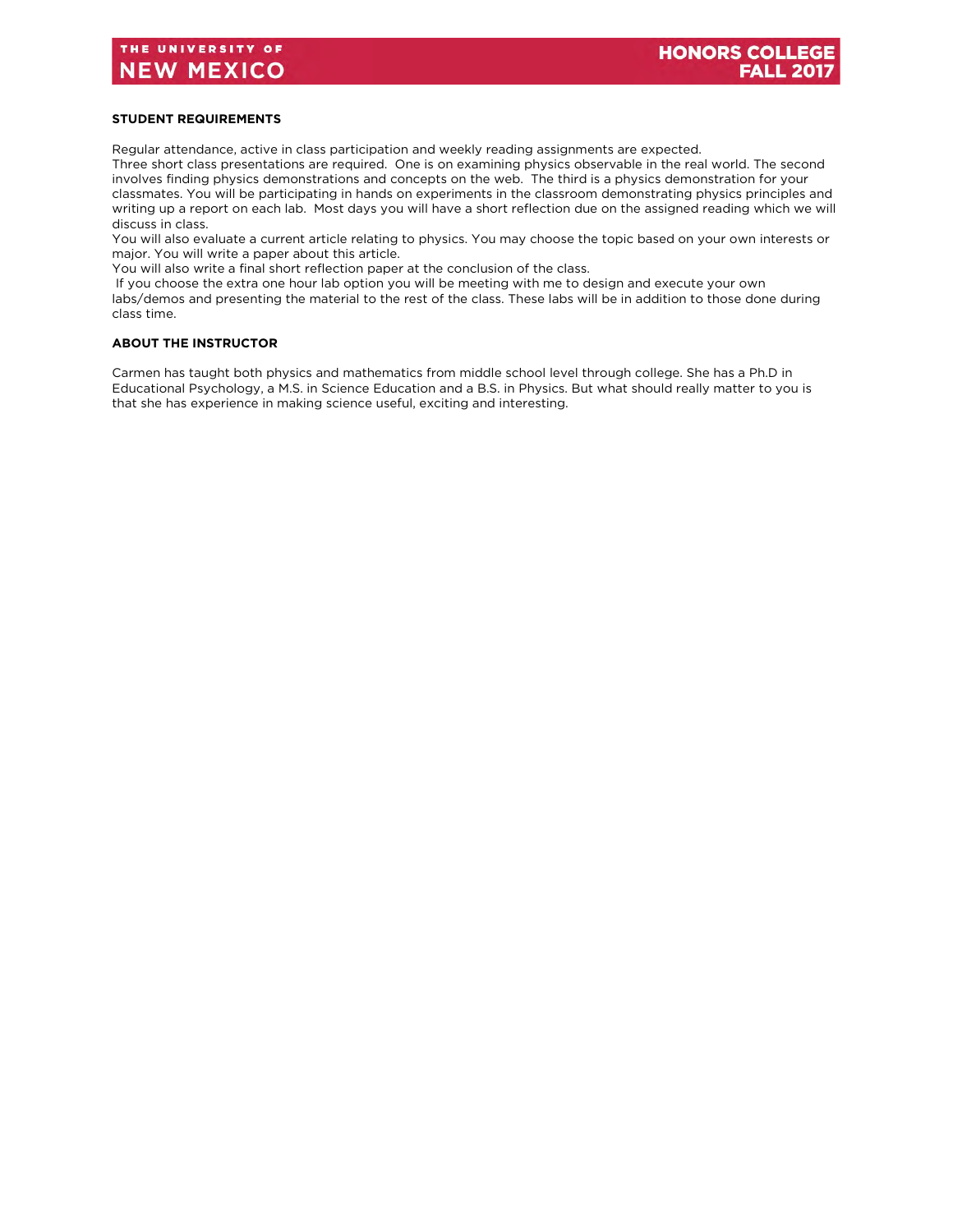### <span id="page-33-0"></span>**UHON 203.003 SCIENCE IN THE 21ST CENTURY: PHYSICS IS EVERYWHERE with LAB**

Carmen Sorge[, csorge@unm.edu](mailto:csorge@unm.edu) [\[Return to Table of Contents\]](#page-2-0)

Core: Physical and Natural Sciences

### **COURSE DESCRIPTION**

Crucial to science education is hands-on involvement: showing, not just telling; real experiments and field trips and not just 'virtual reality.' Martin Rees

This class includes a one hour lab. You will be designing and conducting your own experiments and demos and presenting them to the class. Contact Professor Sorge for further information.

### **READINGS AND TEXTS**

We will be reading sections from texts such as those listed below as well as from current scientific journals. These will be available online.

Richard A. Muller, Physics for Future Presidents: The science behind the headlines

Richard Feynman, Six Easy Pieces: Essentials of Physics explained by its most brilliant teacher

Walter Lewin, For the love of Physics: From the edge of the Rainbow to the Edge of Time- A journey through the wonders of Physics

Christopher P. Jargodzki and Frankin Potter, Mad about Physics: Brain twisters, Paradoxes and Curiosities Paul G. Hewitt, Conceptual Physics Fundamentals

Students in the separte one hour lab class will have additional readings on lab design.

### **FILMS AND OTHER COURSE MATERIALS**

We will be watching some videos in class demonstrating physics principles that are too expensive (no access to a space) or dangerous (your teacher is too scared to skydive) for class demonstrations. You will also be watching some longer videos on your own time online.

### **COURSE FEE**

A fee of \$25 will be required for the 1 hour class for the lab section.

### **STUDENT REQUIREMENTS**

You will be participating in hands on experiments in the classroom demonstrating physics principles and writing up a report on each lab. You will also research and present a short physics demonstration to the class. You will be meeting with me to design and execute your own labs/demos and presenting the material to the rest of the class. These labs will be in addition to those done during class time.

### **ABOUT THE INSTRUCTOR**

Carmen has taught both physics and mathematics from middle school level through college. She has a Ph.D in Educational Psychology, a M.S. in Science Education and a B.S. in Physics. But what should really matter to you is that she has experience in making science useful, exciting and interesting.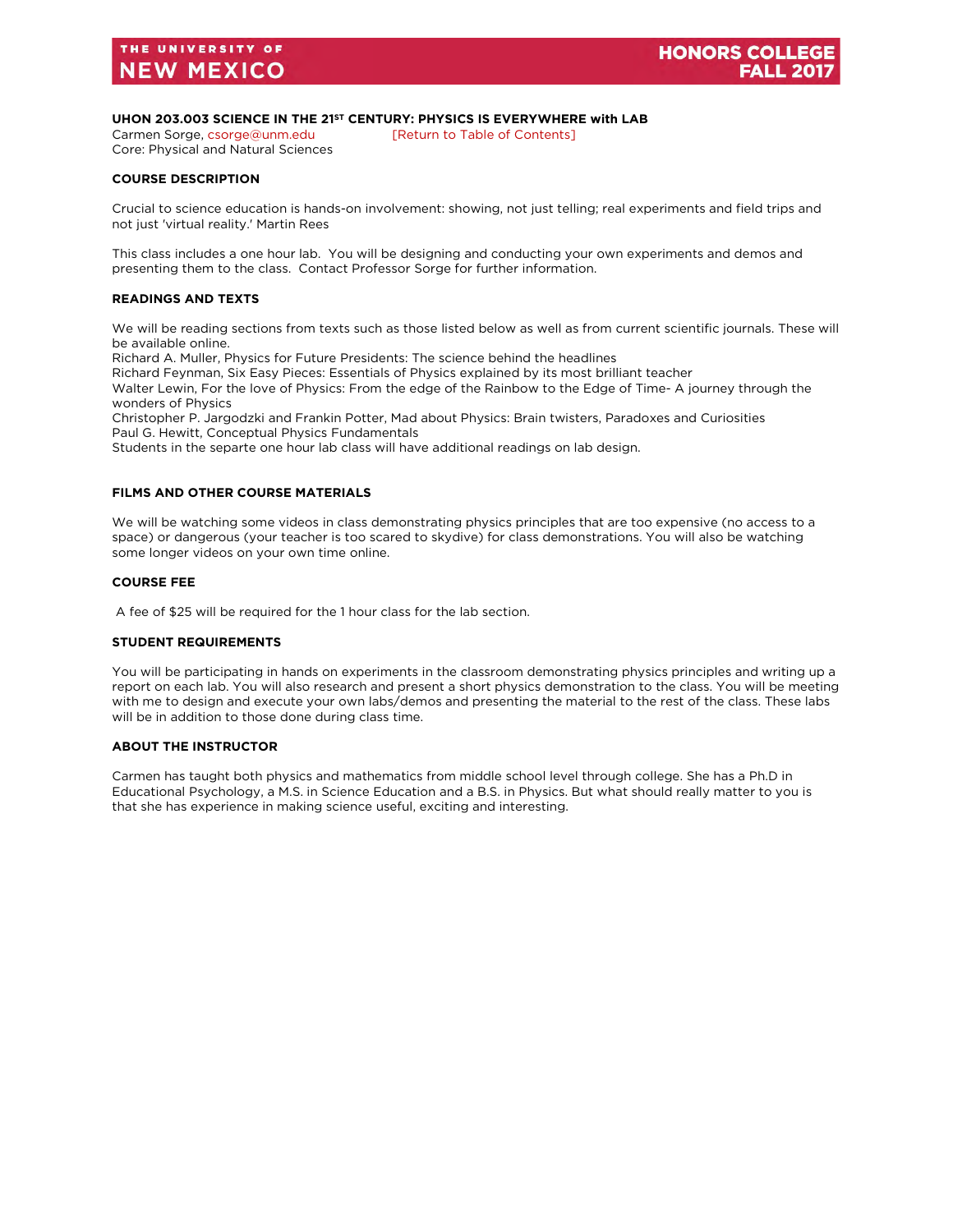### **UHON 203.002 SCIENCE IN THE 21ST CENTURY: ENERGY: BURNING THE WORLD FROM BOTH ENDS**

Core: Physical & Natural Science

Patrick Johnson, [nmkid@unm.edu](mailto:nmkid@unm.edu) [\[Return to Table of Contents\]](#page-2-0)

### **COURSE DESCRIPTION**

Most scientists agree that two centuries of fossil fuel use has destabilized the climate, damaged the environment, and created a toxic future environment for life on earth. Dwindling reserves and increased consumption suggests that a tipping point is on its way. Have anthropogenic effects already realized significant changes on Earth? If not, for how long will we be able to continue with current trends before the effects become too substantial to ignore? Is there such a thing as a sustainable civilization? What are the consequences of remaining on our current course, and what options do we have? This is an energy-science literacy course for anyone and it is designed to equip you with a better understanding of the scientific method and how physics, chemistry and biology shape our daily lives.

### **READINGS AND TEXTS**

All reading material will be collected into a single pdf document that can be printed as a reader or viewed on a computer. The readings will consist of selections from the following sources:

- *Energy: A Beginner's Guide.* Vaclav Smil.
- Peer edited journals such as *Nature Publishing Group, Proceedings of the National Academy of Sciences, Science, Scientific American*, among others.
- Recent periodicals from local and national newspapers.

### **FILMS AND OTHER COURSE MATERIALS**

| Podcasts                        | Films                         | <b>Other Media</b>    |
|---------------------------------|-------------------------------|-----------------------|
| "Earth's Changing Climate". The | The Smartest Guys in the Room | TED talks             |
| Teaching Company.               | <b>Fuel</b>                   | Select Futurama clips |
|                                 | Gasland                       | Clips from Idiocracy  |
|                                 |                               |                       |
|                                 |                               |                       |

### **STUDENT DEQUIDEMENTS**

In class participation is vital and mandatory. Out-of-class assignments will consist of audio-lectures and various readings from the text and current event articles.

Final projects will be held at the end of the semester and will consist of an 'experimental thesis' in which the student explores the intersection of Energy Science along with another subject: e.g. sociology, policy, urban planning, etc. These projects will allow the students to develop their ideas into a tangible product that has the potential to serve concrete and potentially significant use in "the real world". We will discuss the Scientific Method in detail in class and students should execute their projects accordingly. You will present your final projects to your peers during what will inevitably be a dynamic and exciting final week of class. No specific background in science is required for this course, as the goal is to create a general "energy literacy" independent of previous knowledge. No advanced mathematics will be required or used during this course.

### **ABOUT THE INSTRUCTOR**

Patrick is completing a Nanoscience Ph.D. at UNM working on shelf-stable live-cell vaccines against tuberculosis and metastatic cancer dormancy. His B.S. in physics combined with his expertise in nanotechnology has allowed him to explore the subject of energy science and how it might have implications on environment, policy, and health.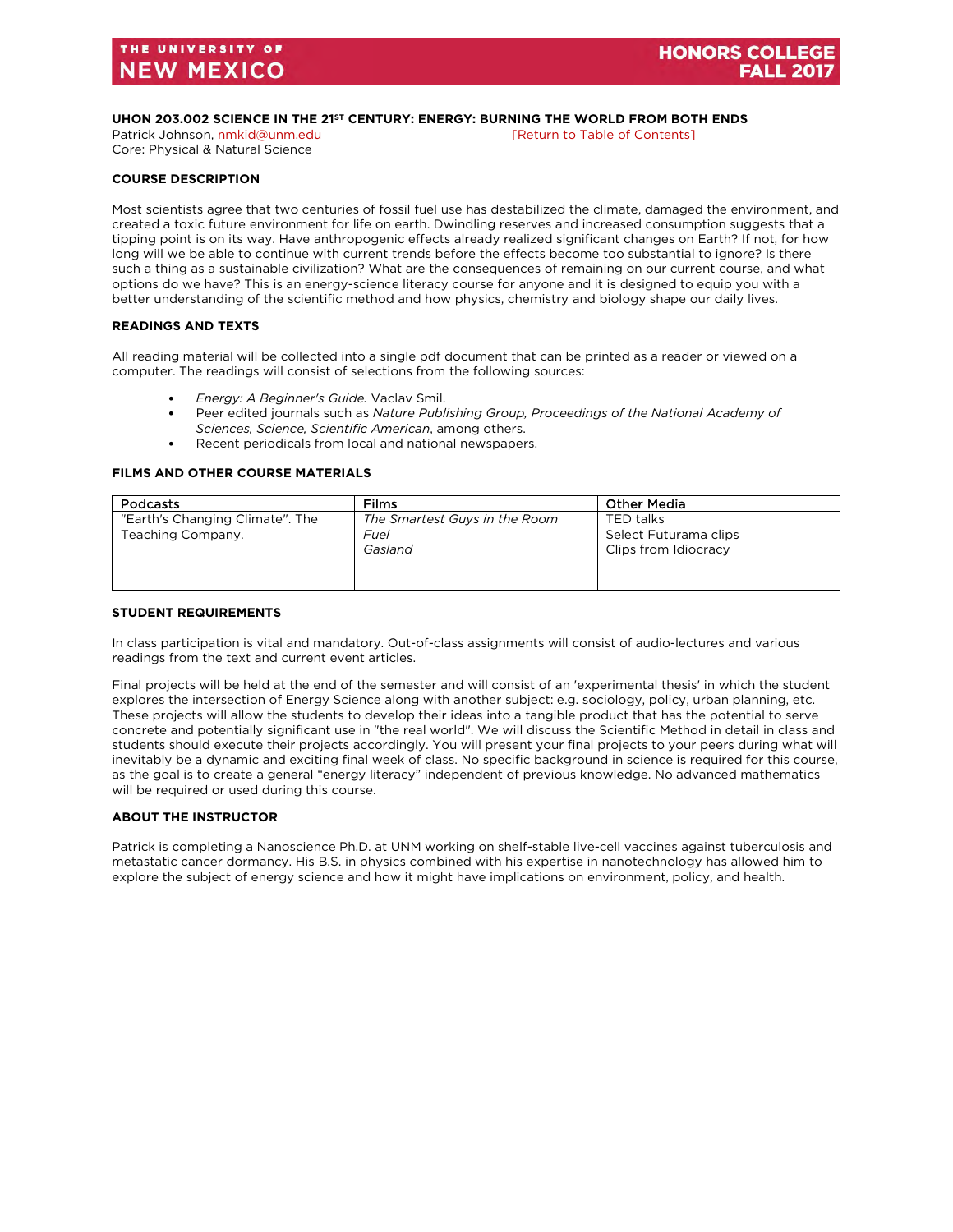# <span id="page-35-0"></span>**UHON 204.001 THE INDIVIDUAL & THE COLLECTIVE: GLOBALIZATION AND HUMAN RIGHTS**<br>Sarita Cargas, cargas@unm.edu **FReturn to Table of Contents1**

Sarita Cargas, cargas@unm.edu Core: Social & Behavioral Science

### **COURSE DESCRIPTION**

This course will examine the relationship between globalization and human rights. After gaining an understanding of globalization and how it helps or hurts human rights we will use the case study of global food security to analyze how the two interact. This particular class is unique in that we are going to work on a project that UNM applied for and won the right to develop. It is called a Diplomacy Lab project and it's to do policy research on behalf of the US State Department. The assignment from the State Department is to research the various implications of US food policy on agricultural practices and develop an educational game. We will be examining the costs and benefits of growing conventional, organic, or biotech crops for US farmers and for third world exports. This class will be studying the research at some of the largest food oriented organizations in the world including the UN's Food and Agricultural Organization and the US Department of Agriculture.

### **READINGS AND TEXTS**

*\** A course reader which includes readings from: *The Lexus and the Olive Tree, Human Rights and the Ethics of Globalization, Food Insecurity*, peer reviewed and articles from the popular media on GMOs, organic food, food activism and reports from international organizations including from the FAO and the World Research Institute.

### **FILMS AND OTHER COURSE MATERIALS**

Films: Globalization is Good, Battle in Seattle, The Future of Food, Farmland. Current news articles.

### **STUDENT REQUIREMENTS**

There are weekly reading and weekly short writing assignments; two papers about 2-3 pages and 5-8 pages in length.

### **ABOUT THE INSTRUCTOR**

I have masters degrees in psychology and theology and a doctorate in theology from Oxford University. My current teaching and research areas are human rights and critical thinking. My teaching philosophy is that the most important skill students can leave college with are the ability to read, write, and think critically so I focus on teaching these in all my classes. My primary methods involve various active learning techniques in the classroom including small group analysis of readings, class discussions of readings, whole class debates, and the occasional acting session.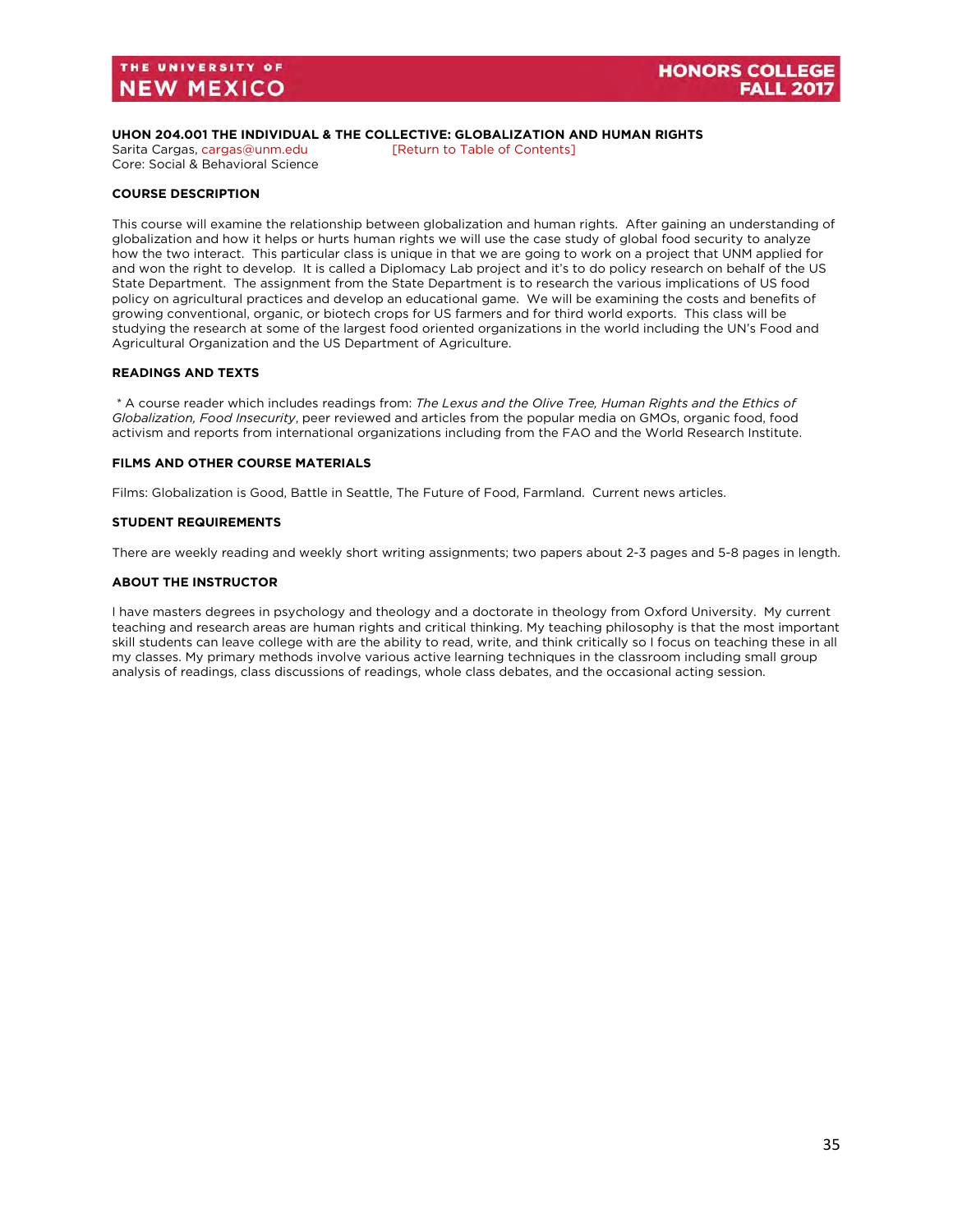### <span id="page-36-0"></span>**UHON 205.001 ATOMIC BOMB CULTURE: PORTRAYALS OF RACE IN LITERATURE, FILM AND MUSIC** Myrriah Gómez, [myrriahg@unm.edu](mailto:myrriahg@unm.edu) [\[Return to Table of Contents\]](#page-2-0)

Core: Humanities

### **COURSE DESCRIPTION**

The atomic bomb exploded into popular culture soon after the U.S. decimated Hiroshima and Nagasaki with Little Boy and Fat Man. During the Cold War, global citizens were terrified of a nuclear holocaust, but those fears slowly deescalated as the atomic bomb began to symbolize more than death and destruction. The mushroom cloud began popping up everywhere as a "cool" symbol, and people detached the symbol from its meaning. As fictional representations of the atomic bomb became popular, communities of color commonly became the subject of these fictional accounts. In this course we will interpret, analyze, and evaluate cultural production that evolved alongside the atomic bomb paying close attention to how Chicana/o, Native American, and African American peoples are represented in such works. Students will improve their reading, writing, and research skills by evaluating the nuclear age in a humanities framework. Not only will we examine literary, visual, and performance pieces, but also we will study government documents and declassified government materials along the more popular works.

### **READINGS AND TEXTS**

Salter, R.B. *Chamisa Dreams*. Vizenor, Gerald. *Hiroshima Bugi: Atomic 57.* Reeder, Carolyn. *The Secret Project Notebook*. Sanchez, Rosaura and Beatrice Pita*. Lunar Braceros: 2125-2148*. Butler, Octavia. *Dawn*. Bradley, John. *Atomic Ghost: Poets Respond to the Nuclear Age*.

Additional Excerpts from: Foertsch, Jacqueline. *Reckoning Day: Race, Place, and the Atom Bomb in Postwar America.* Marmon Silko, Leslie. *Ceremony.*

### **FILMS AND OTHER COURSE MATERIALS**

*Dr. Strangelove or: How I Learned to Stop Worrying and Love the Bomb. John Adams Dr. Atomic.* (performance recording)

### **STUDENT REQUIREMENTS**

• Students will be expected to read five (5) novels/novellas; participate in discussions and activities during class; analyze poetry, art, and music; write two (2) analytical essays; facilitate a class discussion with a group; write a creative piece that reimagines the ending of one of the texts that we have read or a related text (with permission); and complete a final portfolio.

• Students will be expected to read approximately 150 pages of text per week.

### **ABOUT THE INSTRUCTOR**

Myrriah Gómez has a Ph.D. in English with an emphasis in U.S. Latina/o Studies from The University of Texas at San Antonio. Her teaching and research interests include Chicana/o and Native American literature and history, nuclear popular culture, and New Mexico spatial poetics.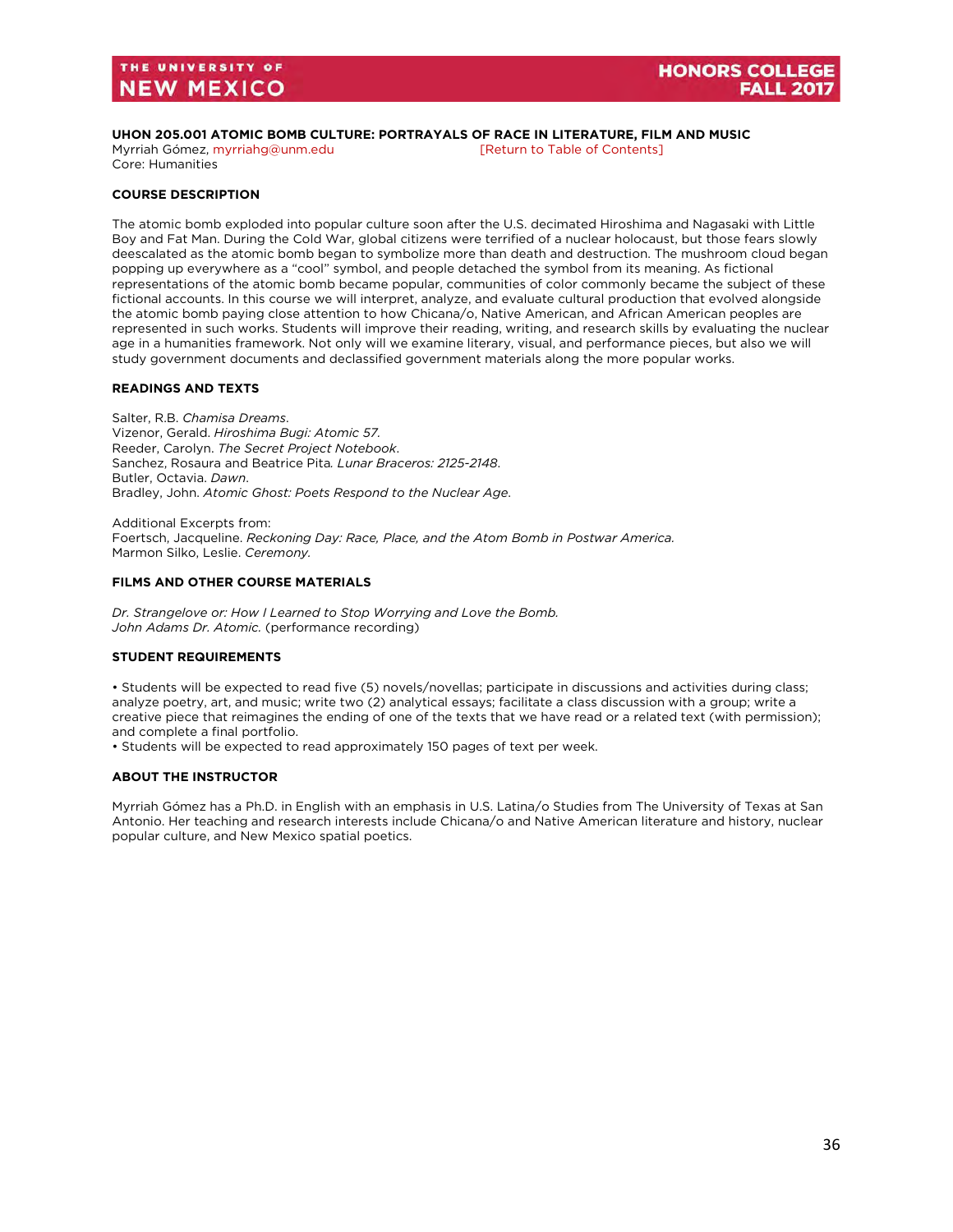### <span id="page-37-0"></span>**UHON 207.001 FINE ARTS AS GLOBAL PERSPECTIVE: THE ART OF VISUAL LITERACY**

Ruth Meredith, [ruthmrdth@gmail.com](mailto:ruthmrdth@gmail.com) [\[Return to Table of Contents\]](#page-2-0) Core: Fine Arts

### **COURSE DESCRIPTION**

Our media based society is saturated with visual images. Art is used to sell ideas, objects and ways of life. We can be exploited by the persuasive expressiveness of visual language. The power of art to shape our imaginations means that visual literacy should be treated as a critical thinking skill that is as important as reading and writing. There is a vast difference between someone who is visually literate and someone who simply knows what they like, but too often, this goes unnoticed. Sure, each viewer is entitled to their own interpretation of a work. After all, the meaning of a work of art is grounded in the viewer's experiences making it inherently subjective and personal. But that does not make it arbitrary. Even though there is no right answer, there are plenty of wrong answers and this means that uncritical viewers can be led by the nose.

In this course, we will be learning to interpret the meaning of works of art from different cultures and times (including our own) using the process of visual analysis. Visual analysis is a skill and, like all skills, requires practice. This project based course will allow for this practice and help you develop the kind of critical thinking relevant to the images that bombard us day in and day out.

### **READINGS AND TEXTS**

Ruth Meredith *Visual Literacy Workbook* (Primary text) Available through course website Michael Baxandall *Patterns of Intention* (PDF) Mihalyi Csiksentymihalyi *Why we need Things* (PDF) Roland Barthes *The Photographic Message* (PDF) John Dewey *Art as Experience* excerpt chapter 2 (PDF)

### **FILMS AND OTHER COURSE MATERIALS**

This course will be web enhanced because I have included a lot of material from the Internet including a *Virtual Art Gallery* related to each week's topic. Links to all texts, video lectures and works in the art gallery will be available through learning module for the week. Assignment details and links will also be posted in the Learning Module for the Week.

### **STUDENT REQUIREMENTS**

Regular attendance and participation. This course is project based. Because it engages your right brain, *learning-bydoing* is a very important part of the course. That is why the primary text for the class is a workbook rather than a text book. The learning projects were designed for people who have NO art experience so I do not grade them as creative 'art' projects. I provide detailed 'user friendly' instructions for all learning projects. The main assignments are listed below.

- Learning Project essays are 'hands on' exercises designed to help you experience right brain thinking. Most of the 5 exercises will be done in class. Each learning project includes a short reflective essay describing your experience in doing the project. I provide extensive comments on these assignments which can be resubmitted for full credit if you didn't get full credit on your first try.
- Learning Project Blogs provide practice in engaging with different ways of looking at art. Comments from other students in the class will provide feedback on your posts. Over the course of the semester you will complete 10 of these 'minds on' exercises.
- The 'Virtual Exhibit' research project is a variation on a standard research paper. The most important difference between that familiar kind of assignment and the Virtual Exhibit is the presentation format. You will be using PP to create a virtual exhibit space including images of works of art, information labels and a short catalog essay.

### **ABOUT THE INSTRUCTOR**

<span id="page-37-1"></span>Ruth was trained as a painter-printmaker as well as a philosopher and art historian. Her dissertation in Art History was a combination of philosophy, art history and visual art and dealt with the question of how we make meaning. She wrote *The Visual Literacy Wor*kbook the class will be using in this course based on her dissertation work. She argues that making and interpreting are two sides of the same process. Ruth does mixed media work in a postmodern style she calls 'Dada Kitsch.' She is very interested in the contemporary art forms of animation and graphic novels.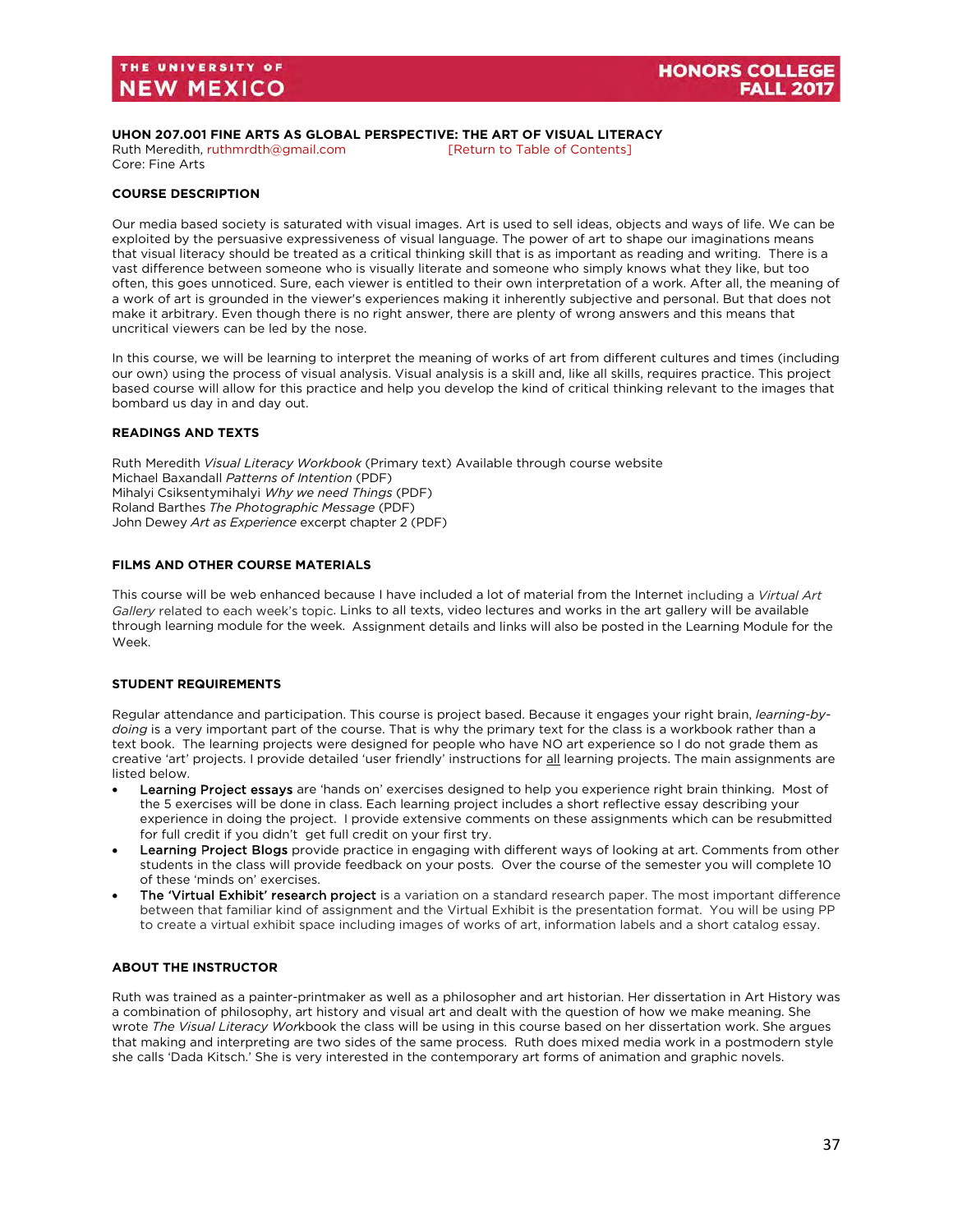#### **UHON 207.002 FINE ART AS GLOBAL PERSPECTIVE: MUSICAL THEATRE IN AMERICA** Maria Szasz, [deschild@unm.edu](mailto:deschild@unm.edu) [\[Return to Table of Contents\]](#page-2-0)

Core: Fine Arts

### **COURSE DESCRIPTION**

"The Broadway musical has always reflected different social and political forces—patriotism, skepticism, commercial consumption, escapism, revolt and globalization. The musical defines our culture and is, in turn, defined by it." -- Michael Kantor and Laurence Maslon, Broadway: The American Musical

Fine Arts as Global Perspective: Musical Theatre in America will carefully consider one of America's unique contributions to the fine arts. We will read, listen to, and watch excerpts from the most revolutionary musicals from 1904-2015, concentrating primarily on American works. The class will extensively discuss the background and major accomplishments of the twentieth and twenty-first century's most significant musical theatre composers, lyricists, writers, actors, dancers, choreographers, directors, designers, and producers.

This class is, first and foremost, interdisciplinary. We will frequently discuss how the disciplines of theatre and history interact and co-exist. For instance, what do musicals say about American history? South Pacific suggests that American racism "has to be carefully taught"; Hair defiantly and poignantly protests the Vietnam War; Guys and Dolls celebrates American energy, drive and spirit. Our discussions will pay special attention to the ways musicals engage and respond to the major historical, political and social issues of their day.

We begin in the early years of the twentieth century, with the charismatic "song and dance man" George M. Cohan, whose upbeat, sassy songs and heroes in Little Johnny Jones (1904) and George Washington, Jr. (1906) jump-started American musical comedy. Through Oklahoma! (1943), South Pacific (1949), and West Side Story (1957), we explore what made the "Golden Age" of American musical theatre so rich, creative, and admired. In the 1960s-1970s, we determine why both the form and content of musicals radically changed, with the bold introduction of "rock musicals" such as Hair (1967) and "concept musicals" such as Company (1970) and A Chorus Line (1975). In the 1980s-1990s, we focus on the "British Revolution," with the arrival of the "megamusicals" Cats (1982), Les Misérables (1987), The Phantom of the Opera (1988), and Miss Saigon (1991). We conclude by examining the most recent developments in musical theatre that invigorate theatergoers, such as Wicked (2003), Memphis (2009), Million Dollar Quartet (2010), Spiderman: Turn Off the Dark (2011), The Book of Mormon (2011), Once (2012) and Hamilton (2015).

Our primary goal is to reach an understanding and appreciation of this eclectic, vibrant, innovative form of theatre that entertains and challenges audiences worldwide.

### **READINGS AND TEXTS**

George M. Cohan, *Little Johnny Jones* (1904) Jerome Kern and Oscar Hammerstein II, *Show Boat* (1927) Cole Porter, *Anything Goes* (1934) Richard Rodgers and Oscar Hammerstein II, *Oklahoma!* (1943) and *South Pacific* (1949) Fred Saidy, E. Y. Harburg, and Burton Lane, *Finian's Rainbow* (1947) Frank Losser, Jo Swerling and Abe Burrows, *Guys and Dolls* (1950) Leonard Bernstein, Arthur Laurents and Stephen Sondheim, *West Side Story* (1957) Gerome Ragni, James Rado and Galt MacDermot, *Hair* (1967) Stephen Sondheim and George Furth, *Company* (1970) James Kirkwood, Nicholas Dante, Marvin Hamlisch and Edward Kleban, *A Chorus Line* (1975) Claude-Michel Schönberg and Alain Boublil, *Les Misérables* (1987) Claude-Michel Schönberg and Alain Boublil, *Miss Saigon* (1991) Jonathan Larson, *Rent* (1996) Lin-Manuel Miranda, *Hamilton* (2015)

### **FILMS AND OTHER COURSE MATERIALS**

*Yankee Doodle Dandy* (1942) *Show Boat* (1951) South Pacif*ic* (1958) and (2001) *West Side Story* (1961) *Finian's Rainbow* (1968) *Hair* (1979) *A Chorus Line* (1985) *Oklahoma!* (filmed live on stage in 1999) *Les Miserables* (Two versions: filmed live on stage in 2008 and the 2013 film) *Rent* (filmed live on stage in 2009)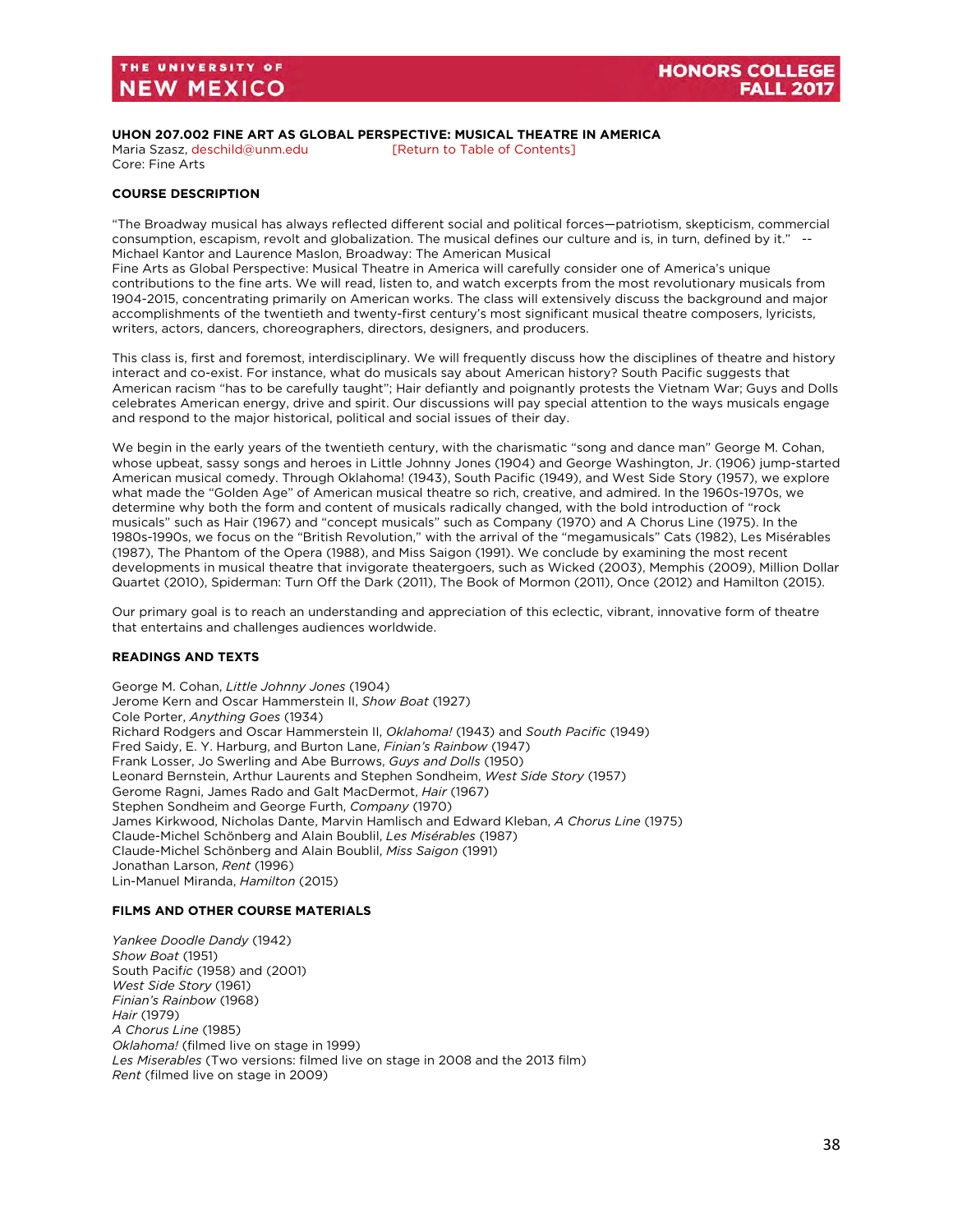### **STUDENT REQUIREMENTS**

Reliable attendance and consistent, thoughtful contributions to class discussions; two 2-3 page response papers; attendance at a local production of a musical; a group project: a sixty minute oral presentation on a musical theatre show, composer, lyricist, writer, performer, designer, director, choreographer, and/or producer; a two page proposal for a research paper; a ten minute conference with the instructor on the research paper topic; a six to eight page research paper.

### **ABOUT THE INSTRUCTOR**

Maria Szasz received her MA in Theatre Education from Emerson College and her PhD in English from UNM, where she specialized in Drama and Irish Literature. Her love for musical theatre began with her discovery of the little known musical comedy The Robber Bridegroom.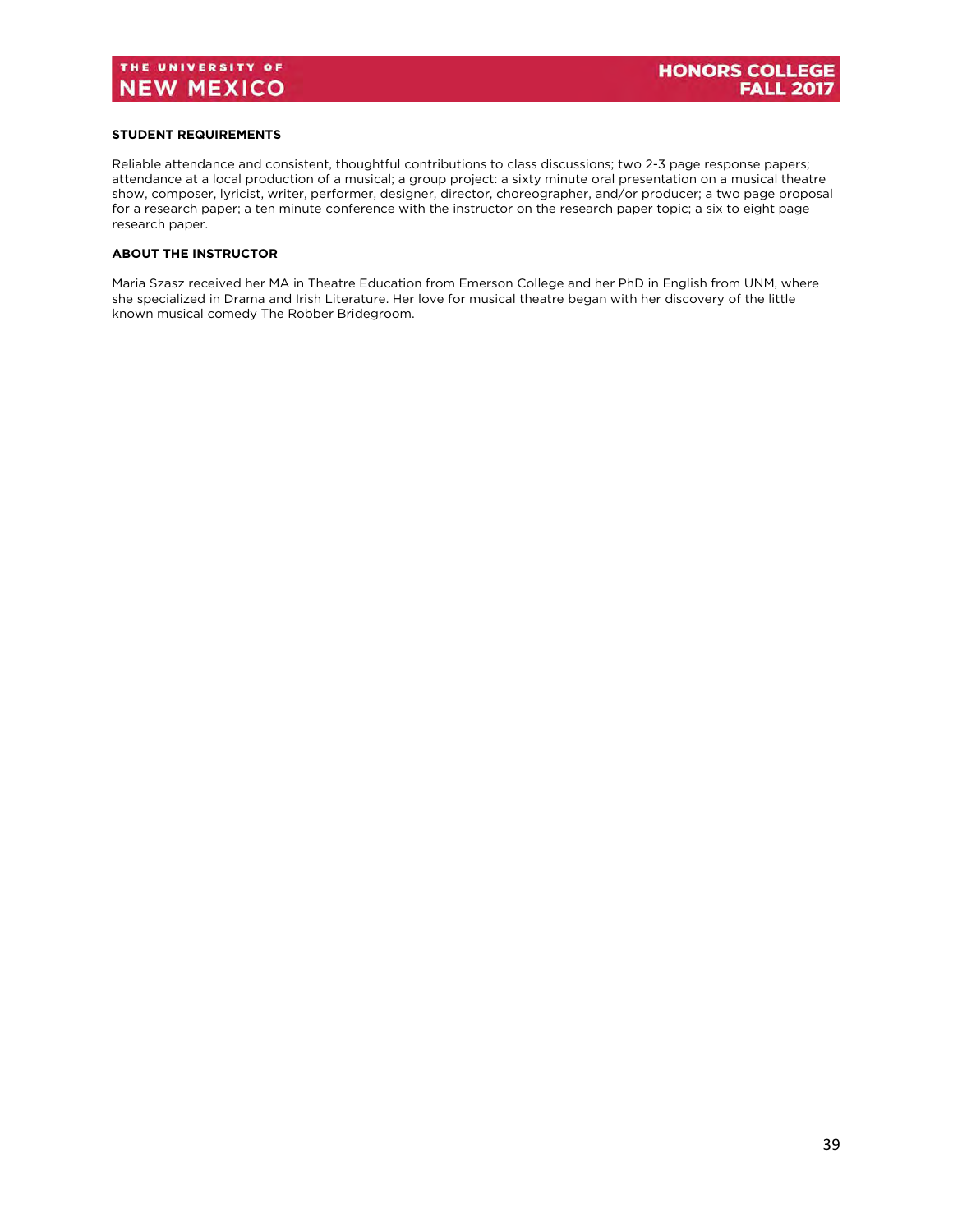#### <span id="page-40-0"></span>**UHON 301.001 THE PUBLICATION PROCESS (SCRIBENDI PART ONE)** [Return to Table of Contents] Amaris Ketcham, [ketchama@unm.edu](mailto:ketchama@unm.edu)

### **COURSE DESCRIPTION**

Scribendi is a high quality, award-winning publication of art and literature, sponsored by the Western Regional Honors Council and the UNM Honors College. Produced completely by Honors College students, Scribendi publishes creative works by undergraduate honors students in more than 200 western colleges and universities. This first half of our year-long process is designed specifically for students who have committed themselves to the immensely rewarding and enormously challenging experience of producing our award-winning publication.

Functioning largely as an educational internship in small publication production, this course provides students with practical, hands-on experience in copyediting, typography, magazine design and layout (using Adobe Creative Suite desktop publishing software), fundraising, marketing and distribution, as well as small press management. The Scribendi experience differs from the usual academic class in that it is focused on active learning accomplished by intensive discussion, practice and application, and an emphasis on professional behavior. Enrollment is limited to students selected through an application and interview process conducted by the instructor. Students should understand this is a two-semester commitment, spanning both fall and spring semesters.

### **READINGS AND TEXTS**

Scribendi Staff Handbook (available free online) Scribendi Staff Website Laura Anderson, McGraw-Hill's Proofreading Handbook Denise Bosner, *Mastering Type* Bill Walsh, *The Elephants of Style* Robin Williams, *The Non-Designer's InDesign Book* (optional)

### **STUDENT REQUIREMENTS**

#### Requirements:

Attendance; participation in class discussions and activities; maintenance of weekly office hours; 10 assignments covering design, software, copyediting, and assessment; and a final 10-15-page miniature magazine project.

### **ABOUT THE INSTRUCTOR**

Amaris Ketcham earned her M.F.A. in Creative Writing from the Inland Northwest Center for Writers at Eastern Washington University. Amaris has published essays, poetry, and short fiction in a variety of magazines, anthologies, and online venues. Her teaching interests include creative writing, fine arts, graphic design, and print and digital production. She currently serves as the Faculty Advisor for Scribendi, the Honors College and Western Regional Honors Council literature and arts magazine.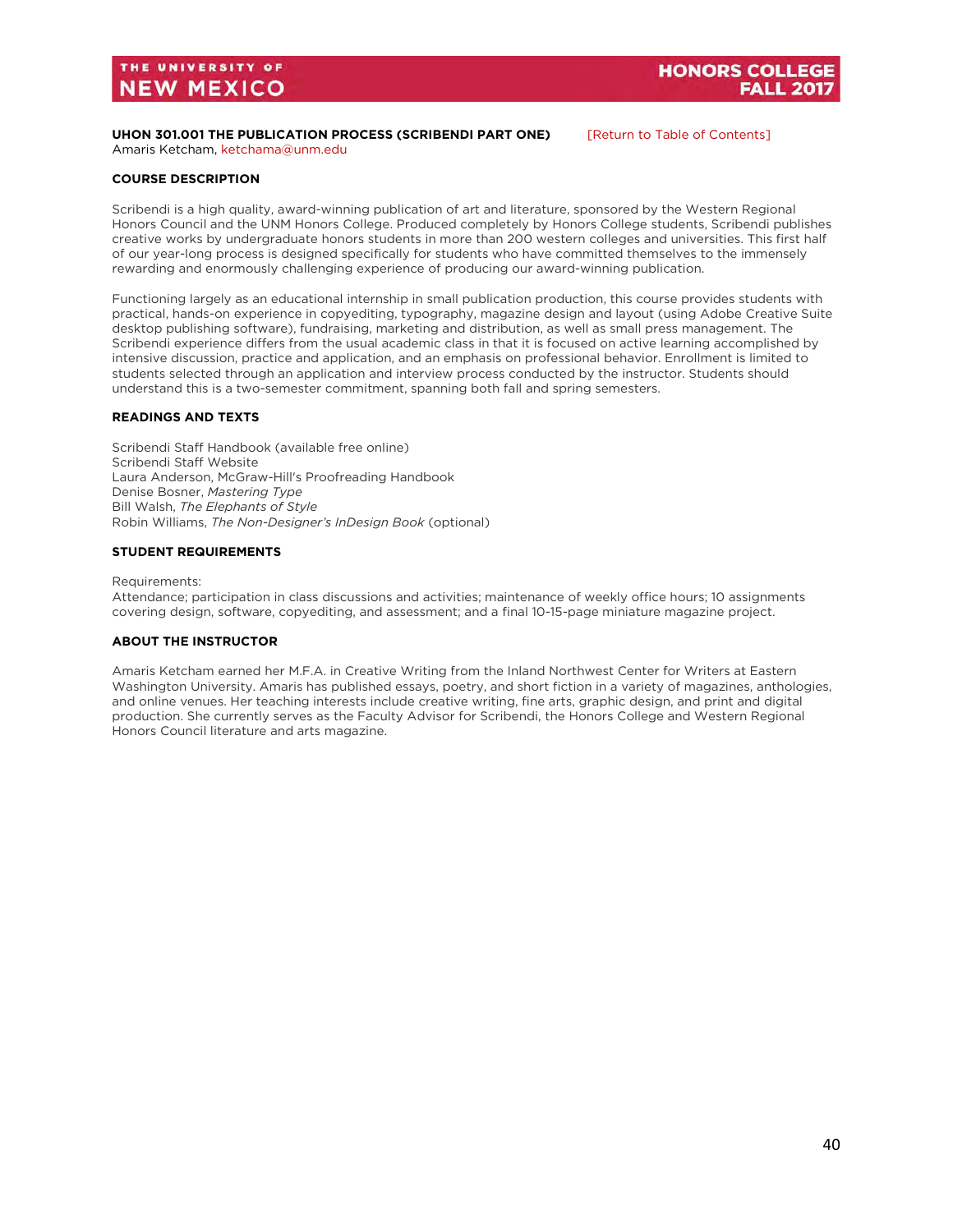### <span id="page-41-0"></span>**UHON 301.002 FORENSIC ECOLOGY** [Return to Table of Contents]

Jason Moore, [jrm@unm.edu](mailto:jrm@unm.edu)

**HONORS COLLEGE FALL 20** 

### **COURSE DESCRIPTION**

Not all ecological interactions occur under the watchful eye of a trained observer, but understanding such unseen interactions can be of great importance, both to scientists and, increasingly, to law-enforcement officials. In this class we will learn what kinds of ecological interactions we can reconstruct from crime scenes, landscape surveys and fossil assemblages. We will examine the wide range of processes that can obscure ecological information postmortem, and how we can leverage some of these processes to our advantage in understanding past ecologies.

During the lab portion of this class you will apply your learnt forensic ecological skills as part of a small group, by designing and undertaking a series of experiments or analyses to recover ecological information (or whose results would help others recover ecological information) from a dataset from the age of the dinosaurs.

### **READINGS AND TEXTS**

The vast majority of this course will consist of a large research project of your own design. I want to drop you in at the deep end as soon as possible, so we will spend the first three weeks of the semester laying a basic groundwork for the course, and then we will leap into the science itself. This will be unlike other science courses that you have taken, in that the main goal will be to actually undertake new science, with all of the uncertainties, blind alleys and frustrations that entails.

You will be undertaking your research in groups that will be assigned in the third week of class, but your final writeup should be written individually. There will be a series of ~5 short written projects (3-5 pages including diagrams) through the semester to prepare you for your final write-up. Most of these will be incorporated into your final project write-up. Throughout the course you will learn a range of scientific communication techniques that you will have to apply to your particular project. You will have to keep a research blog for the majority of the semester, with weekly entries describing your progress, goals and insights. Your final project will consist of a ~20 page write-up in the form of a publishable scientific article. After the class has finished, independent study credits will be available for those students interested in synthesizing all of the class data into an article for formal publication in a peer-reviewed journal.

### **STUDENT REQUIREMENTS**

**TBD** 

### **COURSE FEE**

\$50

### **ABOUT THE INSTRUCTOR**

Jason Moore earned his Ph.D. from the University of Cambridge in 2006, with a focus on the reconstruction of vertebrate palaeoecological patterns. Subsequently he has worked on a large number of studies examining ecology in the past, both from recent assemblages (i.e. bones from the Yellowstone River in Montana and shells from Baja California) and fossil assemblages (from a range of time periods in the US and India). Dr. Moore is fascinated by both the complexity of teasing ecological information from the past, and by the amazing insight that can be gleaned with the correct techniques.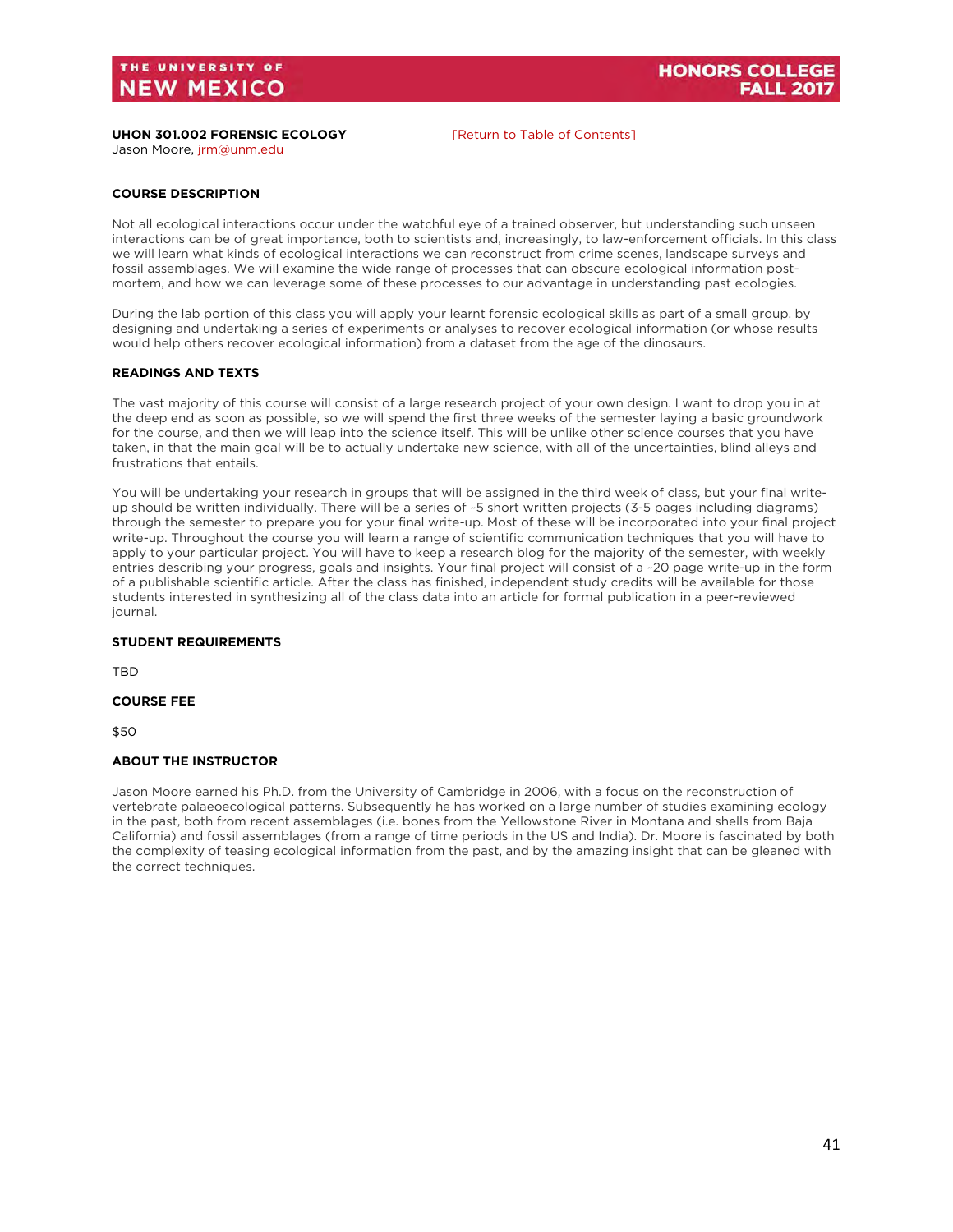### <span id="page-42-0"></span>**UHON 301.003 GLOBAL AESTHETICS & ART PRODUCTION**

Megan Jacobs[, mejacobs@unm.edu](mailto:mejacobs@unm.edu) [\[Return to Table of Contents\]](#page-2-0)

#### **COURSE DESCRIPTION**

During the past two hundred years in the West, "fine art" has slowly been separated from the rest of life and is more widely recognized when housed institutions such as museums, galleries, and concert halls. In the rest of the world, "art" isn't marked off from religion, ethics, or everyday living. Instead of "disinterested" observation, we will explore the aesthetic experiences of cultures around the world where art and life are inseparable. This course is rooted in a branch of philosophical study—aesthetics— which applies a critical lens to the relationship of art, culture and nature. We will read seminal philosophical texts which investigate the similarities and differences of art between cultures. Through our readings, two intertwining philosophical issues will be explored: art and everyday living, and morality and aesthetics. We will explore the art of various cultures such as the Japanese tea ceremony, Navajo sand paintings, as well as global perspectives on beauty. These experiences require a kind of engagement that can make all of life more vibrant—even beautiful. These approaches will be applied to our own art making process—one that honors the unique aesthetics sensibilities and values of these cultures such as the Japanese sense of wabi-sabi, or humility/imperfection and the Navajo sense of health and harmony. These will be compared and contrasted to a Western sense of beauty—one rooted in longing through a series of creative art projects.

### **READINGS AND TEXTS**

The following books must be purchased:

Sartwell, Crispin. *Six Names of Beauty*. Routledge Press, 2006. ISBN-10: 0415979927

Additionally, the following articles/excerpts will be read in class:

1. Bahti, Mark. *Navajo Sandpaintings*. Rio Nuevo Publishers. 2009. Gary Witherspoon, "Navajo Aesthetics: Beautifying the World Through Art," in Aesthetics in Perspective. 736-742.

2. Crispin Sartwell, *The Art of Living: Aesthetics of the Ordinary in World Spiritual Traditions* (Albany, SUNY Press, 1995), xi-xvi; 31-44; 157-158.

3. Diane Ackerman, *A Natural History of the Senses* (New York: Vintage Books, 1991). 127-139.

4. Morris Berman, *Coming to Our Senses* (New York: Bantam Books, 1990). 19-62; 341-345.

5. Nancy J. Parezo, *Navajo Sandpainting* (Tucson, AR: U of Arizona P, 1983). 1-5; 11-20.

6. Norman O. Brown, "Apocalypse," in Apocalypse and/or Metamorphosis (Berkeley: University of California Press, 1991. 1-7.

7. Peggy Zeglin Brand, "Disinterestedness and Political Art," in Aesthetics: The Big Questions, ed. Carolyn Korsmeyer (Oxford: Blackwell, 1998). 155-171.

8. Renee Lorraine, *Sound and Sensibility*, unpublished manuscript.

9. Ronald Hepburn and Arnold Berleant. "An Exchange on Disinterestedness," Contemporary Aesthetics. http://www.contempaesthetics.org.

10. Sei Shonagon, "The Pillow Book" in Aesthetics in Perspective. 617-619; and The Pillow Book of Sei Shonagon. Trans. Ivan Morris (New York: Columbia UP, 1991. 171-173; 182-185; 210-213.

11. William H. Gass, "Goodness Knows Nothing of Beauty," in Aesthetics in Perspective. 208-212.

12. Yi-Fu Tuan, Passing Strange and Wonderful (New York : Kodansha International, 1995). 35-6

### **FILMS AND OTHER COURSE MATERIALS**

*Scent of Green Papaya*- Tran Anh Hung, *Tampopo*-Juzo Itami, *Wheel of Life*-Werner Hertzog

### **COURSE FEE**

\$30

### **STUDENT REQUIREMENTS**

Students will present an oral presentation, write two short papers (3-5 pages) and three hands on creative projects. Regular participation, consisting of reading observation and class discussions are key component of the class. The class will take a field trip.

### **ABOUT THE INSTRUCTOR**

<span id="page-42-1"></span>Megan Jacobs is an Associate Professor of Art in the Honors College. She holds an M.F.A. in Photography from the University of New Mexico. Jacobs' work has been exhibited internationally and explores the delicate relationship between our existence as material and concept. Jacobs' teaching interests include fine art, aesthetics, and cultural preservation through new media.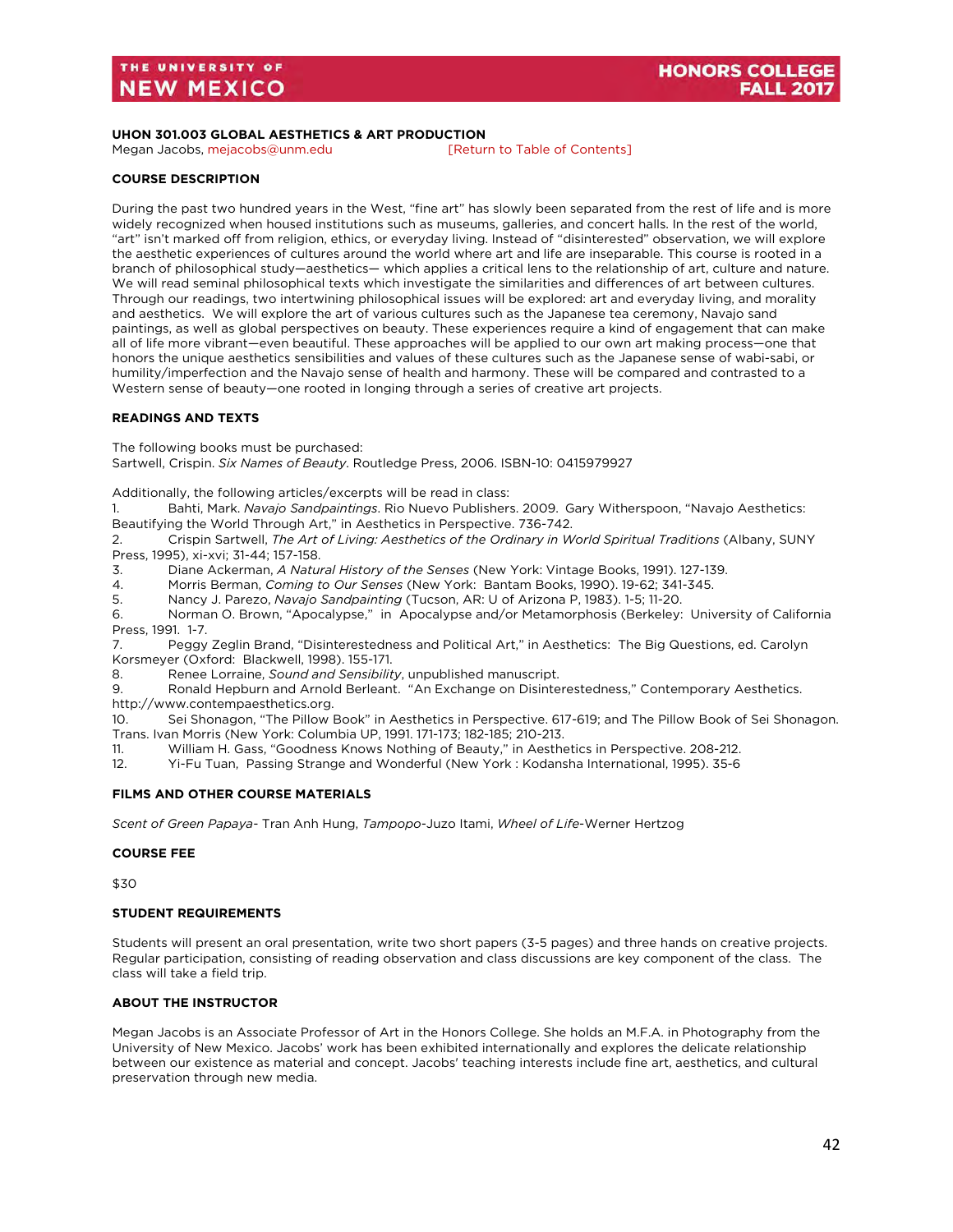**UHON 301.004 THROUGH ANOTHER'S EYES: EXPLORING THE CROSS CULTURAL EXPERIENCE** Margo Chavez-Charles, [margocc2126@yahoo.com](mailto:margocc2126@yahoo.com) [\[Return to Table of Contents\]](#page-2-0)

### **COURSE DESCRIPTION**

How do we step out of ourselves to be able to see the world through another's eyes? What does it mean to understand another cultural perspective? How do we negociate these times of increased cultural conflict? Literature has the power to grant us that view of other worlds, exterior and interior, by giving us stories of human experiences. Story, told through literature and through film, will be our vehicle for investigating the interactions that arise when people of different backgrounds and values come into contact. This seminar will present basic concepts of intercultural communication, elaborating the theory through the examples in the stories. We will cover such topics as: identity, values, nonverbal communication and language, racism and prejudice, ethnocentrism, power and conflict, and ethics. We will explore how culture shapes a person. Some questions we will address are: What is our own cultural identity? From where do racism and prejudice emerge? How can differing cultural views regarding time, space, silence and speech generate misunderstanding? How do we manage intercultural conflict? In addition to discussing the literature, we will engage in experiential activities, view films and invite guest speakers.

As with all University Honors classes, an important objective is to develop our skills within the seminar format: the skills of engaged discussion, attentive reading and listening, and clarity in written and oral expression. Other objectives include: anunderstanding of basic concepts of intercultural communication; enhanced intercultural communication skills; understanding and appreciation of the multicultural history of the United States; and increased self-awareness of the influence of culture on one's own values, beliefs, and behaviors.

### **READINGS AND TEXTS**

Nobody's Son: Notes from an American Life, Luís Alberto Urrea Passage to India, E.M. Forster Survival in Auschwitz, Primo Levi Cry, the Beloved Country, Alan Paton Always from Somewhere Else, Marjorie Agosín Iron and Silk, Mark Salzman A Reader purchased from Honors that includes articles and essays.

### **FILMS AND OTHER COURSE MATERIALS**

Excerpts from a number of films, including: White Man's Burden, Passage to India, Conspiracy, Cry the Beloved Country, among others, and relevant segments from You Tube

### **STUDENT REQUIREMENTS**

Regular attendance; active listening and participation in discussion; weekly responses or observations; group activities; one 5-page paper; one final paper of 8-10 pages; portfolio with reflective essay

#### **ABOUT THE INSTRUCTOR**

Margo Chavez-Charles uses history and literature in her interdisciplinary classes at the Honors College to create classes revolving around issues of peace and war, social justice, and intercultural communication. She regularly works with the Honors College intensive Spanish language and culture program (Conexiones) in Spain or Latin America.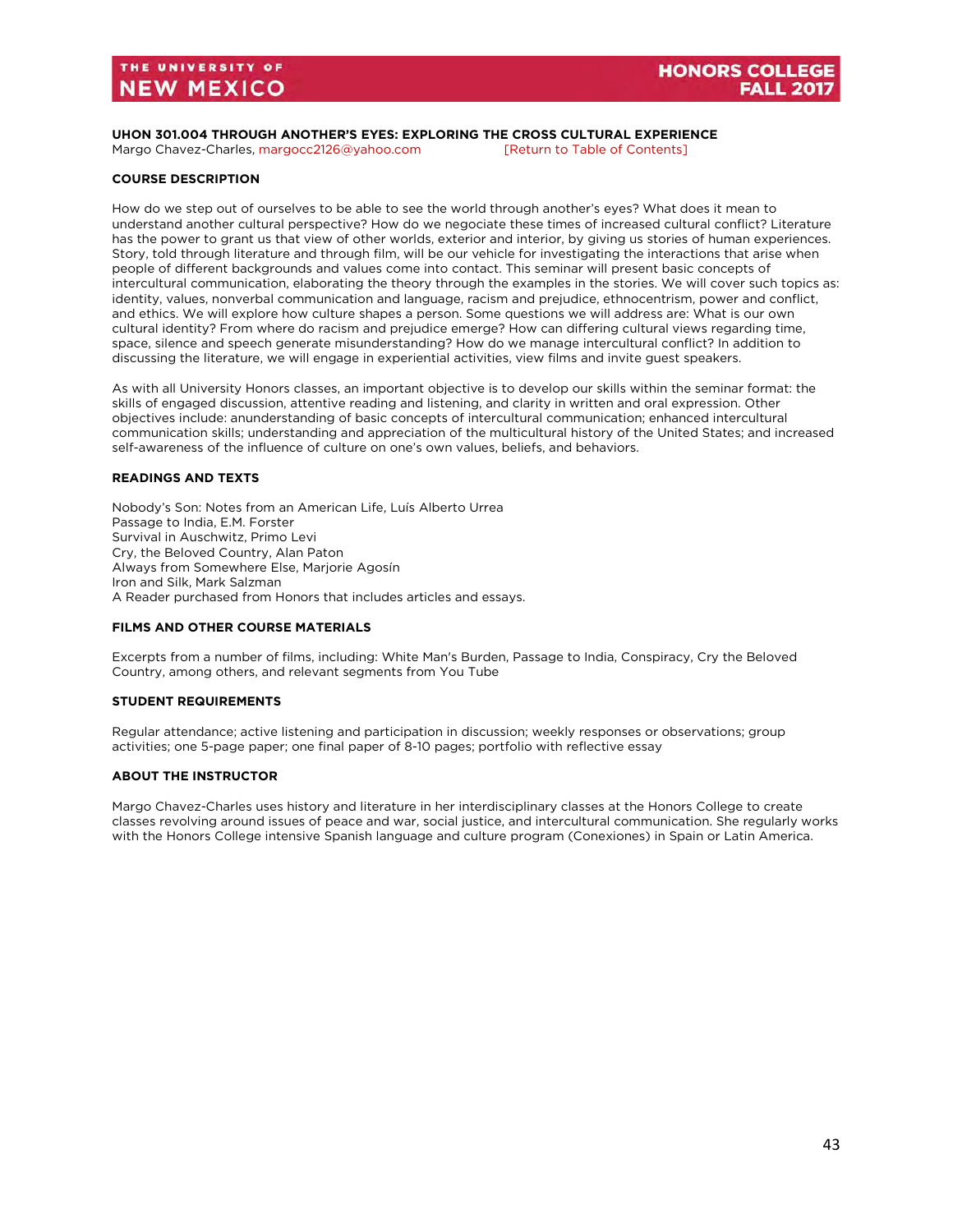### <span id="page-44-0"></span>**UHON 301.005 WORLD BUILDING: DESIGNING THE MULTIVERSE OF SPECULATIVE FICTION**<br>Betsy James, besty@betsyjames.com [Return to Table of Contents] Betsy James, besty@betsyjames.com

### **COURSE DESCRIPTION**

Cada mente es un mundo: each mind is a world.

The worlds built by our culturally-conditioned minds differ, mostly unconsciously, from the demonstrable world of molecules. What happens when we examine the verbal/visual worlds of speculative fiction, then consciously build our own? What do we discover about nature, culture, and personal bias?

The multiverse of speculative fiction—novel, graphic novel, screenplay, illustration, map, you name it—provides cultural thinking tools and arenas for syncretic experiment. Want to explore your understanding of this world? Build one yourself. You can't build convincingly unless you've thought about the myriad ways in which a world might be put together, from geology on up: ecology, society, and ethos, all expressed, finally, in the behavior of its denizens.

In this course you'll read and write short speculative fiction and pertinent works of nonfiction; examine and experiment with maps and diagrams, both realistic and symbolic; explore illustrative and narrative art, including your own diagrammatic thinking. You'll compose your own short works and critique them as cultural constructs, good writing, and interesting documents.

### **READINGS AND TEXTS**

In addition to short fiction, graphic novels and essays, you will read and discuss a selection of such longer works of fiction and nonfiction as: Fiction: *The Secret History of Fantasy*, Peter Beagle *American Gods*, Neil Gaiman *The Beginning Place*, U. K. Le Guin *The Tricksters*, Margaret Mahy The Moon and *the Sun, Vonda McIntyre Among Others*, Jo Walton Nonfiction: *You Are Here*: *Personal Geographies and Other Maps of the Imagination*, Katharine Harman *Cheek* By Jowl, U. K. Le Guin *Architecture Without Architects*, Bernard Rudofsky *The Demon-Haunted World: Science as a Candle in the Dark*, Carl Sagan *Your Inner Fish*, Neil Shubin

### **FILMS AND OTHER COURSE MATERIALS**

You will touch on selected speculative fiction book/cinema/graphic novel crossovers such as McInyre's *The Moon and the Sun*, Itimaera's *Whale Rider*, and Miyazaki's *Spirited Away*, as well as a range of related graphic art. Nationally published authors of science fiction and fantasy will visit the classroom for presentation and discussion, as well as professionals in fields where speculative fiction provides outside-the-box insight.

### **STUDENT REQUIREMENTS**

Daily and weekly assignments require reading, writing, and experiments with graphics—no artistic skill necessary followed by peer critique and/or guided discussion. A choice of longer projects will range from writing or writingillustrating fiction, through graphic novels, other graphic experiments, and self-led field experience. Because its tools include peer critique and in-class discussion, this course is interactive and highly participatory; attendance is mandatory, and both absence and lateness will affect the grade.

#### **ABOUT THE INSTRUCTOR**

Betsy James is the author and illustrator of seventeen books, and numerous short stories, for adults and children. Among other honors, her books have been named: New York Public Library Best Book for Teens; Voices of Youth Advocates Best Book; Junior Library Guild Selection; Canadian Children's Book Center Best Book; International Reading Association Children's Choice; and Tiptree Award Honor Book. She has taught and presented on fiction and speculative fiction for more than twenty years, and leads workshops nationally and in Mexico. She lives in the North Valley.

[http://www.listeningatthegate.com](http://www.listeningatthegate.com/) (older readers) [http://www.betsyjames.com](http://www.betsyjames.com/) (younger readers)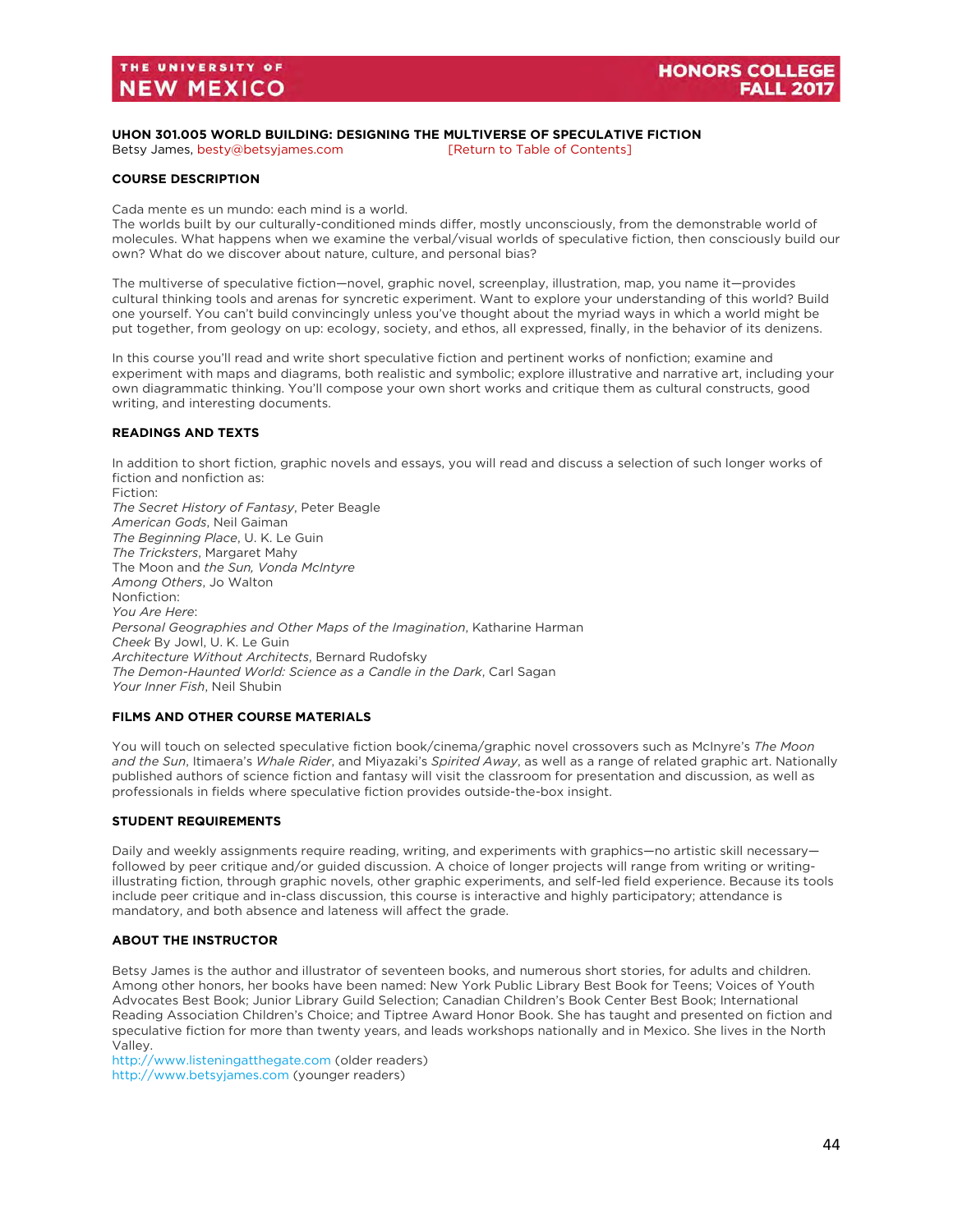<span id="page-45-0"></span>**UHON 301.006 "IS EVERYBODY REALLY EQUAL": THE INSTITUTIONAL POLITICS OF EDUCATION** Dawn Stracener, [dawns@unm.edu](mailto:dawns@unm.edu) [\[Return to Table of Contents\]](#page-2-0)

### **COURSE DESCRIPTION**

Students in this seminar will explore how educational institutions construct meanings of literacy and equity. Using insights from multiple disciplines such as sociology, political science, educational chronicles, ethnographical studies and Critical Social Justice Theory, students will critique the public educational system. Seminar participants will investigate how current educational practices and environments have been constructed by politicians, educators, and social institutions within the framework of complex and diverse communities. Students will answer the following essential question: How do Participatory Action Research qualitative methodologies help you define the purpose of public education and construct meanings of literacy and equity through a Critical Social Justice inquiry? In order to answer this question and justify their work, students will give presentations on educational chronicles, engage in discussions based on assigned texts, and complete a Participatory Action Research project proposal which will include both academic materials from various disciplines and field based research. This final project will include an action plan to enhance educational opportunities and equity for public school and/or university students.

### **READINGS AND TEXTS**

*The Handbook of Action Research,* Peter Reason and Hilary Bradbury

*Is everyone really equal?: An Introduction to Key Concepts in Social Justice Education*, Ozlem Sensoy and Robin DiAngelo

Course reader

### **STUDENT REQUIREMENTS**

All students are expected to voluntarily and regularly contribute to class discussions. Effective participation is dependent on you keeping up with all the reading assignments. All articles and books must be brought to class the day the reading is due or I will deduct participation points for that day. Various short in-class assignments will be given often, i.e. free writes, role play, debates. These assignments are designed to generate class discussions and/or give you a place to start when analyzing texts or doing written assignments. Responsible and serious effort on these exercises will make up a substantial portion of your participation score. In addition to participation and assigned readings students will also be given the following assignments for assessment: one analytical essay on the assigned readings; and a final participatory action research project, presentation on the Action Research report, and an individual reflection paper.

### **ABOUT THE INSTRUCTOR**

Dawn Stracener has been an educator in the public schools and at the University for 18 years. During that time she has given a great deal of thought to educational equity as a process and a goal for student achievement as a way of creating a more stimulating learning environment for her students. Dawn has an interdisciplinary PhD in Language, Literacy, and Sociocultural Studies with a focus on Critical Social Justice Theory which examines how institutional discrimination impacts race, class, and gender.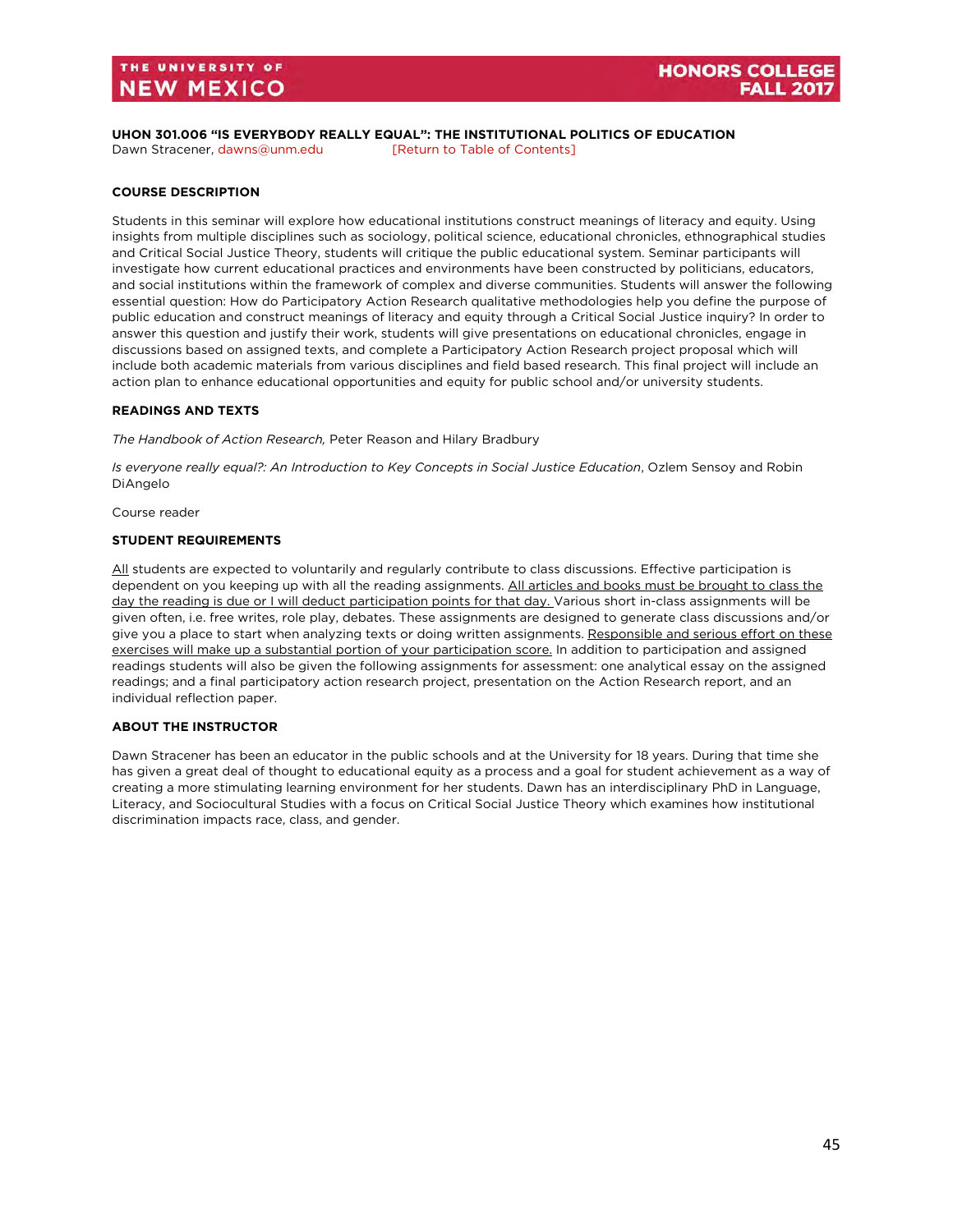<span id="page-46-0"></span>**UHON 301.007 FOOD & SOCIETY: WHY WE EAT WHAT WE DO AND WHY IT MATTERS** Marygold Walsh-Dilley, PhD, [marygoldwd@unm.edu](mailto:marygoldwd@unm.edu) [\[Return to Table of Contents\]](#page-2-0)

### **COURSE DESCRIPTION**

What did you eat for breakfast this morning? Better yet, why did you eat it? Of course, we eat to satisfy biological needs, but, as the late Sidney Mintz (1996) tells us, "eating is never a 'purely biological' activity". Food is undeniably substantive, but it is also symbolic and social, and producing, preparing, and consuming food reflects who we are and how we fit into the world. In this course, we will investigate some of the social, political, and historical factors that shape what we eat, and why. This course emphasizes that food is never simply natural or personal, but is rather influenced by social institutions (from colonialism to class) as well as people's resistance to these forces. We will first look at how food both shapes and is shaped by culture and identity. We will then turn to the politics behind the distribution of food, examining both hunger and obesity. Finally, we'll turn to agriculture and food production to link production and consumption. We will consider our current agricultural system, examine its benefits and costs and how they are distributed, and what we can do to improve it. After taking this class, you'll never look at your breakfast the same again.

### **READINGS AND TEXTS**

Jeffrey M. Pilcher. 1998. *Que vivan los tamales! Food and the Making of Mexican Identity.* Albuquerque: University of New Mexico Press

Suzanne Friedberg. 2009. *Fresh: A Perishable History*. Cambridge: Harvard University Press. These readings will be supplemented by a course reader.

### **FILMS AND OTHER COURSE MATERIALS**

Fed Up (movie); podcasts; cookbooks; and Google maps! We will also cook and eat in this class.

### **STUDENT REQUIREMENTS**

3 short analytical essays

- 3 presentations
- 2 experiential projects
- 1 research project to build a Google map

### **ABOUT THE INSTRUCTOR**

Marygold Walsh-Dilley is Assistant Professor of Social and Behavioral Sciences in the Honors College. She received her PhD in Development Sociology from Cornell University. She conducts research on food systems, agricultural transitions, and rural development with a geographical focus on Andean South America. She thinks food is great to think with -- it connects politics, history, and geography with biology, agronomy, and nutritional sciences (among other fields). It also tastes good.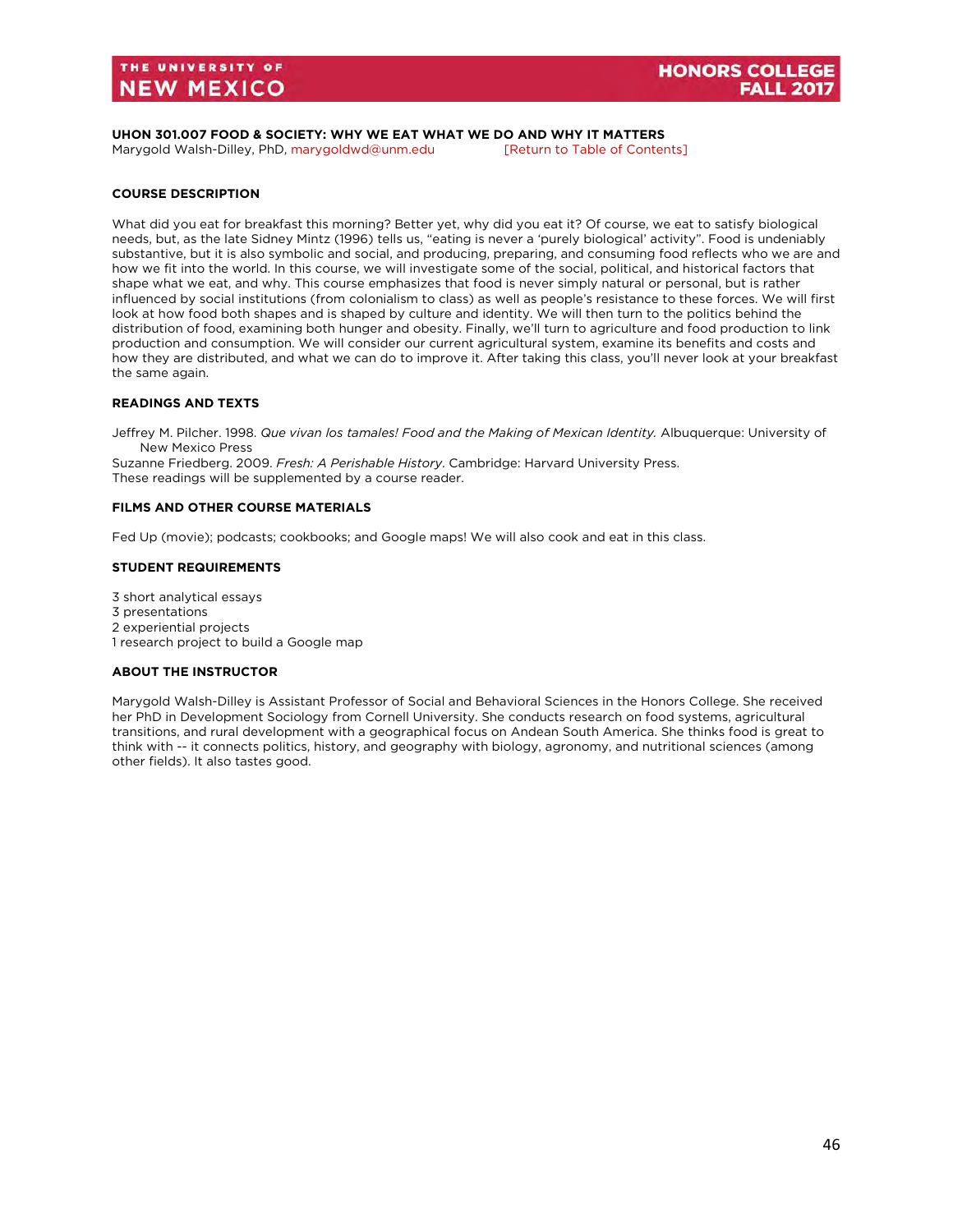### <span id="page-47-0"></span>**UHON 301.008 THINGS THAT MAKE US SMART**

Chris Holden, [cholden@unm.edu](mailto:cholden@unm.edu) [\[Return to Table of Contents\]](#page-2-0)

### **COURSE DESCRIPTION**

We take for granted that technology is an increasingly large part of life on this planet. At times this is expressed as how we make progress to a better world. Other times the focus seems to be the ways new technologies can distance us from each other and what is important in life. But this flame war—arguing between pro and con—is a limiting way to look at technology and its role in our world. In this class, we will learn to dig deeper into just what technology is and how we make us of it to change our lives. We will dispense with false dichotomies as we we develop more nuanced understandings.

The first part of our new perspective will be to recognize technology as a universal part of human culture, not something that started with personal computers. Human history and prehistory are written as stories of the development and use of technologies. Humans have in fact always been cyborgs. Strangely enough, the development and use of technologies is a good definition of what makes humans different as animals.

Part of this is recognizing that not all technologies are physical things. The written word is a technology. So is algebra. Ideas are a kind of technology that change us and our world.

Second, we will see that technologies both change us and are changed by us, the users. Third, we will learn to see technologies for their affordances and constraints, and how these are not absolute but inflected by the social situations in which these technologies find their uses.

This class will not be mere criticism. We will actively explore many new technologies together. We will reflect on the roles and realities of the technologies we use on a daily basis and will be relevant in the near future.

### **READINGS AND TEXTS**

\*\*Main Readings\*\*

\* \*The Social Construction of Technological Systems: New Directions in the Sociology and History of Technology\* by Bijker, Hughes, and Pinch

- \* \*Things that Make Us Smart\* by Donald Norman
- \* \*Orality and Literacy\* by Walter Ong
- \* \*Users as Agents of Technological Change\* by Kline and Pinch
- \* Other articles, videos and excerpts available online.

\*\*Example Sources for Topics\*\*

- \* \*Science as Seen Through the Development of Scientific Instruments\* by Thomas Crump
- \* \*Reinventing Discovery: The New Era of Networked Science\* by Michael Nielsen
- \* \*The Pencil\* by Henry Petrosky
- \* \*Longitude\* by Dava Sobel

### **STUDENT REQUIREMENTS**

You will need to try out and acclimate to many new technologies. Everyone will get up to speed using Slack, Google Docs, Markdown, and a blogging platform of your choice. Depending on your choice, this may also include domain management and further software installation and use.

\*There is no prerequisite. This course is intended for everyone who is willing to try out something new. No familiarity with any specific tool will be assumed.\*

### Weekly Assignments###

There are many small assignments along the way this semester. You will have appropriate warning on due dates, etc. They are all designed to help prepare you and the other students for your game projects. Our weeky work— "readings", follow ups, and small design activities—will help you to begin to build background in the thinking about technology, apply that thinking to your creative exploration of a technologically mediated space (below), and will help bring us together as a group of people pursuing a common goal...at least if these assignments are done in good faith.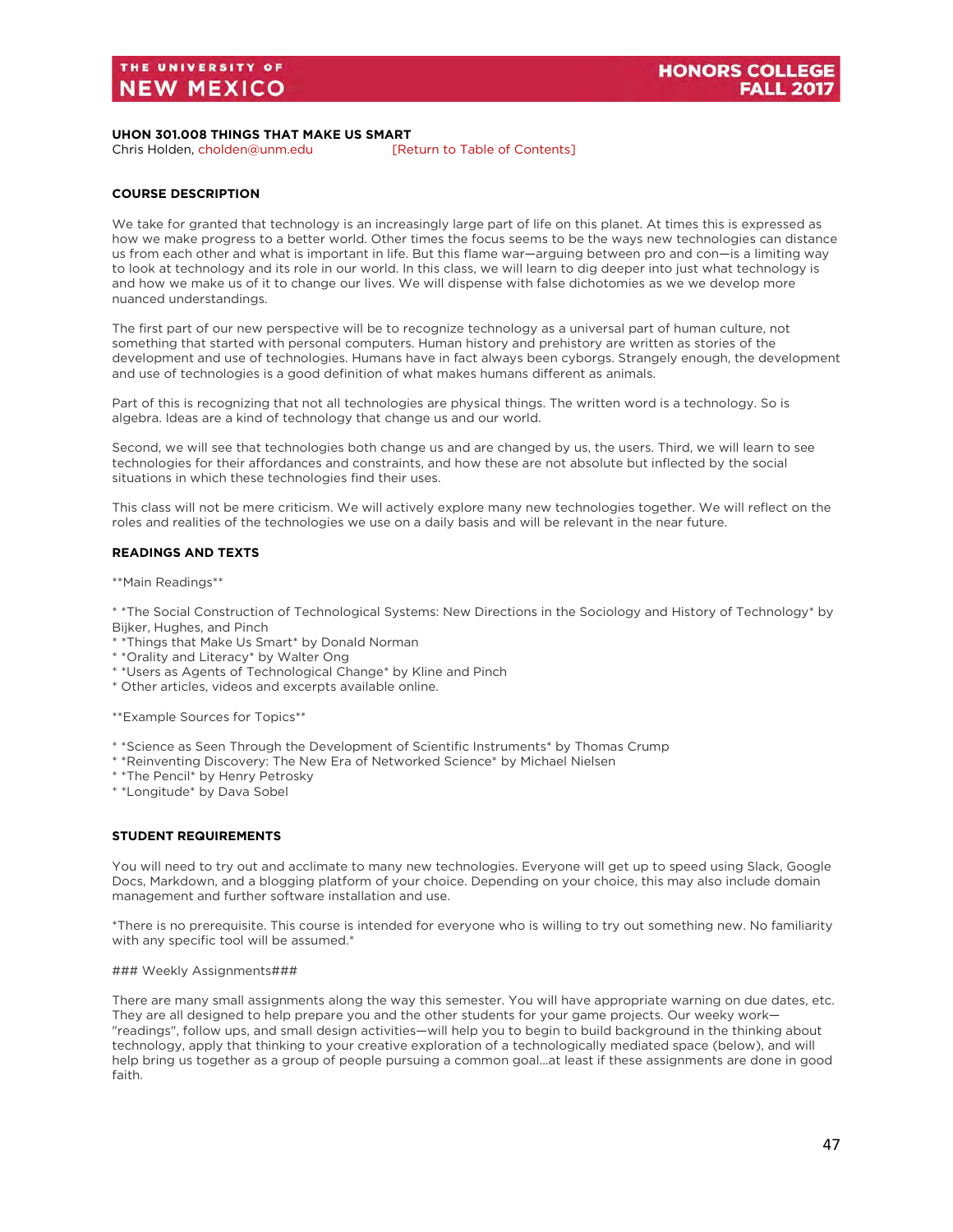Each assignment is made up of two pieces, one \*experiential\*, one \*reflective\*. For example, you may be asked to read a chapter in a book. You then typically have a responsibility to do something with that writing besides run your eyes over the print. Often you will be asked to summarize the writing and draw out some important ideas for further research and reflection. These short writing assignments will be shared with the whole class so that we can together cover more ground than would be possible otherwise. Even if it is not explicitly scheduled, there will be both online and in class mechanisms for discussing what we are becoming interested in. You are responsible for playing an active role in these activities.

It is also assumed that your curiosity extends beyond the assigned activities. What we have scheduled is enough to get everyone a bit interested and on the same page. To allow you to develop and pursue your own deep interests, the "readings" and other small assignments are kept to a minimum with the expectation that you will invent for yourself additional opportunities and share reflections on your independent experiences in similar ways to the assignments.

If the only reading and writing you do is what is directly assigned, you cannot receive an A in this course. The readings I have selected should be a jumping off point for further inquiry and be combined with what you develop in your action and research projects independently.

#### ### Major Assignments ###

\*\*Action Project (first person)\*\*

\*\*Adopt a \*new\* technology/practice\*\*. In addition to the technologies we all will use together, each student will choose a new technology to adopt and/or a practice that is heavily mediated through new technology. This adoption will not be for its own sake, but with the intent of reaching a new goal(s). These other goals may be motivated by other academic work, personal interests, or community engagement. Some examples:

- \* Learning \*RPG Maker VX Ace\* so that you can make a role playing videogame with it.
- \* Learning to ride a bicycle to begin commuting with it.
- \* Picking up the language \*R\* as a way to think and express ideas using statistics.
- \* Learning GIS to map health security within a community.

You will \*reflect\* on and \*produce\* work around this experience: write about your use and learning of this technology, what you are using it to do/learn/make, research its development and use by others, and produce other reflective/tutorial work around it. This may be done in small groups (2-4) if desired.

Your action project, a cumulative portfolio of these reflections and products, will be due at the end of the semester. We will have a rather involved proposal process around week 4 to decide what reasonable goals are for learning the new technology and for the work to be produced surrounding it. Around week 12, drafts of all materials will be due. You will receive feedback on these and have a chance to revise and complete them by the end of the semester.

#### \*\*Research Project (third person)\*\*

\*\*Investigate a technology.\*\* This is a smaller project than adopting a technology, and you are encouraged to consider technologies throughout history. You will write a research report (~5000 words) on this technology's development, use, and the changes in the world mediated through it.

\*\*OR\*\*

\*\*Investigate an activity.\*\* This too is a smaller project than adopting a technology, and you are encouraged to consider how an activity has changed over time due to changes in the technologies used to mediate or enable it. You will again write a research report.

### ### In-Class (communal)###

#### \*\*One or more Short Presentations\*\*

In addition to the written work that is produced, once people find their topics (about week 5), we will schedule short (5-10 minute) presentations, one for each class session, where you introduce the rest of us to these new technologies. Each person will need to present at least once, but depending on how the schedule works out, may be able to present several times.

#### \*\*One or more Guided Discussions\*\*

We will also schedule 3-6 sessions to directly discuss together the technologies you have chosen to investigate and what you think about them in terms of our themes. The main purpose of this is to spend some class time helping you to develop your thinking for your major projects. The class will apply our theories to these case studies, and when it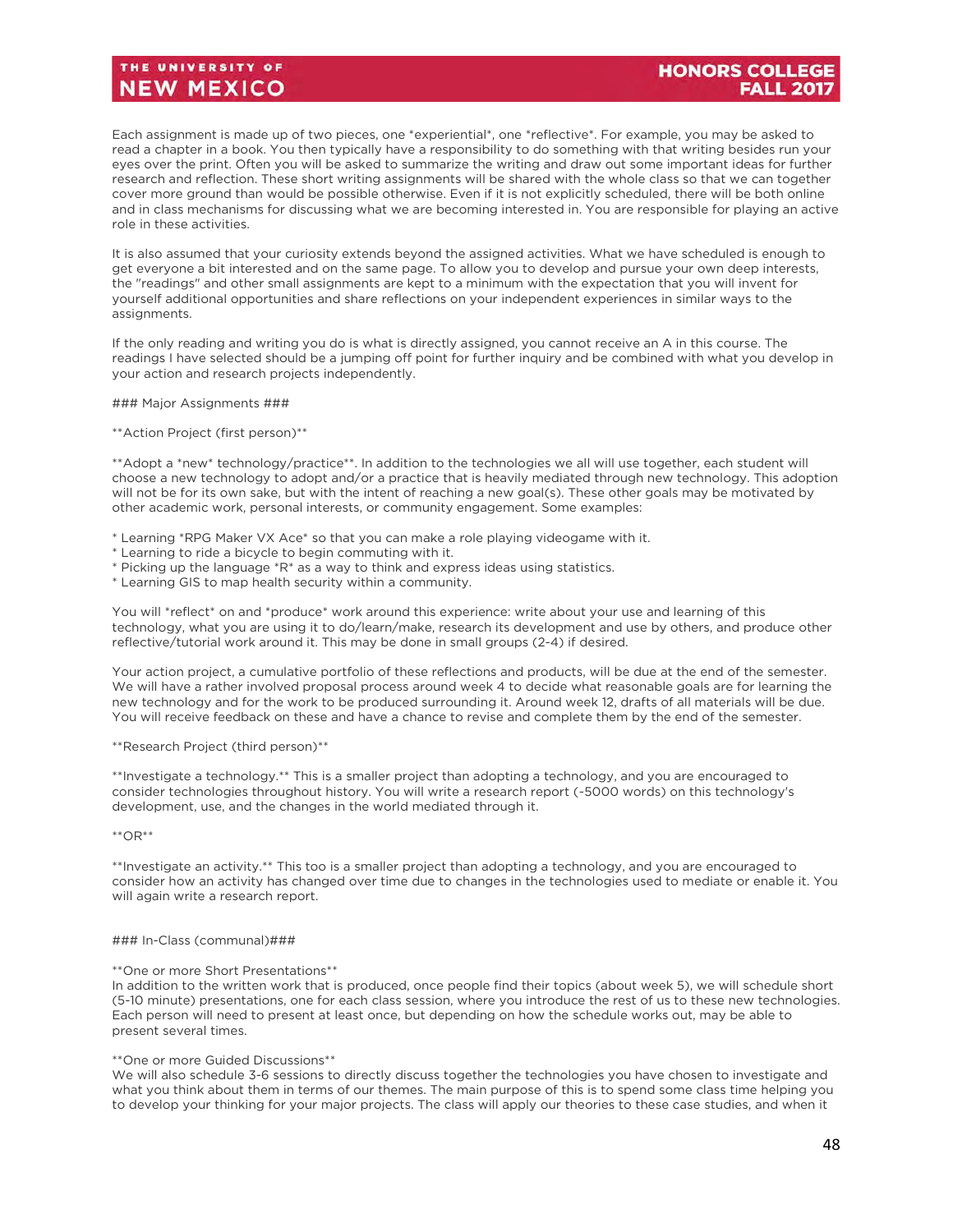is your case study that is up for discussion, you will be responsible for two things:

\* Preparing the other students to intelligently discuss your area of research in terms of the applicable themes. \* Facilitating the discussion. The general idea is to both be a fire starter and referee, and the goal is to make us all feel like we've learned something from speaking with others.

### **ABOUT THE INSTRUCTOR**

Chris Holden is an Assistant Professor at the Honors College of the University of New Mexico. His PhD is in number theory, but his current research focuses on place based game design for learning. He makes games and helps others to make games for a wide variety of learning contexts, from language learning to community action. He also helps produce ARIS an easy-to-use, open source, augmented reality game platform. Chris teaches classes involving mobile game design, and directs the Local Games Lab ABQ, a fancy name for supporting unfunded faculty, students, and community members to make games and other interactive experiences to develop new forms of meaning within their local natural, cultural, and educational environments.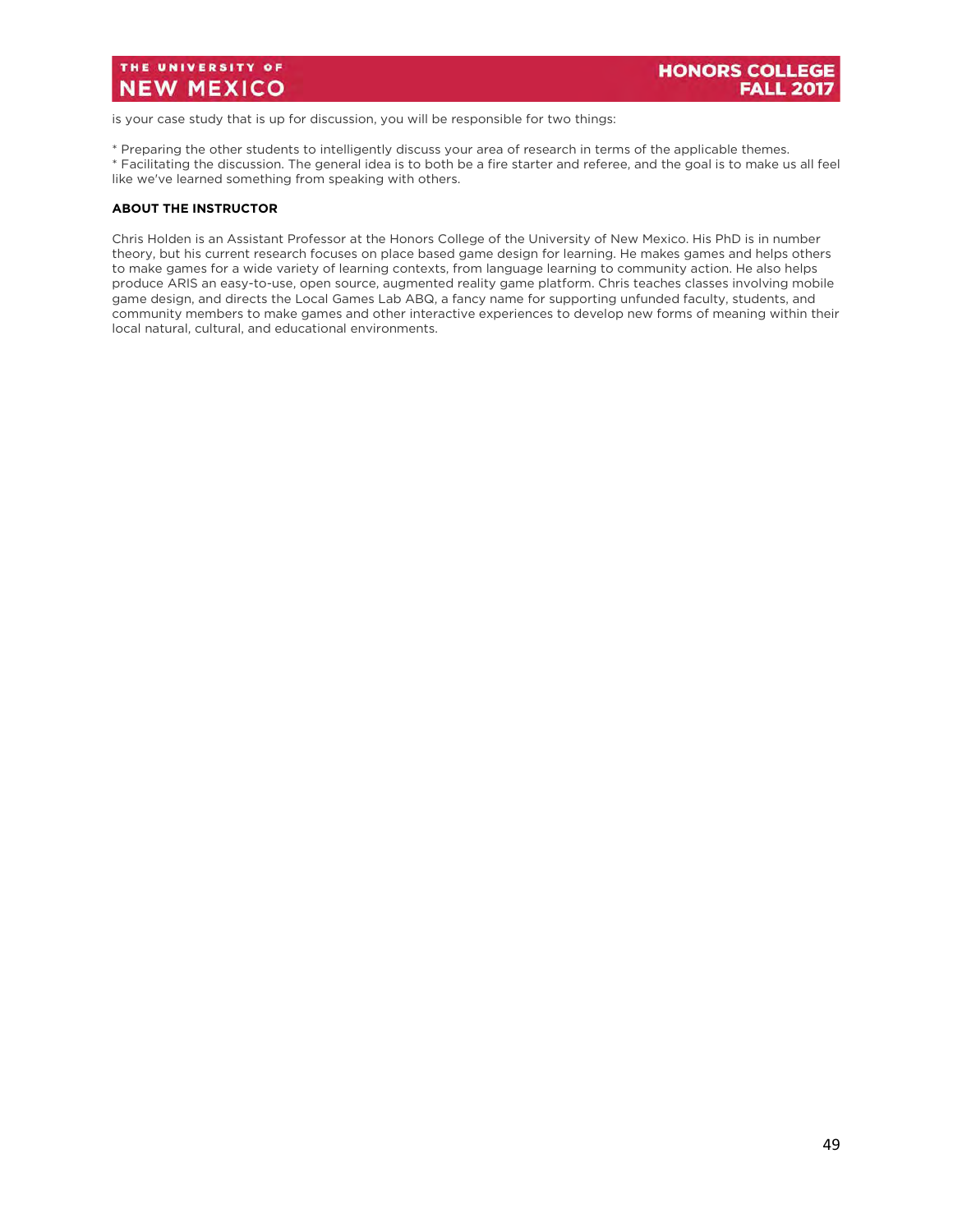## <span id="page-50-0"></span>**UHON 301.009 MEET THE AUTHORS: EXPLORING THE CREATIVE PROCESS**

Steve Brewer, abgbrewer@gmail.com [\[Return to Table of Contents\]](#page-2-0)

### **COURSE DESCRIPTION**

New Mexico's landscapes, traditions and people have captivated and inspired artists and writers since the earliest petroglyphs. In the 21st Century, the Land of Enchantment continues to nurture the imaginations of writers who work in fiction, poetry and non-fiction. In this semester, we'll meet 10 working writers from a variety of genres. Each week, students will read and discuss works by the visiting author.

### **READINGS AND TEXTS**

Students will be required to read anything by the visiting author – article, poems, short story, novel. Final author lineup will be announced on the first day of classes.

### **STUDENT REQUIREMENTS**

Students are expected to attend every class and to bring at least 10 typewritten questions to ask each visiting author. Classroom discussion is the most important part of this seminar. Also required are three papers – two at a maximum of five pages and one maximum 10 pages.

### **ABOUT THE INSTRUCTOR**

Steve Brewer, author of 29 books, is a longtime instructor in Honors. A graduate of the University of Arkansas-Little Rock, he is a former journalist and syndicated columnist. His first novel, *LONELY STREET*, was made into a 2009 Hollywood movie.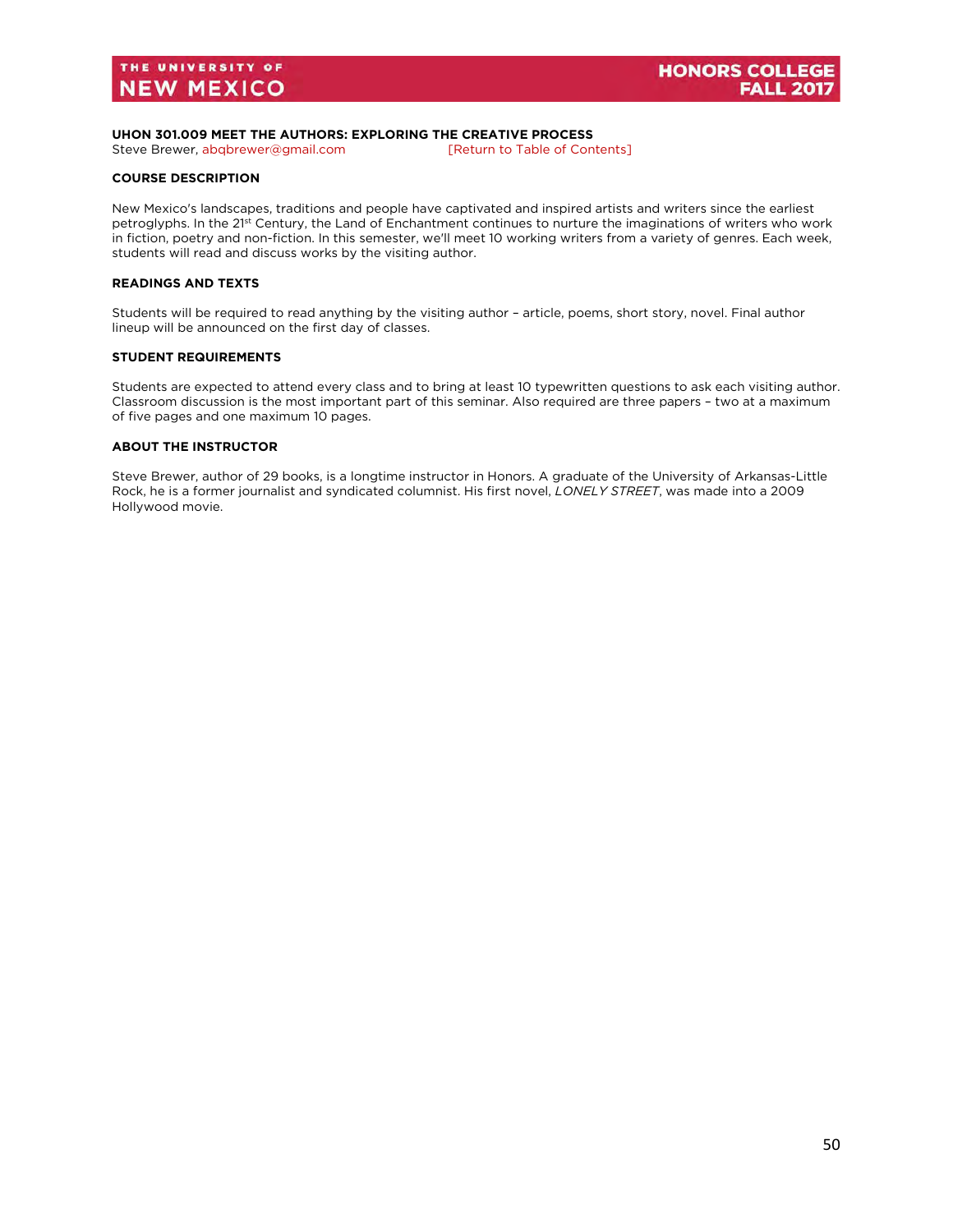### <span id="page-51-0"></span>**UHON 301.010 GETTING AWAY WITH MURDER: THE CULTURAL CONSTRUCTION OF SERIAL KILLERS** Renee Faubion, [sanren@unm.edu](mailto:sanren@unm.edu) [\[Return to Table of Contents\]](#page-2-0)

### **COURSE DESCRIPTION**

German Expressionists were preoccupied with the pheonomenon of serial murder. In numerous paintings, a few staged photographs, and one great film (Fritz Lang's *M*), they return again and again to this subject. As educated audiences, we understand that works of art and film present interpretations of reality, as opposed to being objective depictions of events. What we might miss, however, is the fact that other assessments of serial killing in disciplines such as the sciences and sociology might themselves also be interpretations shaped to some extent by the cultures that create them. In this class, we will consider the stories (both fictional and academic) cultures develop to explain the phenomenon of serial killing. For example, why is sexual deviance often assumed to be a motive even when no overtly sexual aggression is demonstrated in the course of a particular serial crime—and why are such killings at times romanticized? What happens to a culture's explanations of serial killing when the perpetrator is a woman? The Ripper crimes, perhaps the most famous serial killings in western culture, will be a focus of extended study this semester as we try to understand how a range of cultural forces, including sensationalism, anti-Semitism, Victorian sexuality, and social reform movements, came together to shape responses to this legendary crime. Our texts will come from a range of disciplines, including art, literature, the history of criminal psychology, and cultural studies.

### **READINGS AND TEXTS**

Philip Jenkins, *Using Murder: The Social Construction of Serial Homicide* Patrick Suskind, *Perfume* Thomas Harris, *The Silence of the Lambs* also articles and book excerpts addressing a range of elements that play into the presentation of serial murder, including its symbolic significance, attempts at diagnosis, and examinations of its appeal in popular culture

### **FILMS AND OTHER COURSE MATERIALS**

Fritz Lang, *M* Nick Broomfield, *Aileen: The Life and Death of a Serial Killer*

### **STUDENT REQUIREMENTS**

Three essays; a multi-stage research project leading to an investigation of some element of the cultural construction of serial killing; a formal presentation; strong preparation and participation in seminar sessions

### **ABOUT THE INSTRUCTOR**

After receiving degrees in Russian from Trinity University and the University of Kansas, Renée Faubion earned a second M.A. and a Ph.D. in English at UNM. She has published articles on H.D. and Tim O'Brien and has won four awards for excellence in teaching.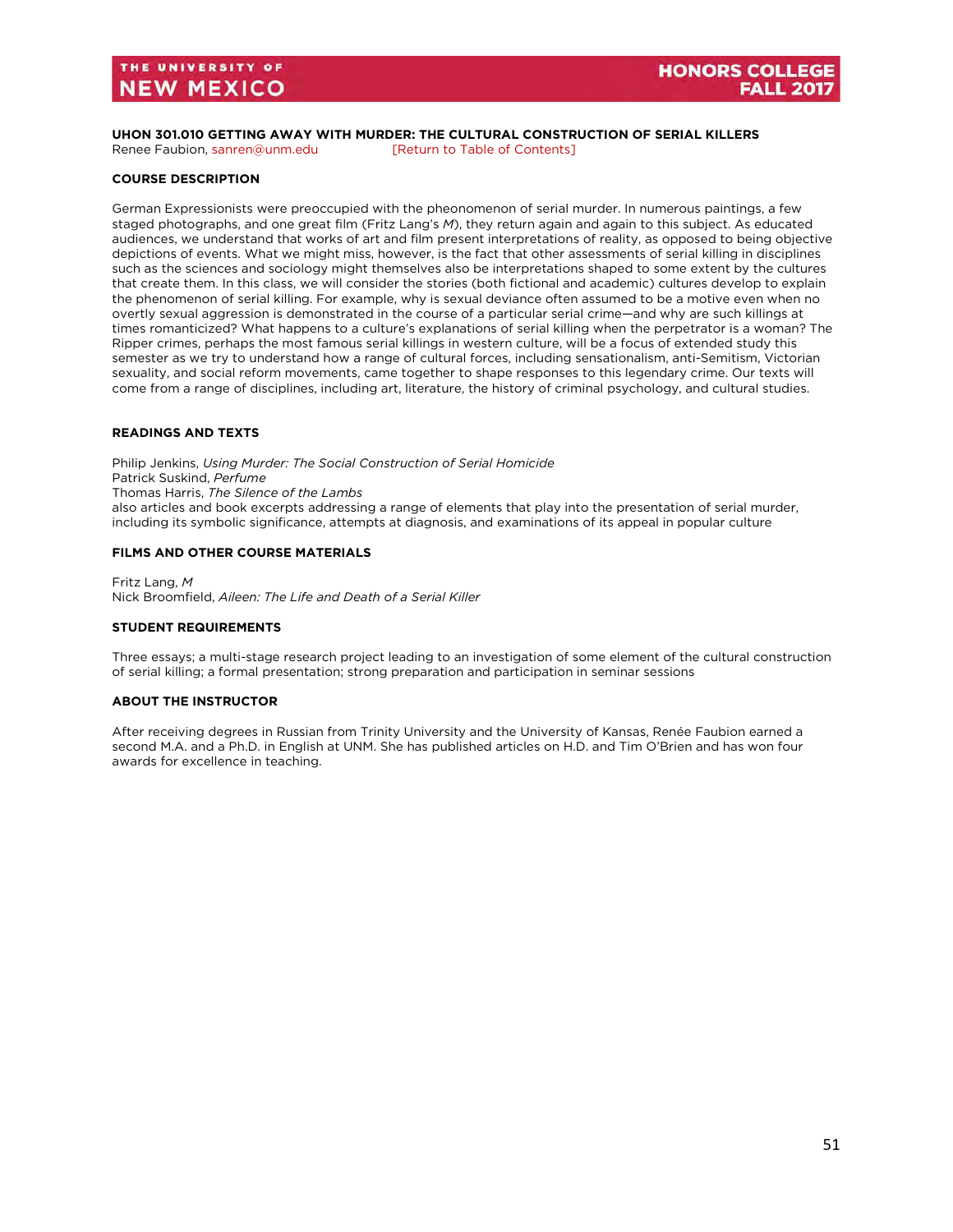<span id="page-52-0"></span>Troy Lovata[, lovata@unm.edu](mailto:lovata@unm.edu) [\[Return to Table of Contents\]](#page-2-0)

### **COURSE DESCRIPTION**

This course explores the artifacts and images people create as cultural expressions. Topics of study will include: prehistoric rock art; historic arborglyphs and culturally modified trees; and graffiti found around the world from prehistoric to modern times.

We live in a material world. Our understanding of ourselves, the relationships between people, and the ways in which we interact with our environment and all its inhabitants are all expressed in material terms. At the same time the physical nature of the world around us affects how we behave and how we organize ourselves into cultures and societies. This course is an interdisciplinary study of the artifacts and images that comprise material culture. Students in this class will go into the field—in Albuquerque and across New Mexico—to examine material culture first-hand. This course unfolds in both the classroom and the field because artifacts and images have contexts and are not merely abstract concepts. During class we will travel to numerous sites to view, record, and catalog artifacts and images. Field trips during regularly scheduled class time include excursions to Petroglyphs National Monument to study Native American rock art and tours of buildings on the UNM campus and the Albuquerque Railyard to examine modern graffiti. There are also required weekend field trips to the mountains to study arborglyphs (last weekend of September) and to El Morro National Monument to examine historic graffiti (second to last weekend of October). Field trip attendance is mandatory and a \$70 course fee is charged to cover some, but not all, travel and field study costs.

### **READINGS AND TEXTS**

*Understanding Graffiti: Multidisciplinary Studies From Prehistory to Present* by Troy Lovata and Elizabeth Olton (Routledge, 2015)

A course reader with selections from texts and peer-reviewed research articles on rock art, arborglyphs, and graffiti from the fields of Archaeology, Geography, Art History, and Cultural Studies.

**COURSE FEE (if applicable)** \$70.00

### **STUDENT REQUIREMENTS**

As with all Honors courses, this class requires students to be active seminar participants and attend and fully participate in seminar discussions. Students will complete a series of field observation projects and written reports that link seminar readings and discussions to first-hand observations. Students are also required to participate in multiple field trips, including day-long excursions during the weekend over the course of the semester. Field tools and some transportation costs are included in a required \$70 course fee. But, to keep this fee low, students will be responsible for their individual travel to some field sites as they are when traveling to campus for other classes.

There are no specific prerequisites for this course, but because this course contains significant field components students must be physically able to travel to and walk across sites located outdoors. They also must be willing and able to spend significant amounts of time outside in a variety of weather conditions. Students are expected to provide proper clothing, based on instructor recommendations, for such excursions.

### **ABOUT THE INSTRUCTOR**

Troy Lovata, Ph.D. is a tenured, Associate Professor in the Honors College. His courses explore our cultural relationship with the world around us and examine our connections to the past. Dr. Lovata holds a Doctorate in Anthropology, with a focus on Archaeology, from the University of Texas.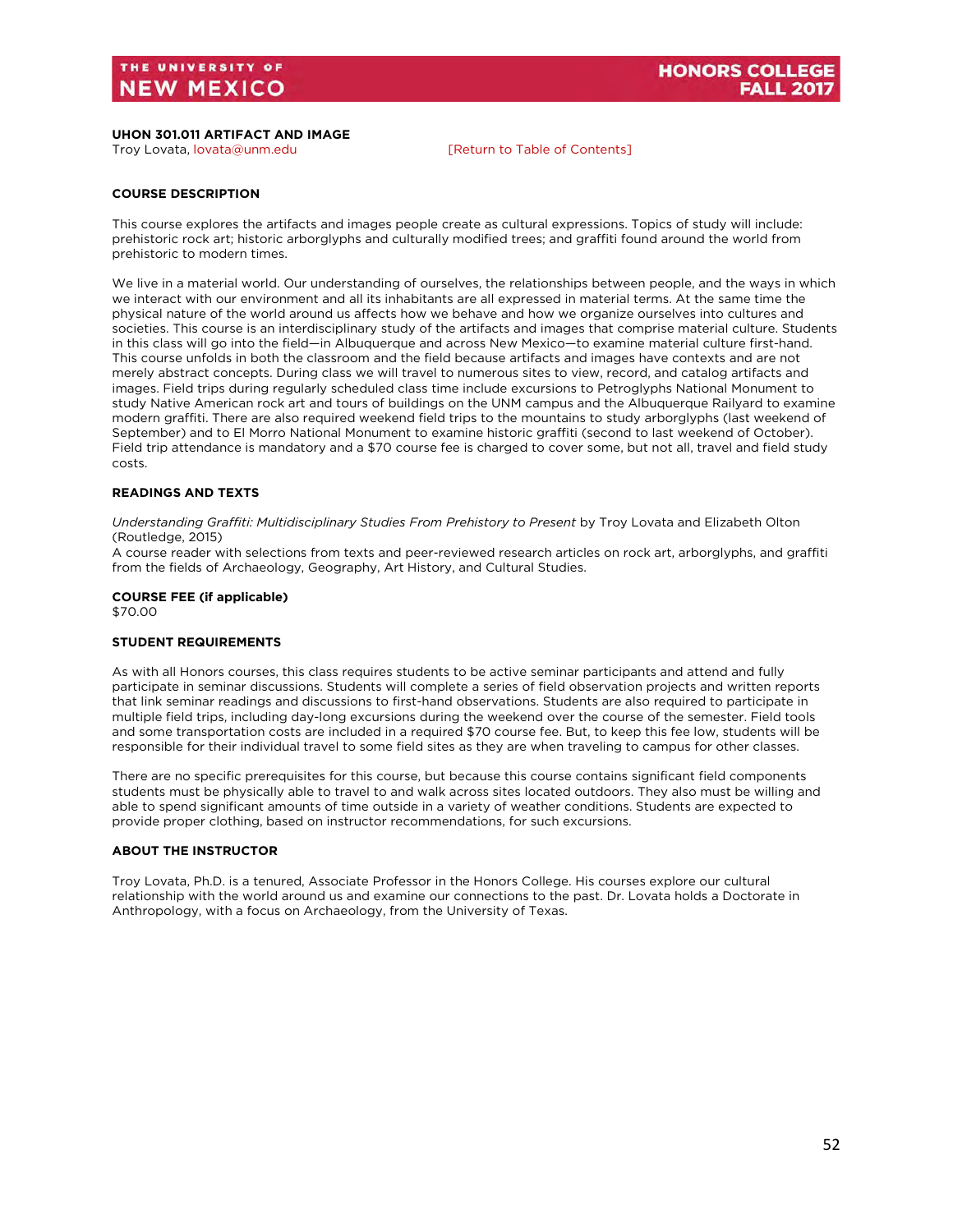### <span id="page-53-0"></span>**UHON 301.012 REWRITING ROMANCE: EXPLORATIONS OF COURTSHIP, SEXUALITY, AND GENDER IN POPULAR CULTURE**

Maria DeBlassie[, deblassiem@unm.edu](mailto:deblassiem@unm.edu) [\[Return to Table of Contents\]](#page-2-0)

### **COURSE DESCRIPTION**

This 300-level course examines what we talk about when we talk about love, sex, and gender in popular culture. The courtship narrative is one of the oldest forms of the novel genre, dating back to the 18th century. But are our contemporary romantic narratives all that different from classics like *Pride & Prejudice*? Be it in fictional, poetic, or cinematic form, we can't seem to stop talking about love.

This course explores that changing courtship narrative and rituals across various cultures, time periods, and social contexts. We will contrast the traditional marriage market—including the economic and social reasons a woman would need to marry—with often conflicting sexual and romantic desires in these narratives to understand the (often terribly unromantic) politics behind courtship.

We will likewise explore how traditional 18th- and 19th-century gender, marriage, and sexual ideologies are reinforced in our contemporary narratives—and resisted. Integral to understanding the romance in modern culture is the shift away from set gender binaries toward a gender-fluid spectrum, as well as how cross-cultural relationships, and advances in technology necessitate new perspectives when it comes to talking about love. We'll study heteronormative, gender-queer, and cross-cultural romances and how they address issues of interracial relationships, Native American blood quantum, and queer love.

In short, this class takes the traditional concept of romantic narratives as "by, for, and about women" and spins it on its head, looking at how we attempt "rewrite romance" in popular culture.

### **READINGS AND TEXTS**

Short Texts:

Excerpts from John Gregory's *A Father's Legacy to His Daughter's* (1761) Excerpts from Lord Chesterfield's *Advice to His Son on Men and Manners* (1774) Excerpts from Sarah Wendell & Candy Tan's *Beyond Heaving Bosoms: The Smart Bitches' Guide to Romance Novels* (2009) Excerpts from Sarah Wendell's *Everything I Know About Love I've Learned from Romance Novels* (2011) Excerpts from Dan Savage et al.'s *How to Be a Person: The Stranger's Guide to College, Sex, Intoxicants, Tacos, & Life Itself* (2012) May a Rodale's "The Real Men Who Read Romance Novels" (2014) "The Secret Lives of Male Romance Novelists" (n.d.) Longer Texts Jane Austen's *Pride & Prejudice* (1813)

Haruki Murakami's *Norwegian Wood* (1987)

Tanaya [Winder's](https://www.amazon.com/s/ref=dp_byline_sr_book_1?ie=UTF8&text=Tanaya+Winder&search-alias=books&field-author=Tanaya+Winder&sort=relevancerank) *Words Like Love* (2015)

*Love Beyond Body Space, and Time: An Indigenous LGBT Sci-Fi Anthology* (2016)

#### **FILMS AND OTHER COURSE MATERIALS**

Art and Visual Culture William Hogarth's "Marriage a-la-mode" Paintings (1743-45) Jean-Honoré Fragonard's "The Progress of Love" Paintings (1771-1772) Félix Frédéric d'Eon's *Gay Loteria* (2016) *Esquire* Magazine Covers *Cosmopolitan* Magazine Covers Salsa Dancing (guest lecture) Bachata Dancing (guest lecture) Flamenco Dancing (guest lecture) Land of Enchantment's Romance Author's Association (guest lecture) Movies *Some Like It Hot* (1959) *High Fidelity* (2000) *Bride & Prejudice* (2004) *Something New* (2006) Television Episodes *The Mindy Project*, "Harry & Sally" (S1E13, 2012) & "Harry & Mindy" (S1E14, 2012) *Jane the Virgin*, "Chapter One" (S1E1, 2014) *Crazy Ex-Girlfriend*, "Pilot" (S1E1, 2015)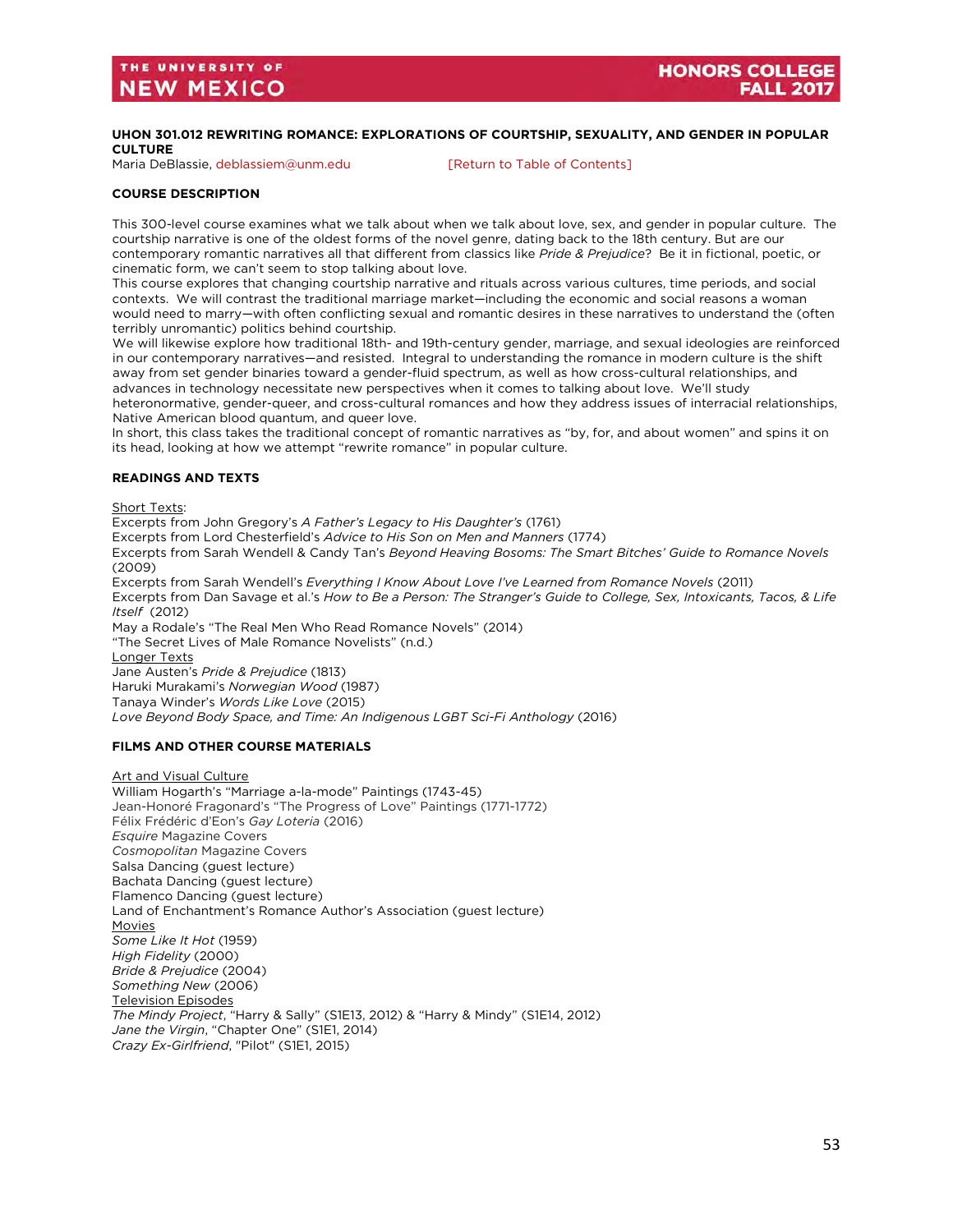### **STUDENT REQUIREMENTS**

Students will be required to attend class regularly and be prepared for active participation and discussion of course texts. In addition to active participation and assigned readings, assignments include daily short in-class activities and exercises; a short oral presentation and guided discussion on a particular topic or reading for class; two 2-4 page analytical essays on given texts; a group presentation project; and one 5-8 page research paper on one or more of the course texts and/or tropes.

### **ABOUT THE INSTRUCTOR**

Maria DeBlassie earned her B.F.A. in Creative Writing from UNM. She went on to earn both her M.A. and Ph.D. in Eighteenth- and Nineteenth-Century Literature from the University of Washington. She is currently full-time faculty at CNM and, when not teaching, is writing and blogging about everyday magic and simple pleasures. Her interests include the playful tension between high and low art, literature, and culture; contemporary romanticization of history; courtship narratives and rituals; and interdisciplinary and intercultural education.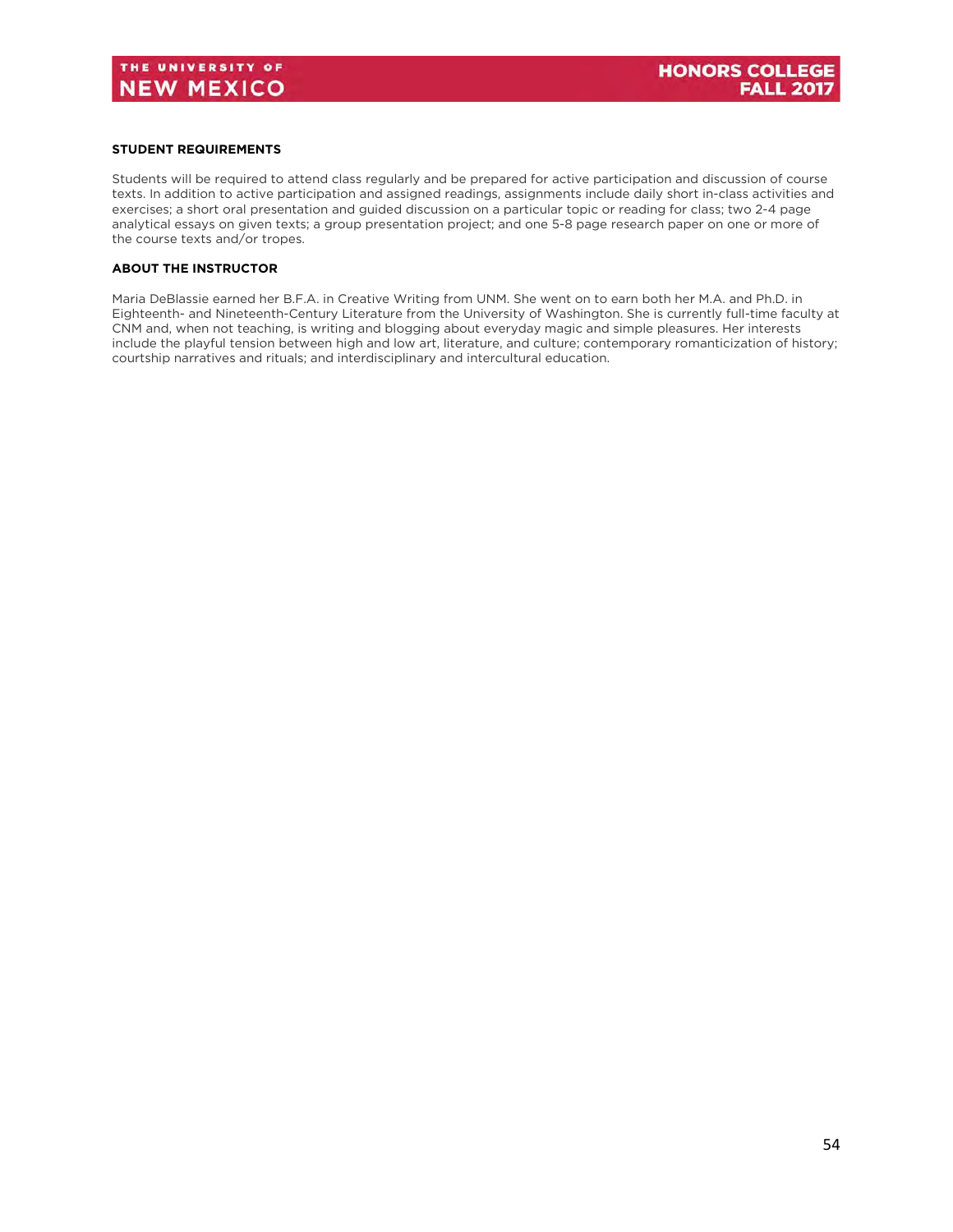# <span id="page-55-0"></span>**UHON 301.013 THE STUDENT ATHLETE: PAST, PRESENT, AND FUTURE**

Ryan Swanson, swansonr@unm.edu

### **COURSE DESCRIPTION**

The college student athlete is a uniquely American creation. This course is designed for UNM students who are involved, in some way or another, with athletics. We will examine the history, legal structure, and ideology of athletics in higher education.

### **READINGS AND TEXTS**

*Cheated: the UNC Scandal, the Education of Athletes, and the Future of Big-Time College Sports; It Never Rains in Tiger Stadium*

### **FILMS AND OTHER COURSE MATERIALS**

Many films, Many primary documents.

### **STUDENT REQUIREMENTS**

Instructor permission required.

### **ABOUT THE INSTRUCTOR**

Ryan Swanson has been a faculty member at the Honors College since 2013. He is a historian who studies sport in American society. He was a barely mediocre student athlete many years ago.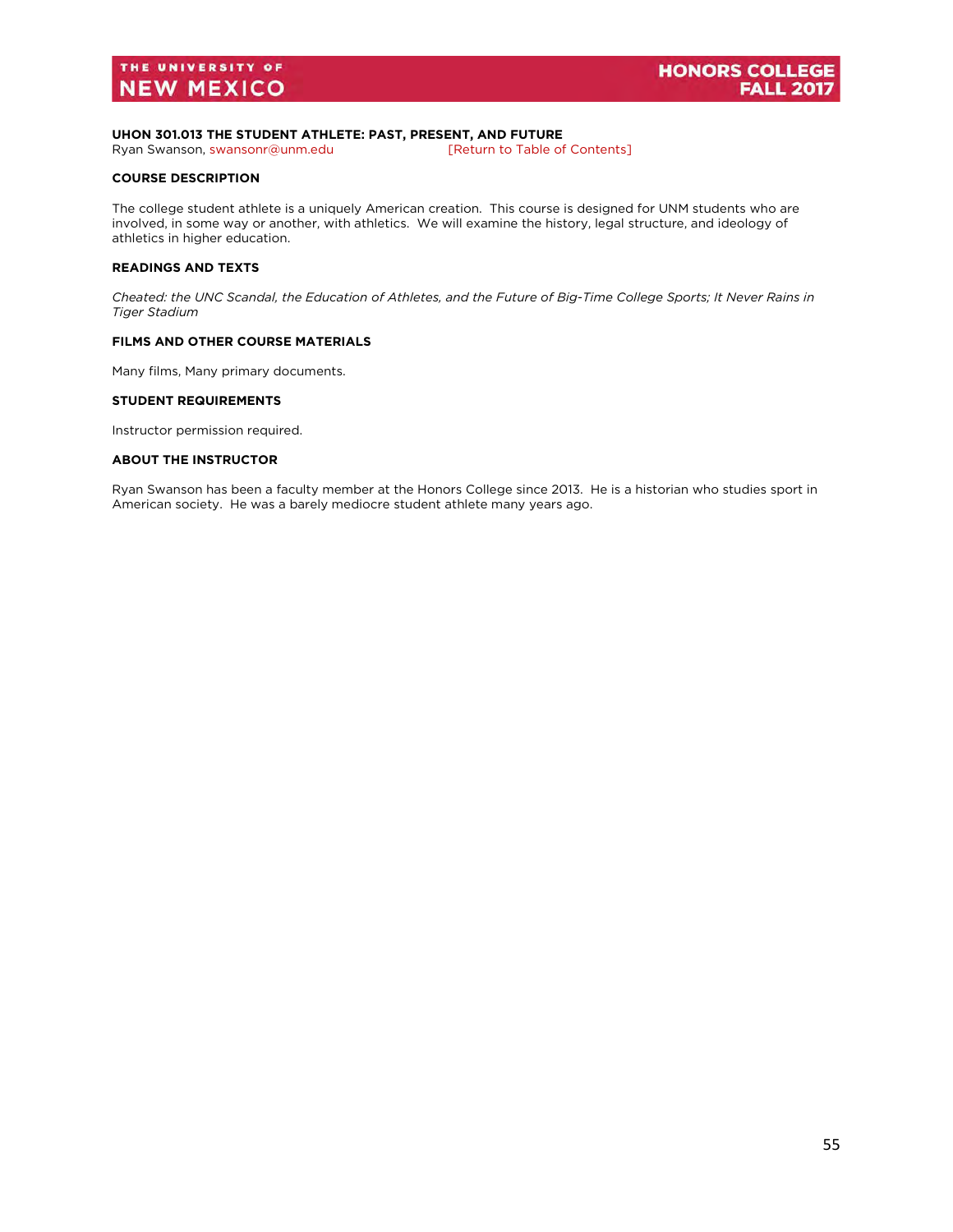### <span id="page-56-0"></span>**UHON 301.014 ASSESSING THE WORK OF BOB DYLAN**

Michael Thomas, [mthomas@unm.edu](mailto:mthomas@unm.edu) [\[Return to Table of Contents\]](#page-2-0)

### **COURSE DESCRIPTION**

*"Beautiful despair is hearing Dylan When you're drunk at 3 a.m. Knowing that the chances are No matter what you'll never write like him Oh, brother Do we laugh or cry?"* -Rodney Crowell

The Swedish Academy awarded The Nobel Prize in literature for 2016 to Bob Dylan. *"…for having created new poetic expressions within the great American song tradition."* This was a momentous award. Since the establishment of the prize in 1901, 113 individuals have received the award. Dylan is the first American to get the award since 2013 when the Academy honored Toni Morrison. Dylan is the first singer/musician/songwriter to get the award. All Nobel Prize awards are controversial and this one is more controversial than most since it is a departure from the usual practice of the academy of choosing an author of fiction or poetry. The award challenges us to look at Dylan's body of work not only as literature but also as great literature. And that is what we will concern ourselves with in this seminar.

In this seminar we will consider Dylan's body of work. Not only the 492 songs from 31 studio albums compiled in The Lyrics 1961-2012 but also his ventures into poetry (Tarantula, 1966), memoir (Chronicles Vol I, 2005) , radio ("*Theme Time Radio Hour*," 2014) and film ( both films that he scripted "*Reynaldo and Clara*," 1978 and "*Masked and Anonymous"*, 2003 ) and films about him ("*Don't Look Back*," 1967, "*Eat the Document"*, 1972, and "I'm Not There", 2007). The focus will be on the literary merit of Dylan's work, but students will be encouraged to research that work using the tools that their disciplinary majors provide. Students with majors in history, for example, will be encouraged to consider Dylan's role in the historical movements of his time(s). Sociology students will, perhaps, explore Dylan's commentary on social institutions, Philosophy and Religious Study students may wish to look at the religious dimension to his work. It's a cliché to note that there is a Dylan quote for every occasion, but it is certainly accurate to note that his work may be approached in seemingly endless ways.

The seminar will be research oriented, exploratory, and I hope, fun. I expect the seminar to be lively and engaging. Much class time will be devoted to listening to selections from Dylan's work and discussing them. There will be a seminar wiki and nearly all of Bob Dylan's recorded songs will be available to students online using the wiki. We will watch at least two Dylan themed films in class, tentatively "Masked and Anonymous" and "I'm Not There."

### **READINGS AND TEXTS**

- Bob Dylan: The Lyrics 1961-2012 (or the ability to use the lyric section of Bob Dylan's website to access lyrics on demand)
- Chronicles Vol I Bob Dylan
- Dylan's Visions of Sin Christopher Ricks
- Bob Dylan in America Sean Wilentz

### **FILMS AND OTHER COURSE MATERIALS**

- Radio: "*Theme Time Radio Hour*" 2014)
- Film:
	- o "*Reynaldo and Clara*," 1978
	- o "*Masked and Anonymous"* 2003
	- o "*Don't Look Back*," 1967 "
	- o "*Eat the Document"*, 1972,
	- "I'm Not There", 2007)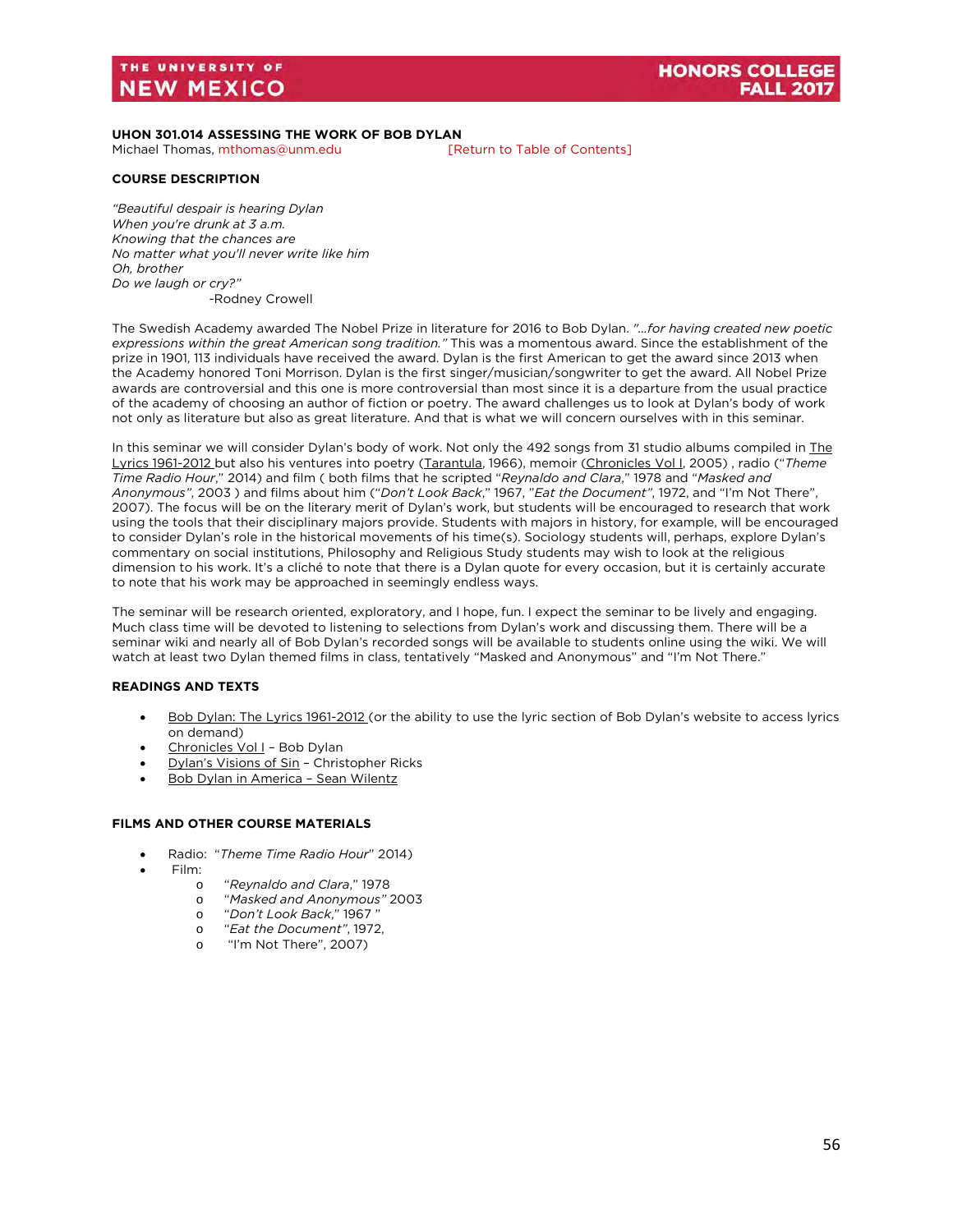### **STUDENT REQUIREMENTS**

- A brief report on a particular song(s)
- A brief reflection on one of the films
- A two page research project proposal
- A brief oral research progress report with one page synopsis
- A final research paper or performance based on research
- A brief presentation based on the paper or performance
- Participation: attendance, participation in class activities, and professional demeanor.

### **ABOUT THE INSTRUCTOR**

Michael Thomas retired from his position as a full time faculty member in the Honors College in 2015. Dr. Thomas directed Conexiones programs in Mexico, Nicaragua, and Ecuador starting in 1985. An anthropologist (Ph.D. Univ of Washington), Dr, Thomas also writes novels (four published) and has maintained a lively interest in literature and song traditions based in stories.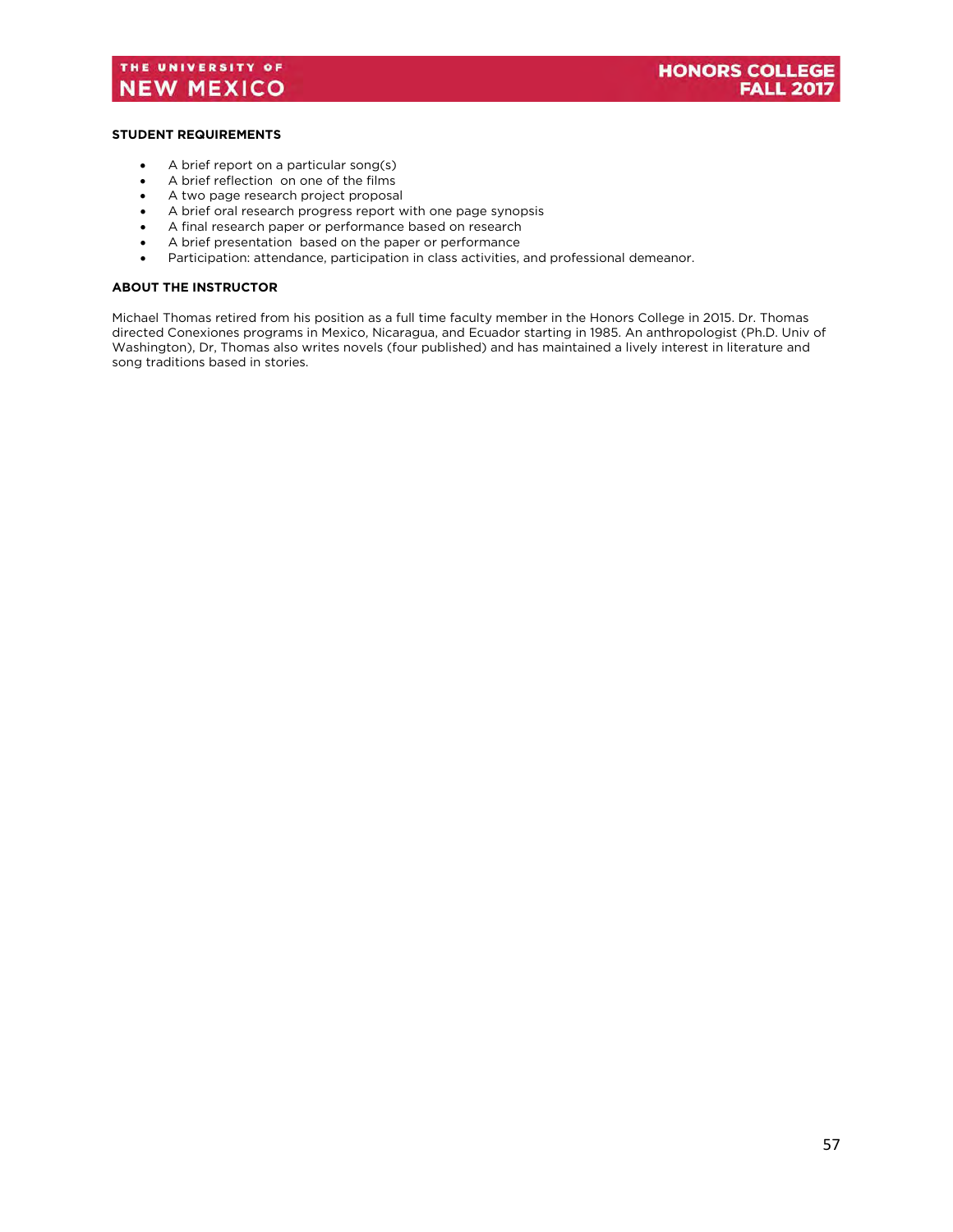### <span id="page-58-0"></span>**UHON 301.015 ENVIRONMENTAL PHILOSOPHY**

David Schwartz, [dschwartz@randolphcollege.edu](mailto:dschwartz@randolphcollege.edu) [\[Return to Table of Contents\]](#page-2-0)

### **COURSE DESCRIPTION**

This seminar explores fundamental questions about humanity's relationship to nature and the environment. What exactly is 'nature?' Do humans live inside or outside of nature? Do we have moral obligations to other species and to ecosystems, or only to other humans? To explore these questions, students will read and discuss both philosophical and scientific writings about the meaning of nature, humanity's relation to the natural world, the mental capacities and moral standing of other animals, and holistic theories of environmental value such as the Gaia Hypothesis. On a practical level, students will explore examples from the emerging environmental practice of 're-wilding,' which attempts to restore ecosystem health by reintroducing top predators and endangered/extinct species back into ecosystems where they existed prior to human influence.

### **READINGS AND TEXTS**

*Environmental Ethics: An Anthology*. Light and Rolston, eds. Blackwell Publishing. ISBN-13: 978-0631222941.

Dunn, Rob. *The Wild Life of Our Bodies.* HarperCollins, 2011, ISBN-13: 978-0061806483.

Foreman, Dave. *Rewilding North America: A Vision for Conservation in the 21st Century.* Island Press, 2004, ISBN-13: 978-1559630610

### **FILMS AND OTHER COURSE MATERIALS**

TBD

### **STUDENT REQUIREMENTS**

Weekly reading and writing assignments; two formal essays.

### **ABOUT THE INSTRUCTOR**

David Schwartz is the Garrey Carruthers Chair for fall 2017. In real life, he is the Mary Frances Williams Chair of Humanities and Philosophy at Randolph College, in Virginia. His scholarly interests include ethics, environmental philosophy, and the philosophy of art. Most recently, he published the second edition of a book on consumer ethics, *Consuming Choices: Ethics in a Global Consumer Age*. He has also written a book on public support for the arts. When not philosophizing, he enjoys working on -- and driving -- his mobile work of art[, "The Ant Car".](http://www.theantcar.com/)

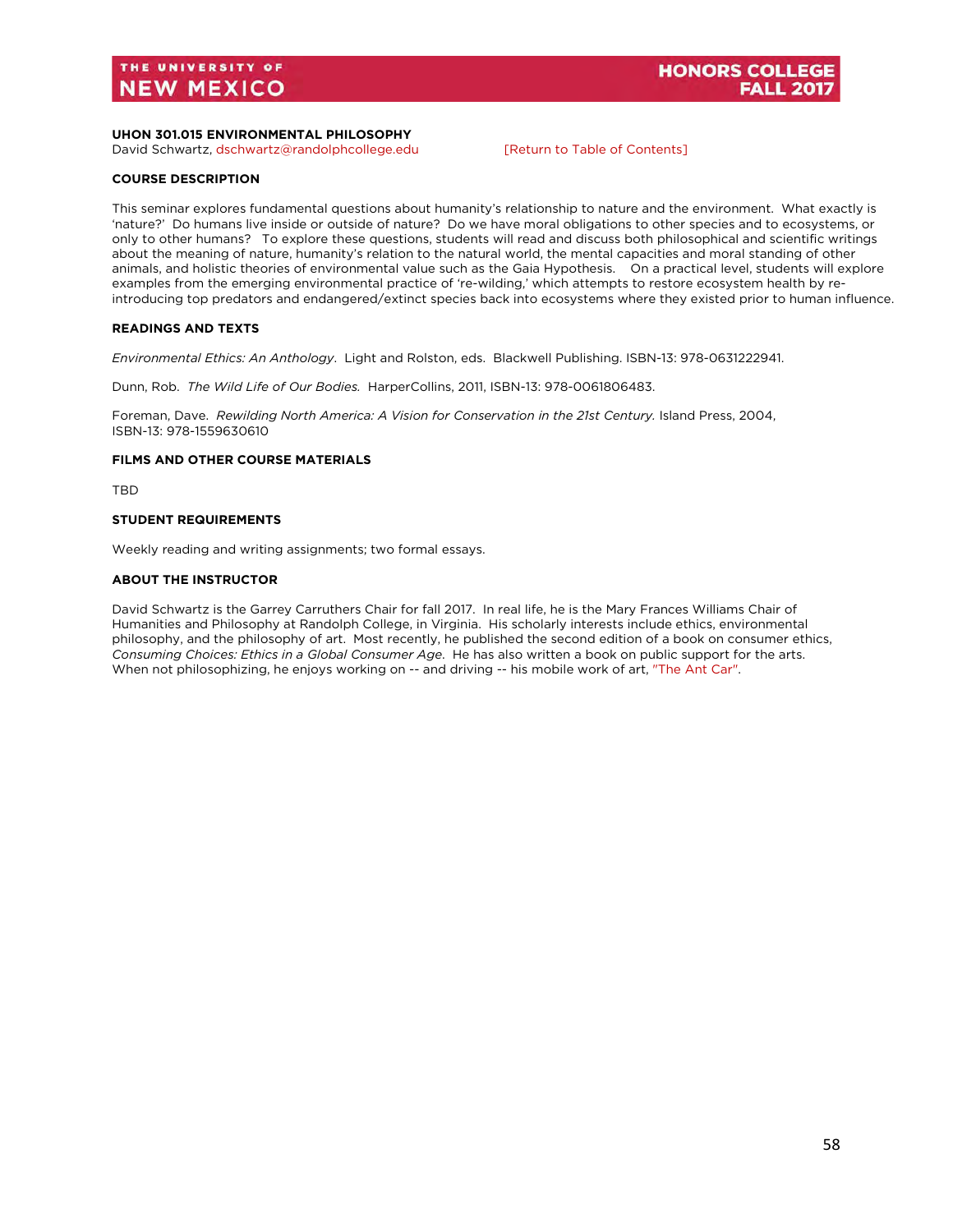### <span id="page-59-0"></span>**UHON 301.016 WHAT GOOD IS TOLERANCE?**

Richard Obenauf[, obenauf@unm.edu](mailto:obenauf@unm.edu) [\[Return to Table of Contents\]](#page-2-0)

### **COURSE DESCRIPTION**

How do you measure success?

Money? Power? Fame? Sex? Friendship? Love? Freedom? Happiness?

Although success is universally valued, there is no universal concept of success. In this course we will examine how success and other human values are defined within the works we read, and how they manifest through various characters, themes, and forms. We will focus on how these values both reflect and affect the values not only of the cultures that produced them but also of our own culture. Along the way, you will develop a deeper knowledge of literature, of history, and of yourself.

### **READINGS AND TEXTS**

Our lively reading list will include a Kurt Vonnegut short story, Roman satires, medieval romances, a medieval morality play, Doctor Faustus, an eighteenth-century Oriental tale, a Mozart opera, autobiographies by Benjamin Franklin and Frederick Douglass, and two great American novels from 1925, The Great Gatsby and Gentlemen Prefer Blondes. We may also read the selection for the "Lobo Reading Experience."

### **STUDENT REQUIREMENTS**

Consistent attendance and active participation are required. Students are expected to keep a reading journal, which will form the basis for a series of ungraded one-page response papers. There will be two short analytical essays, a longer personal or creative paper, and a group presentation.

### **ABOUT THE INSTRUCTO**R

Dr. Richard Obenauf, a fourth-generation Lobo, graduated from the University Honors Program at UNM before pursuing graduate studies at Loyola University Chicago. He recently defended his dissertation, Censorship and Intolerance in Medieval England. He teaches interdisciplinary literature courses centered on the history of ideas.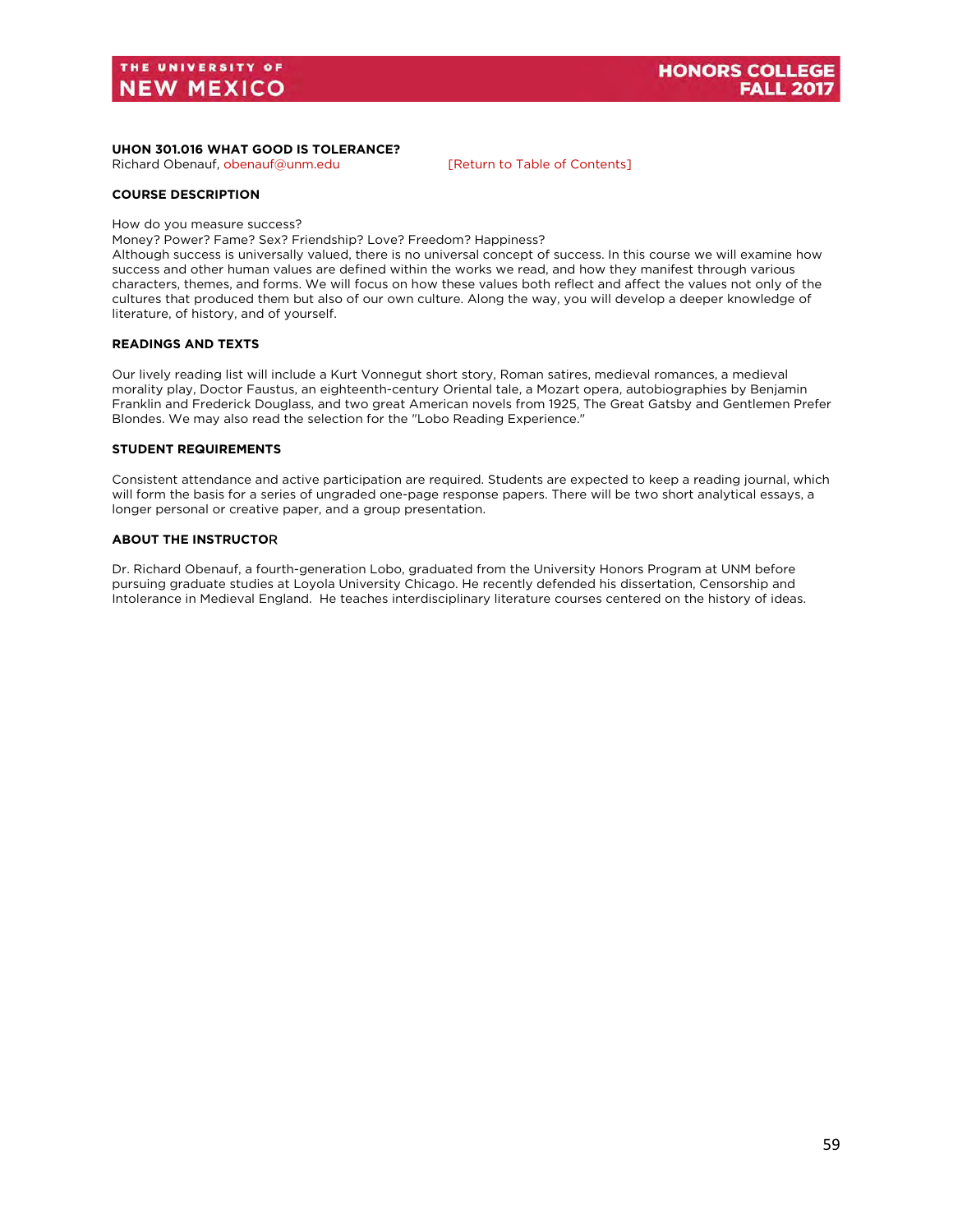

<span id="page-60-0"></span>**UHON 301.017 RESEARCHING AREU PART I** Javier Lorenzo, [lorenzo@unm.edu](mailto:lorenzo@unm.edu) [\[Return to Table of Contents\]](#page-2-0)

**COURSE DESCRIPTION**

**READINGS AND TEXTS**

**STUDENT REQUIREMENTS**

**ABOUT THE INSTRUCTO**R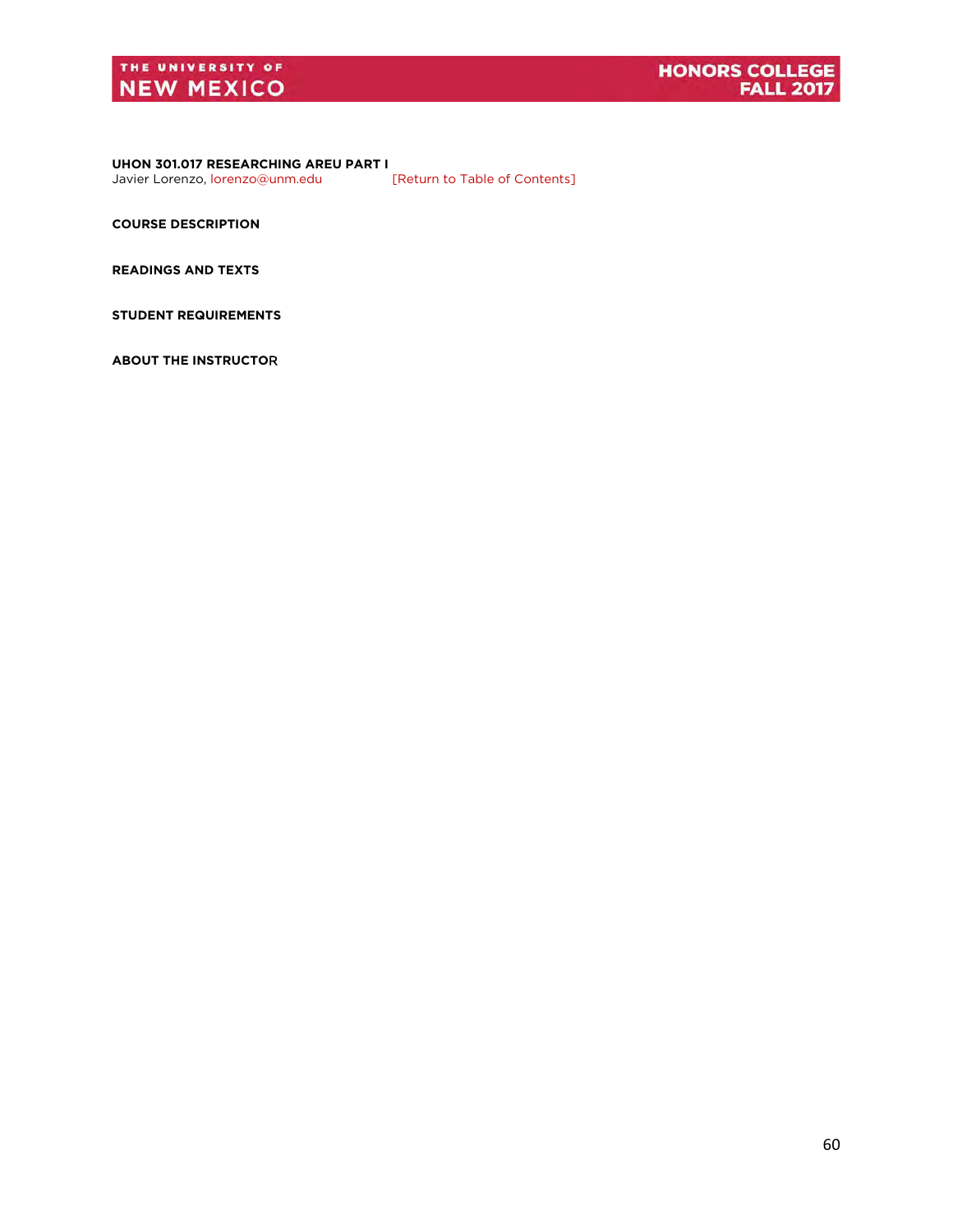### <span id="page-61-0"></span>**UHON 401.002 HOLLYWOOD & THE HOLOCAUST: FICTIONALIZING REALITY**

Dr. Sheri Karmiol[, metzger@unm.edu](mailto:metzger@unm.edu) [\[Return to Table of Contents\]](#page-3-0)

### **COURSE DESCRIPTION**

In May 2015, as we were touring Auschwitz-Birkenau, our Polish guide explained to me that he knew all about American life. He saw lots of movies. Then he told me he knew about President Kennedy's assassination because he had seen *JFK*, the Oliver Stone film. Our guide was convinced that this assassination was a large conspiracy. He failed to understand that films, especially big budget Hollywood films, are under no obligation to be truthful. Like all transformative events, whether a political assassination or genocide, Hollywood will eventually memorize that event in film. This is also the case for the Holocaust, which has been the subject of hundreds of films and documentaries. In this class, we will examine how the Holocaust is depicted in film and how it is sometimes made more palatable for audiences and sometimes becomes the subject of historical revisionism to sell a product. By examining a selection of films, literature, and critical readings, students will have the opportunity to consider the controversies associated with filming the Holocaust. Some essential questions include the following: Does it matters if a film is historically accurate, as long as it keeps the subject in front of the public? Do popular films feed the frenzy of Holocaust deniers, who seize upon inaccuracies in film as a way to support their agenda? Are these films influencing public perception about the Holocaust? What does it mean to "sell" the Holocaust? And what story(ies) are these filmmakers/films selling? Who owns history and who should profit from its sale?

### **READINGS AND TEXTS**

Bergen, *War and Genocide: A Concise History of the Holocaust*; selected secondary film criticisms available in a reading packet.

### **FILMS AND OTHER COURSE MATERIALS**

*Imaginary Witness*; *Max*; *The Triumph of the Will*; *Sunshine*; *The Nazis: A Warning From History—Chaos* & *Consent*; *Europa, Europa*; *Churchill: The Lion's Roar*; *The Pianist*; *Conspiracy*; *Auschwitz: Inside the Nazi State*; *Shoah*; *Schindler's List*; *The Grey Zone*; *America and the Holocaust: Deceit & Indifference*; *Nuremberg Trial*; *Life is Beautiful*; "Springtime for Hitler" (excerpt from *The Producers)*; and *The Last Days*.

### **STUDENT REQUIREMENTS**

A film critique, class discussion leader, a final inquiry paper, which will be revised and expanded upon as a research paper.

### **ABOUT THE INSTRUCTOR**

Sheri Karmiol has a Ph.D. in British literature. Much of Dr. Karmiol's academic research had focused on behavioral and social anthropology and the ethical and philosophical decisions that people make to adapt to changes in their lives. Most of the classes that she teaches have centered on issues of social inequity, prejudice, and how society marginalizes difference. Dr. Karmiol has been honored with an award for her teaching and has received two fellowships, including one for study at the United States Holocaust Memorial Museum. She also teaches classes on the Holocaust and on intolerance.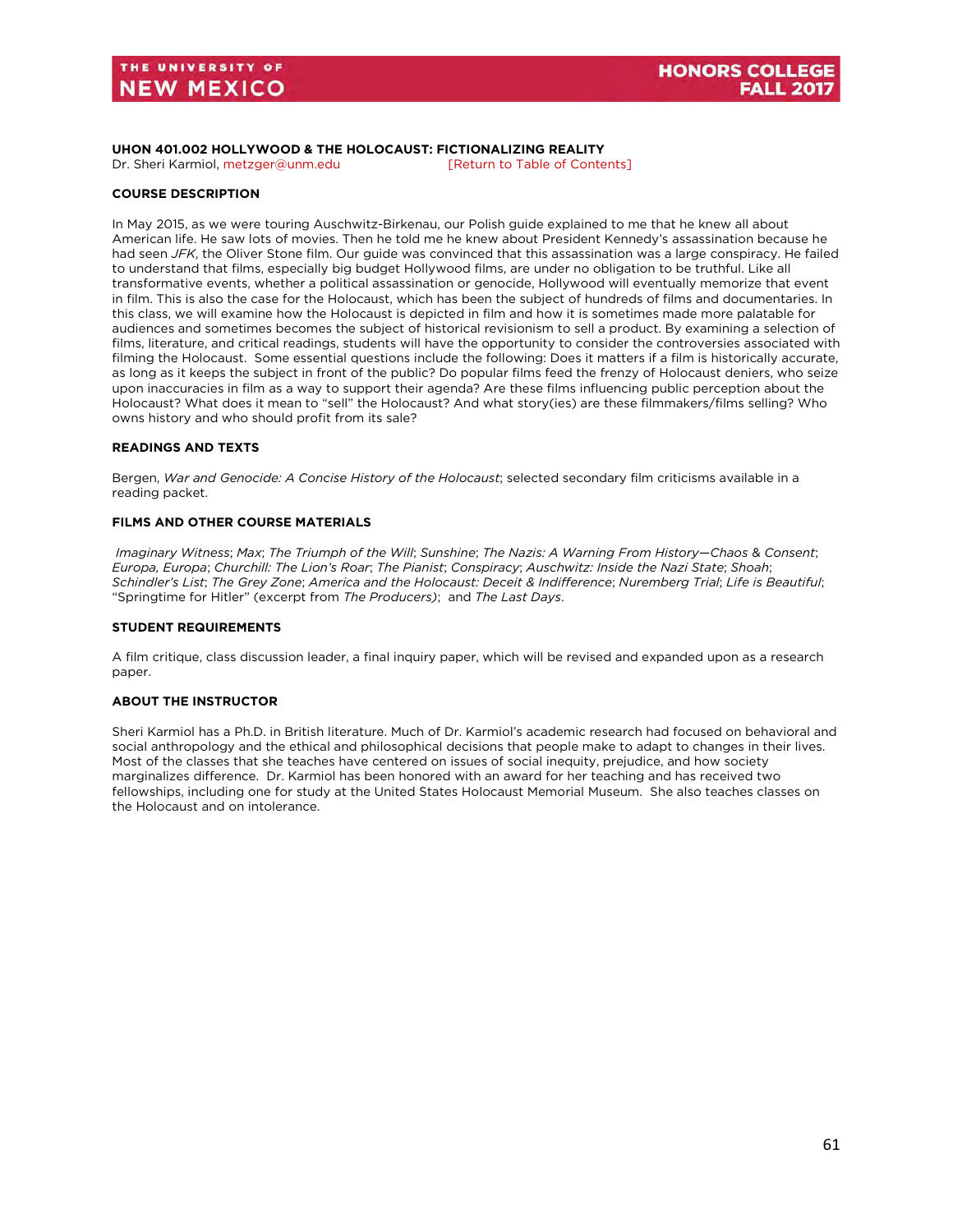### <span id="page-62-0"></span>**UHON 401.003 ETHICS: MAKING THE RIGHT DECISION**

Paul David Fornell, MS, LPCC[, pfornell@unm.edu](mailto:pfornell@unm.edu) [\[Return to Table of Contents\]](#page-3-0)

### **COURSE DESCRIPTION**

All of us from time to time reflect on the ethical dimensions of our lives. What sort of person I ought to be? Which goals are worth pursuing? How should I relate to others? We may wonder about the answers to these questions that have been provided by the most profound thinkers of past generations. We may speculate whether their conflicting opinions amount to disagreements about the truth or merely expressions of their differing attitudes. We may consider how their varied theories might help us understand ethical issues of our own day. This course will provide the vehicle to address these matters. In part one we will examine some of the most influential ethical theories in philosophical thought, from ancient Greece to contemporary thinkers. Part two explores theoretical issues concerning the nature of ethical judgments, the resolution of disagreements and the evolution of ethical theories. And, then in part three we will delve into contemporary ethical problems that may include; abortion, euthanasia, famine relief, animal rights, capital punishment, business practices and universal health care – to name just a few.

Which ethical positions are correct? Just as each member of a jury at a trial needs to make a decision and defend a view after considering all of the relevant evidence, so each inquirer needs to make a decision and defend a view after considering all the relevant opinions. This course will provide the materials and venue on which to base your thinking. But the challenge and excitement of ethical decision making is that after taking account of the work others have done, the responsibility for reaching conclusions is your own. What sort of person will you be? Which goals will you pursue? And, how will you relate to others?

### Course Outcomes:

1. To gain an in depth understanding of ethics and ethical decision making; including values, beliefs, and morals. 2. To critically review different professions and their Codes in both historical and contemporary terms. 3. To fully understand the theoretical and practical basis for ethics. 4. To develop interdisciplinary knowledge of the relationship between ethics and other societal rules and regulations (i.e. laws, statutes, etc.) 5. To understand the relevance of cultural diversity in ethics and ethical decision making.

### **READINGS AND TEXTS**

Thinking Critically About Ethical Issues (9th Ed.), Vincent Ryan Ruggiero, McGraw-Hill, New York, NY, 2015. Additional Readings: Each student will select at least one primary source (Aristotle, Kant, Dalai Lama, etc.) to present and utilize in their individual and team project. The Codes of Ethics of pertinent professional associations will be examined (American Medical Association, American Management Association, Bar Association, etc.)

### **FILMS AND OTHER COURSE MATERIALS**

Television: In Treatment, The Office, and the ABC News Prime time Ethical Dilemmas. Others to be selected by the students based on their interest areas.

Movies/DVDs: Inside Job, written and directed by Charles Ferguson, 2011, Why We Fight, written and directed by Eugene Jarecki, 2006. Others to be selected by the students based on their interest areas.

### **STUDENT REQUIREMENTS**

Individual Student Learning Outcomes:

Cognitive Domain – Students will be able to:

- 1. Describe and define the principles and concepts of ethics and ethical decision making.
- 2. Synthesize and integrate theoretical and practical applications of interdisciplinary ethical studies.
- 3. Interpret and justify their ethical stance by comparing and contrasting supportive and opposing positions.<br>4. Prepare and deliver an individual and team project on the practical application of an ethical concern.
- Prepare and deliver an individual and team project on the practical application of an ethical concern.
- 5. Note: Each student must utilize at least two different disciplines in their research for both the individual paper/presentation and team paper/presentation. This reflects the updated requirement for SLO's for "400" level course work. See Honors College Student Handbook.

Affective Domain – Students will be able to:

- 1. Show awareness and sensitivity to different views of ethical decision making.
- 2. Appreciate and demonstrate ethical problem solving ability in a democratic society.<br>3. Differentiate highly developed synthesis and integration skills of interdisciplinary eth
- Differentiate highly developed synthesis and integration skills of interdisciplinary ethical studies.
- 4. Display and practice accountability and transparency in their daily ethical behavior.

### **ABOUT THE INSTRUCTOR**

Paul David Fornell, MS, LPCC has taught undergraduate and graduate courses in ethics and is a practicing clinical mental health counselor. Paul has served as the Director of Ethics for the American Counseling Association, is the current chair of the ACA Ethics Interest Network and has served as the chair of the ethics committee for the New Mexico Counseling Association and the New Mexico Clinical Mental Health Counseling Association.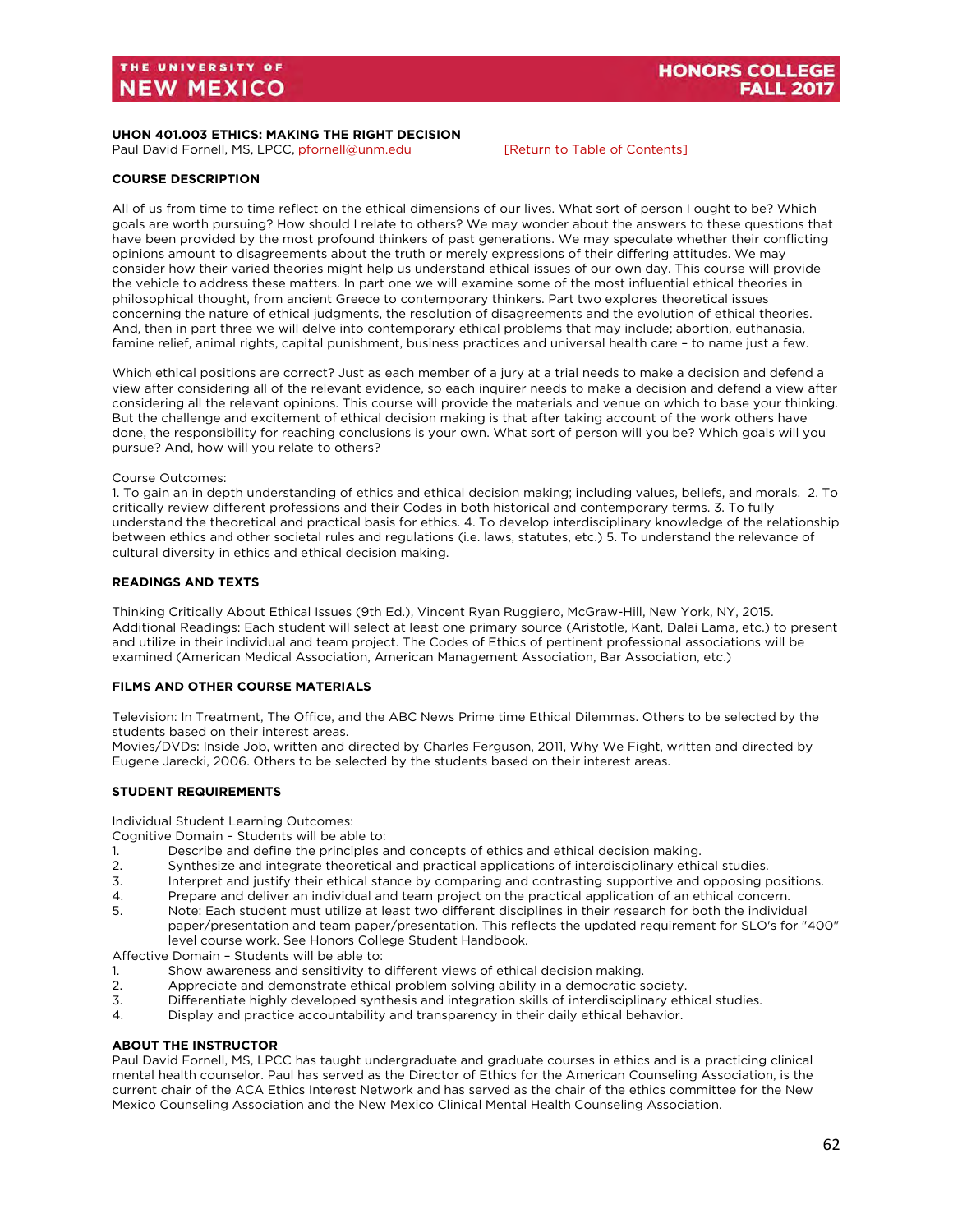# <span id="page-63-0"></span>**UHON 401.004 LOCAL GAMES IN ABQ**

[\[Return to Table of Contents\]](#page-3-0)

### **COURSE DESCRIPTION**

This course is about making videogames for mobile devices to better understand local place. You may think this takes programming skills and lots of money. But thanks to some easy-to-use tools, including ARIS which I help design, normal people can do this too. If game design sounds interesting but out-of-reach, this might be the class for you. Go check out ARIS now: <http://arisgames.org/demo>

There's more at [http://arisgames.org.](http://arisgames.org/) You don't need wait for this class to start making games.

Another reason to sign up is to know more about this city and connect to it in a new way. This course is about finding what's hidden in ABQ, making it visible, and maybe better. Games may sound like a funny way to know a place, but there are natural advantages. To make a game about a place or issue, you need to know that thing deeply and from a variety of perspectives, and you need to know how to make it interesting to someone else. Here are a couple videos that may give you a better idea why games?

Jane McGonigal Games can make a better world Kurt Squire How Video Games Can Encourage Civic Engagement

Using mobile games to explore place, sometimes called augmented reality (AR), isn't exactly a new idea, but it's new enough. This field has not yet seen its Einsteins, Eisensteins, Shakespeares, Curies, or Kubriks. With a good idea, hard work, and some luck, you could be the first genius of AR. You can see some of the ideas that past students have tried here, here, and here. There are also many past and ongoing projects from outside this class here in ABQ. You can find out about them here. Beyond the limitless possibilities of a new medium, there are groups on campus and across the world who are looking for AR game designers help them connect people to places and ideas. Not everything is a game, but games give us a good language for creating interesting experiences. In this interdisciplinary course, we will learn about and practice game design. We'll go outside the classroom and into the community. And the next time you are looking for a way to recruit participation in any endeavor, you'll look back to those experiences and find something useful.

#### **READINGS AND TEXTS**

We will find inspiration from others' work in two disciplinary areas of writing: Game Design and Game Studies (e.g. The Art of Game Design by Jesse Schell) and Understanding local place (e.g. The Orphaned Land by VB Price, and Duke City Fix)

### **STUDENT REQUIREMENTS**

NO Game Design Experience - Seriously, beginners welcome. No programming necessary. Express interest in local place - Go places, meet people, read about issues, get involved. Practice game design - Make, play, analyze, and read about games. Work with others - Make design teams, get feedback and recruit help from classmates, find and work with relevant community stakeholders, join the AR gaming community. Write - Design documents and post-mortems for your games, analyze game mechanics and dynamics.

### **ABOUT THE INSTRUCTOR**

Chris Holden is a mathematician for the people. He received his Ph.D. in mathematics from the University of Wisconsin-Madison. Originally from Albuquerque, his research interests center around the creation of place-based augmented reality mobile games. Chris enjoys videogames like DDR and Katamari Damacy, and he takes a whole lot of photos.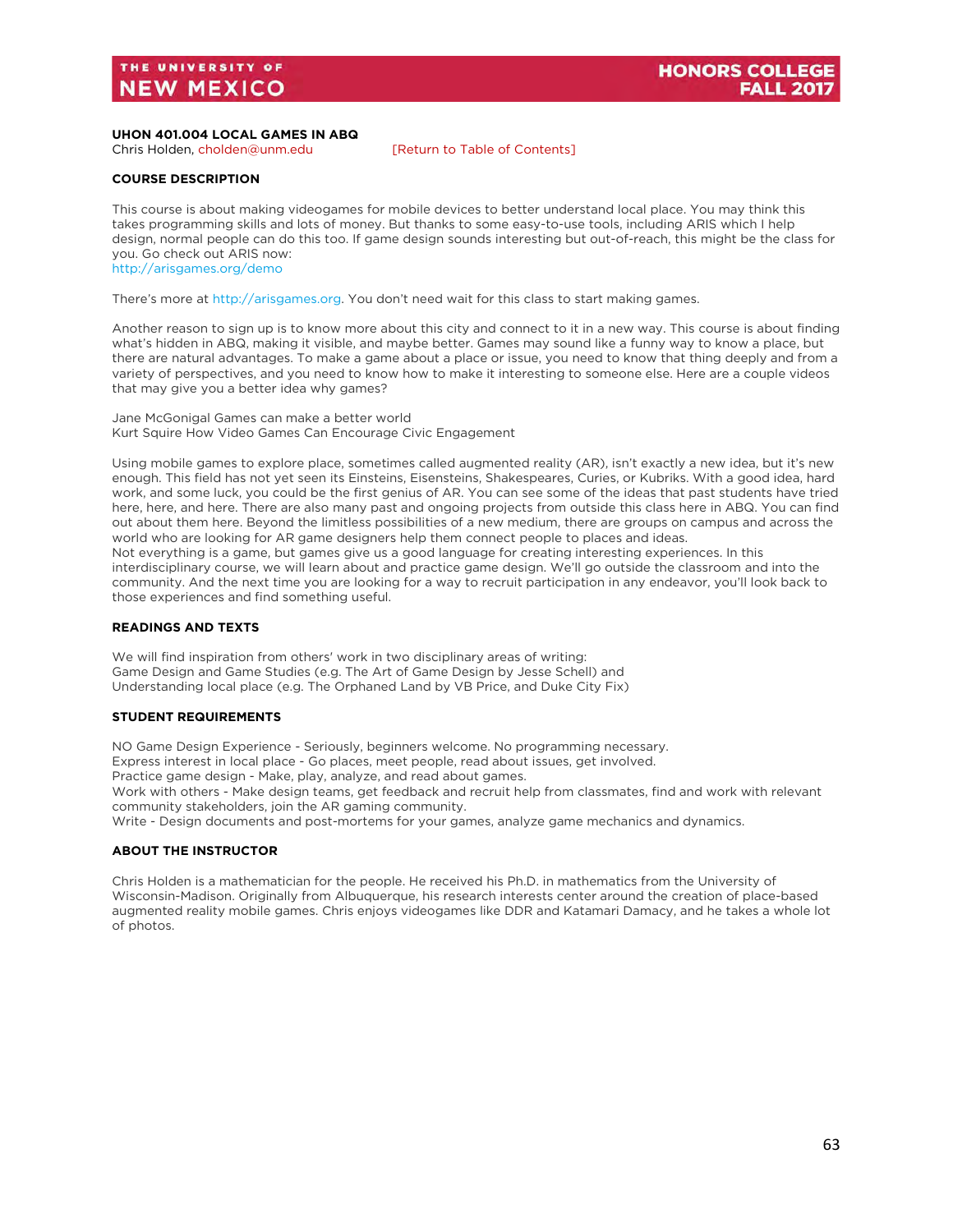### <span id="page-64-0"></span>**UHON 401.005 POST-WAR STUDIES: IRAQ**

Tim Goloversic[, tgoloversic@unm.edu](mailto:tgoloversic@unm.edu) [\[Return to Table of Contents\]](#page-3-0)

### **COURSE DESCRIPTION**

In this course we will examine how the geographical, religious, conquests and colonialism of Mesopotamia and Islam led to the formation of the country of Iraq by a League of Nations mandate. Our studies will travel from the great schism in Islam to the current post-Iraq War situation formed in part by the implementation of the U.S. led Provisional Coalition Authority. Some questions we want to answer during our studies are: How and why did a country formed with three different distinct peoples the Sunni, Shiites, and Kurds survive? Can Iraq survive in its current form? Will the current civil war in Syria and the spread of ISIS destroy Iraq? We will research if post-war Iraq will ultimately prosper or become separate countries by analyzing the political, historical, religious, economic, and social driving factors.

### **READINGS AND TEXTS**

Understanding Iraq: The Whole Sweep of Iraqi History, from Genghis Khan's Mongols to the Ottoman Turks to the British Mandate to the American Occupation: William R. Polk

The Endgame: The Inside Story of the Struggle for Iraq, from George W. Bush to Barack Obama: Michael Gordon and Bernard Trainor

Iraq, Its Neighbors, and the United States: Competition, Crisis, and the Reordering of Power: Henri J. Barkey and Scott B. Lasensky

### **FILMS AND OTHER COURSE MATERIALS**

Islam Empire of Faith: PBS Documentary Voices of Iraq: Documentary Iraq in Fragments: Documentary The Iraq War: BBC three part series. Inside Iraq: The Untold Story. My Country My Country Blindsided: How ISIS Shook the World, Fareed Zakaria, CNN

### **STUDENT REQUIREMENTS**

### Individual Essay and Individual Presentation

Each student will research and analyze an assigned topic, turn in an essay, and present their research findings to the class.

### Group Oral Presentation

During the first week of class, you will be assigned to a group to research and present information to your classmates on the topic of the week.

### Analytical Group Paper and Presentation

Student groups will present their findings in a document modeled after an internal governmental white paper consisting of a one page executive summary with an additional 10 to 12 pages of writing.

Weekly research along with class discussions and debates.

### **ABOUT THE INSTRUCTOR**

Tim Goloversic is an Iraq war veteran and has traveled other parts of the Middle East. During his career he trained with Iraqi Officers in the United States of the Shia and Shiite faith. While living in Europe he has met many displaced Kurds and is very interested to see if the Kurds will have for a future nation.

Prior to the last Iraq war, Tim had a series of three OP EDS published in the Japan Times on the issues associated with trying to forcibly transplant Jeffersonian Democracy in Iraq. Tim holds an MBA from IUP, a Master's of International Relations from Troy University, and a Bachelor's of Science Aeronautics: Embry-Riddle Aeronautical University. In addition he is a retired U.S. Army Major and works as an instructor for the Air Force which keeps him current in ongoing geopolitical events in the Middle-East.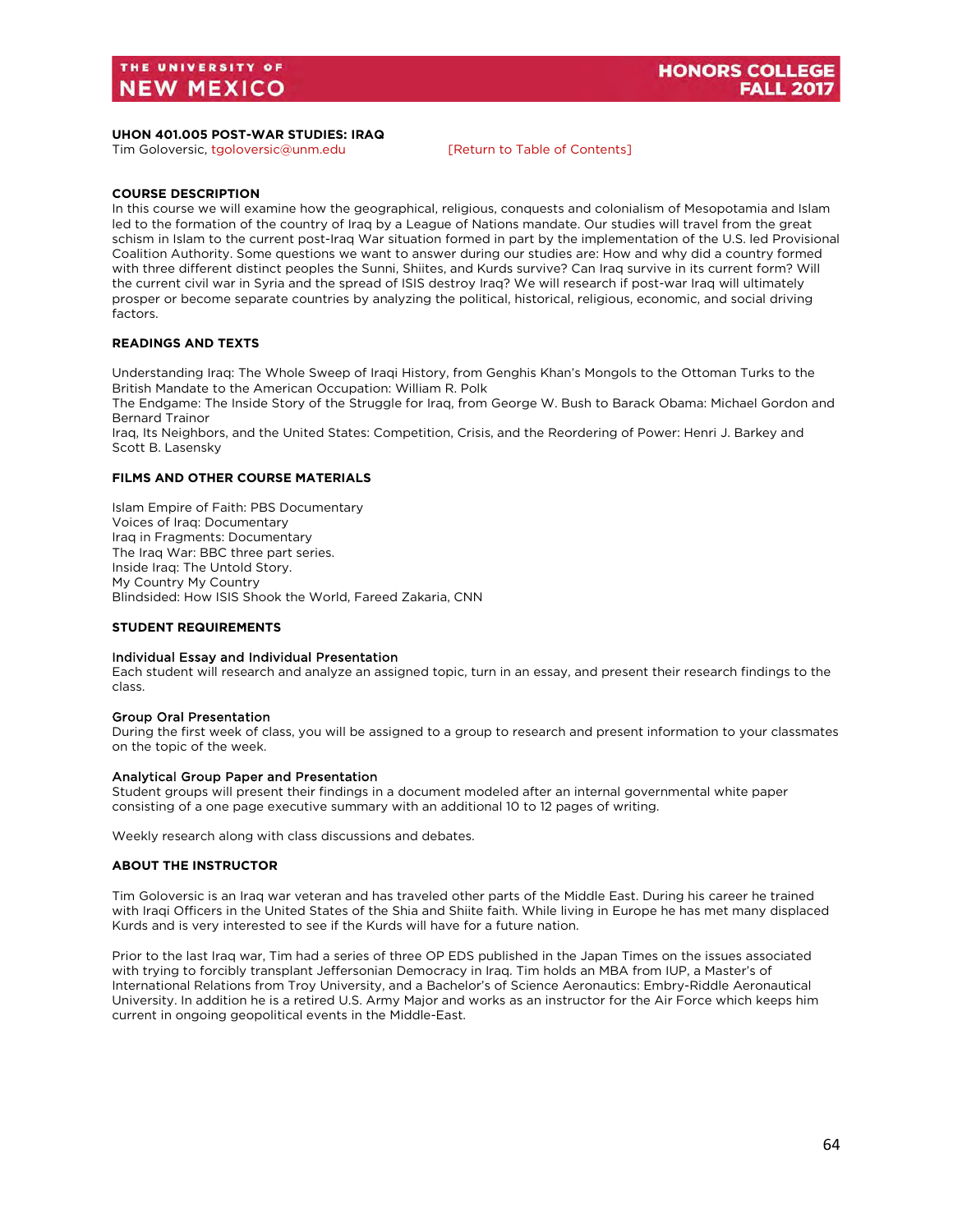### <span id="page-65-0"></span>**UHON 401.006 ART AND HUMAN NATURE**

David Schwartz, [dschwartz@randolphcollege.edu](mailto:dschwartz@randolphcollege.edu) [\[Return to Table of Contents\]](#page-3-0)

**HONORS COLLEGE FALL 2017** 

### **COURSE DESCRIPTION**

This seminar examines the nature and function of art from two distinct perspectives: philosophy and biology. The course begins with students exploring several influential theories of art offered by philosophers such as Plato, Aristotle, Kant, Nietzsche, Tolstoy, and Wittgenstein. After exploring these traditional humanistic accounts of art, students will explore the work of contemporary natural scientists (especially evolutionary biologists) concerning the origins of art and its relation to human nature. For example, do humans make and enjoy art because doing so is an evolutionary adaptation that had survival value in our past? The course concludes with some reflections on the virtues and limitations of humanistic v. scientific inquiry into art and its significance.

### **READINGS AND TEXTS**

*Aesthetics: A Comprehensive Anthology.* Cahn and Meskin, eds. Blackwell Publishing. Paperback: ISBN-13: 978- 1405154352

Noe, Alva. *Strange Tools: Art and Human Nature*. 2015, ISBN-13: 978-0809089161

Davies, Stephen. The Artful Species. Oxford UP, 2012, ISBN-13: 978-0198709633

#### **STUDENT REQUIREMENTS**

Weekly short writing assignments; two formal essays.

### **ABOUT THE INSTRUCTOR**

David Schwartz is the Garrey Carruthers Chair for fall 2017. In real life, he is the Mary Frances Williams Chair of Humanities and Philosophy at Randolph College, in Virginia. His scholarly interests include ethics, environmental philosophy, and the philosophy of art. Most recently, he published the second edition of a book on consumer ethics, *Consuming Choices: Ethics in a Global Consumer Age*. He has also written a book on public support for the arts. When not philosophizing, he enjoys working on -- and driving -- his mobile work of art[, "The Ant Car".](http://www.theantcar.com/)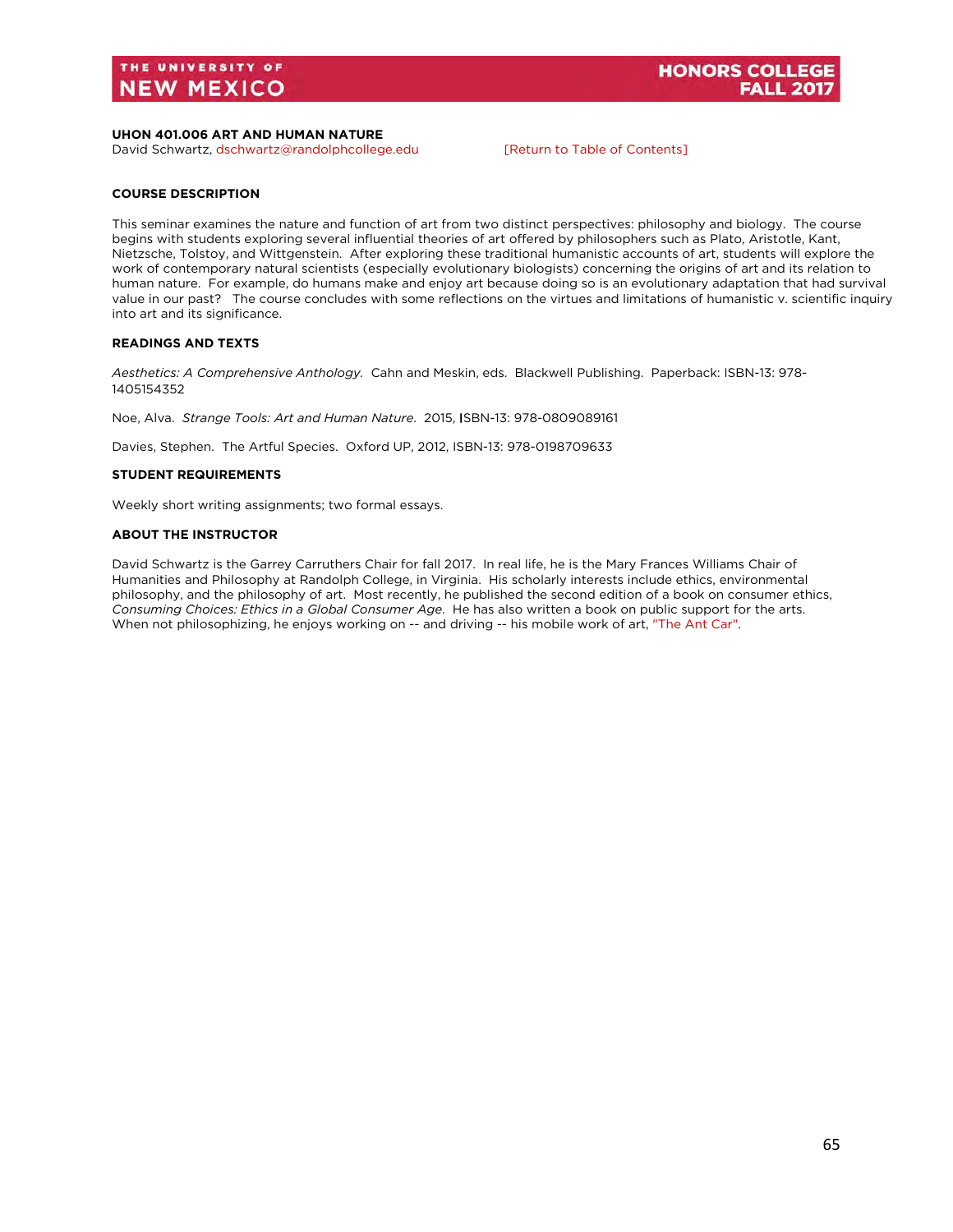<span id="page-66-0"></span>**UHON 401.007 WHAT WORLDS MAY COME: STUDIES FOR THE FUTURE** Leslie Donovan, Idonovan@unm.edu

### **COURSE DESCRIPTION**

French writer and aviator, Antoine de Saint-Exupery once wrote that "When it comes to the future, our task is not to foresee it, but rather to enable it to happen." In this course, we will what kinds of new worlds we would hope to live in someday. To accomplish this, we will study present-day visions of both near and far futures primarily in literature and popular culture, but also in other fields such as popular social and natural science, sociology, and modern technology, among other fields. Our discussions will include works such as: John Lennon's song "Imagine"; current environmental concerns, *Star Trek* and *The Jetsons* television shows; the possible colonization of Mars; concepts from the interdisciplinary field of Future Studies; classic as well as contemporary and feminist science fiction literature; social cartoons of imaginary inventions; robotics, and architecture of sustainable cities and buildings. However, while many contemporary perspectives on the future are bleak or apocalyptic, our class will focus its investigations on texts and materials that generally feature decidedly optimistic views. In our efforts to envision real possibilities for our own tomorrows, we will work with two primary modes of examination: 1) Research, using traditional academic methods and source materials to develop papers and presentations; and 2) Imagination, in which you will be encouraged to construct the future creatively through short exercises in writing and art.

### **READINGS AND TEXTS**

Isaac Asimov, *Robot Visions* Ursula K. Le Guin, *The Dispossessed* John Barnes, Bruce Sterling, et al, *Meeting Infinity*

### **FILMS AND OTHER COURSE MATERIALS**

We will also view specific episodes from TV series such as *Eureka, Star Trek. The Jetsons*, and others as well as perhaps 1-2 full-length films to be announced.

### **STUDENT REQUIREMENTS**

1 multimedia research project, weekly blog discussion (2 postings each week); 4 worksheet assignments (4-6 pages) chosen from scifi novels/films/television shows, nonfiction books/articles, fine art/music websites; 1 final portfolio (10-15 new pages); attendance and active class participation.

### **ABOUT THE INSTRUCTOR**

Leslie Donovan earned her B.A. and M.A. in English from UNM and her Ph.D. in Medieval Literature from the University of Washington. Her publications include studies of J. R. R. Tolkien, *Beowulf*, Anglo-Saxon women saints, and Honors teaching. She is also an alumnus of UNM's Honors College.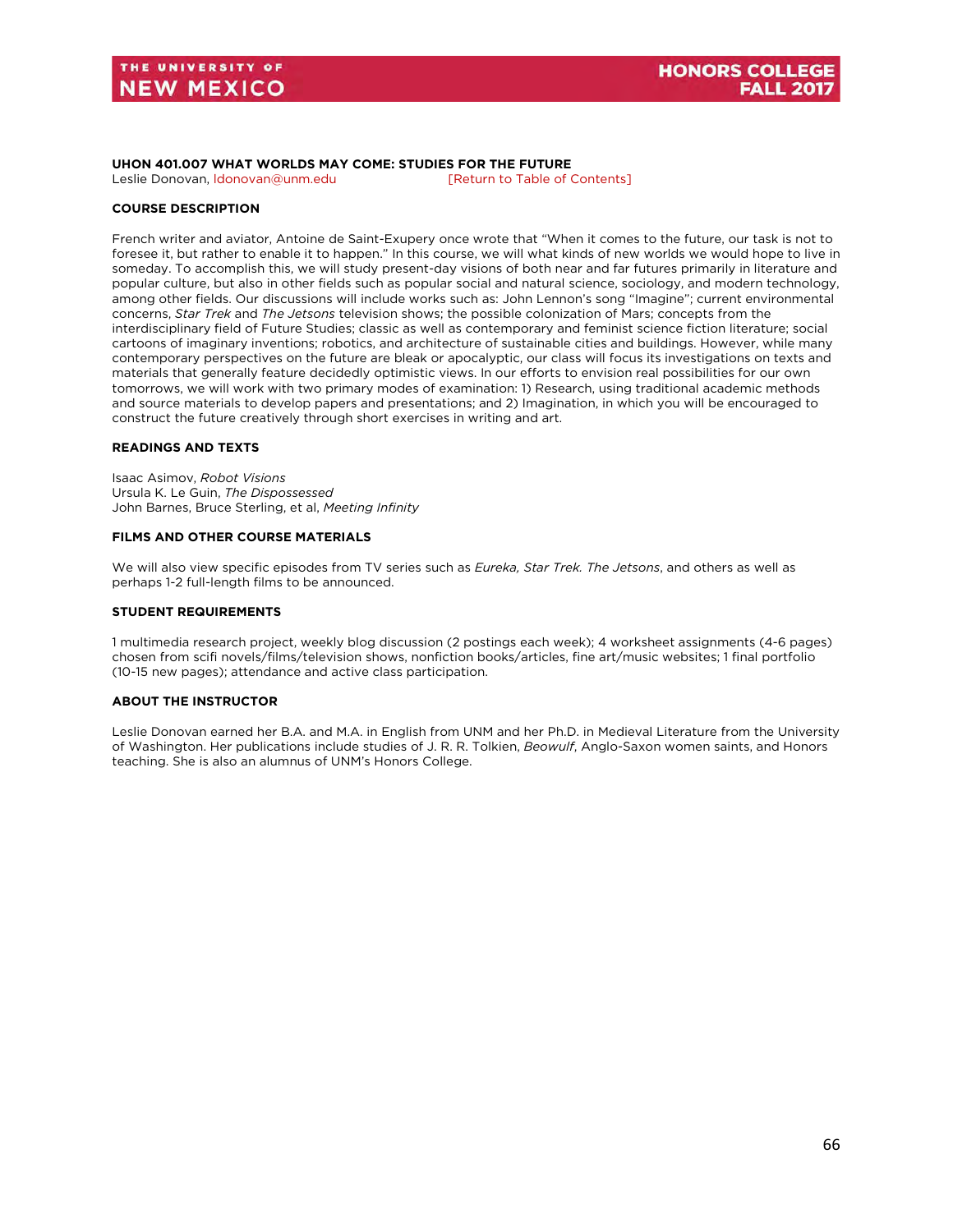

<span id="page-67-0"></span>**UHON 401.008 SPECIES, SPACE, SURVIVAL**  Subhankar Banerjee, [subhankar@unm.edu](mailto:subhankar@unm.edu) [\[Return to Table of Contents\]](#page-3-0)

**COURSE DESCRIPTION** 

**READINGS AND TEXTS** 

**STUDENT REQUIREMENTS**

**ABOUT THE INSTRUCTOR**